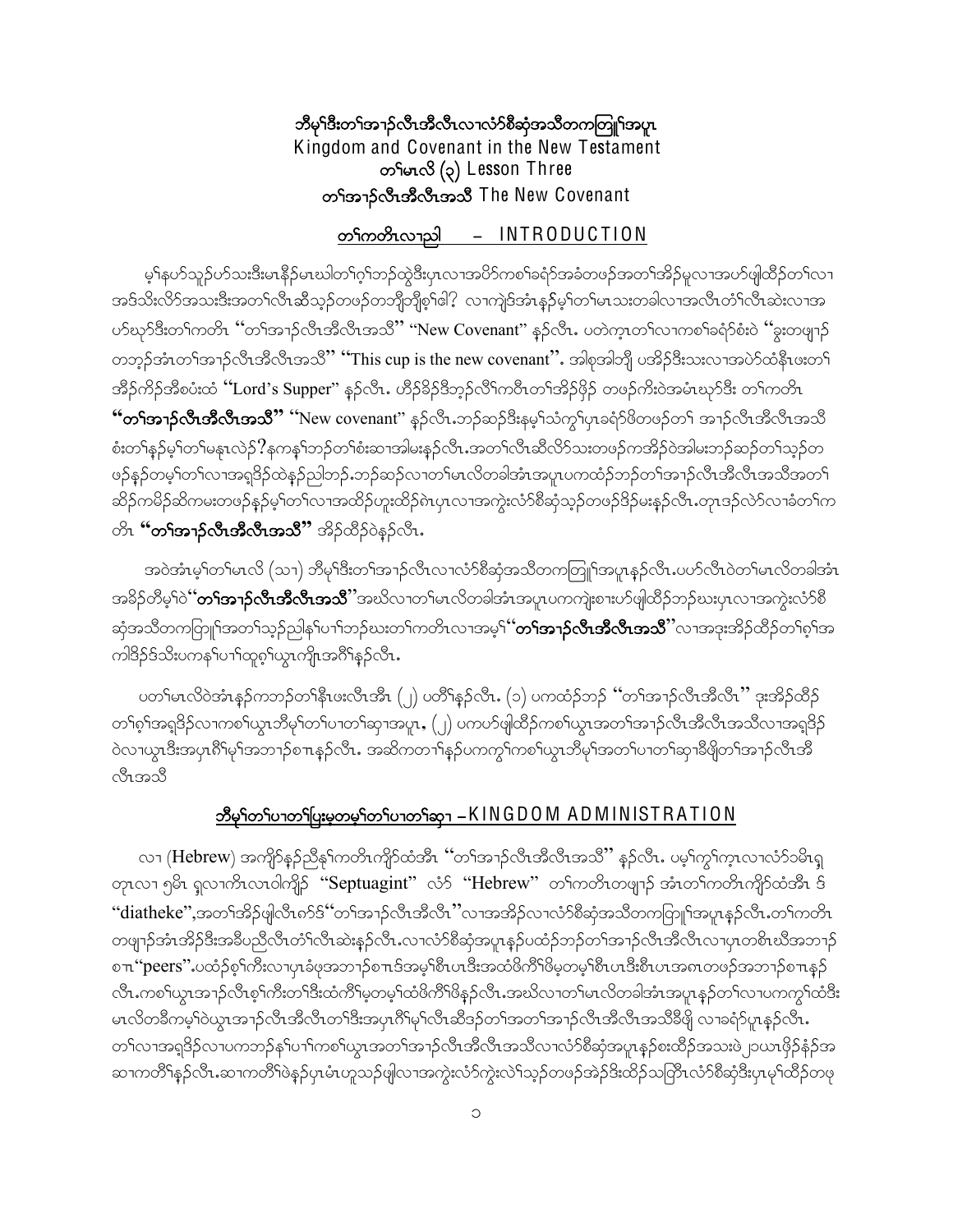အလံာ်ဃံးဃာ်ကိုးဝဲလၫ<mark>"SuzerainVassaltreaties</mark>".တ<sup>ှ</sup>ကွဲးနိဉ်ကွဲးဃါတၫ်သ့ဉ်တဖဉ်အံၤမ့<sup>၎</sup>ဝဲဟိဉ်ခိဉ်ဒိတဘ့ဉ်ညါအတ႑် ကွဲးနိံဉ်ကွဲးဃါလၫလံာ်စီဆုံအလိ်ၤလံၤတကတြူၤ်အစိၤအဆ႑ကတိၤ်နှဉ်လိၤ.တၤ်အ႑ာ်လီၤအိလီၤတဖဉ်အံၤအိဉ်ထိဉ်ဝဲဒဉ်လ႑ပှၤ တူၫိဒိဉ်ကီၤႇဒိဉ်စီၤလိဉ်စီၤပၤတဖဉ်အတၤ်ပၢတၤ်ဆုၫခီဖိျအၫဉ်လီၤမၤဃုာ်တၤ်ဒီးပှၤပတိၢ်မုၢိမ့တမ့ၢ်ပှၤလၢအတမ့ၢိစီၤပၤတဖဉ်အ ဘၫဉ်စπနှဉ်လီၤ.ပကထံဉ်ဘဉ်အတၫ်လီၤပလိာ်အသးလၢလံာ်စီဆုံတၢ်အၫဉ်လီၤအီလီၤဒီးပှၤ"<mark>suzerain vassal</mark>" ဖိတဖဉ်အ ဘၫဉ်စπနဉ်လီၤ.တ<sup>၎</sup>အၫဉ်လီၤအိလီၤတဖဉ်အံၤအိဉ်ဖျံဝဲရှဲရှဲ<sup>88ွ</sup>ဖိုယွπအတ<sup>၎</sup>အၫဉ်လီၤလၫလံာ်စီဆုံအပူၤအခ်ီပညီမှ့<sup>၎</sup>ဝဲတ<sup>၎</sup>တမံၤ လၫအကပၫဆုၫတ႑်လၫယ္ပၤဘိမှ႑်ပူၤန္ဉာ်လိၤႉ

ပကထံဉ်ဘဉ်လၢလံာ်စီဆုံအလိံၤလံၤတကတြူၫ်အပူၤလီၤဆီဒဉ်တ႑်လၢလံာမိၤရှုအပူၤတ႑်အ႑ာလီၤအီလီၤလၢအလီၤ ဆီလိ5်အသးအိဉ်ဝဲဒဉ် (၂) မံၤလၢလံ5စီဆုံအပူၤ, (၁) ပကိးလ႑ ''တ<sup>၎</sup>အ႑ာ်လီၤလၢအတဒိဉ်ဆံးအါစုၤဘဉ်''လၢပုၤခံဖုအ ဘ႑ာ်စ႑ာလၢအအိဉ်ဒီးတ႑်သူတ႑်ဘဉ်ပုဲၤသိးတ႑်စိၤကမဵၤပုဲၤသိးလၢအဒုးအိဉ်ထိဉ်တ႑်အ႑ာဴလီၤအီလီၤလၢအကဲဘူူးလၤပုၤခံဖု လาာ်အရိ<sup>ု</sup>န္*ဉ်လီၤႉပကကွ* ၊်အဒိလၢစီၤအၤြာၤဟဉ်ဒီးစီၤအၤဘံၤမူးလ္*ဉ်*အတ ၊်အၢဉ်လီၤခံကလှာ်တကလှာ်နဉ်မှ ၊်တ ၊်အၢဉ်လီၤ အိ လီၤလၢပုၤလၢညါပုၤမှၫ်ထိဉ်8ိတဗဉ်ပကိးလ႑ "suzerainty-vassal treaty". ဘဉ်တ႑်သူဉ်ညါညီနှ1်အီၤဒ်တ႑်စိတ႑် ကမီၤတ ခါလ႑အတပ္ပဲၤ*သီးလိ်ာအသးဘဉ်နဉ်လီၤ.မ့* ါတ ါတခါလ႑အဆူဉ်ဒီးဒိဉ်ဝဲအဃိနဉ်လီၤ.မ့ ါစ္ ါကီးတ ါတခါလ႑အဟံးနှ ် တ႑်လီ လံၤဒီးမၤန πပ္ $\iota$ လံန $\beta$ လီ $\iota$ .ပု $\iota$ လၢအဆူ $\beta$ တဖုန $\beta$ မ့ $\iota$ ပု $\iota$  "suzerain " $\delta$ လၢအဒိးတ႑ဘူးတ႑် $\beta\beta$ လၢပု $\iota$  "vassal "  $\beta$ အအိဉ်နဉ် လီး. အဃိပ္ပာ "vassal" ဖိတဖဉ်လိဉ်ဘဉ်ဝဲတ႑်တိတ႑်တြာ လာပ္ပာ "suzerain" ဖိအအိဉ်နဉ်လီး.တ႑်ဘူးတ႑်ဖွိဉ် လၢပုၤ "vassal" ဖိနဉ်မှS်သိးပုၤ "suzerain" ဖိတဖဉ်ကဘဉ်ဃဉ်က္ခၤအသးဒီးကဟုကယဉ်အဝဲသုဉ်ဖဲလၢအဒုဉ်အဒါတဖဉ် ဟဲထိဉ်ဒုးတ<sup>ှ</sup>ဒိုးအဝဲသုဉ်အဃိနဉ်လီၤ.အဝဲသုဉ်ခံဖုဒဲးကဘဉ်အိဉ်ဒီးတ႑်ရှလိဉ်မှာ်လိဉ်တ႑်ကဟုကယဉ်အတ႑်တုၤသိးလ႑ခံခ်ီယ႑် ဘးနှဉ် လီး.

# –ဒဲနယ႑ာ်အဲလ်လ့ဓ်

ပသူဉ်ညါဒ်စီၤပၤတဖဉ်လၢအကွ'ၢထံဆိကမိဉ်တ႑်လၢပုၤလၢအဆိဉ်တံ ်မၤန္ πအထံဖိကိ ်ျဖိတဖဉ်အဃိန္နဉ်လီး…နိုႚနိြ တခ်ိစီၤလိဉ်စီၤပၤတ႑်ပၢတ႑်ပြးဒီးပုၤမှ႑်ထိဉ်ဖိတဖဉ်အတ႑်အိဉ်သးဖဲကစ႑်ခရံဉ်အိဉ်မှုအဆ႑ကတိ႑နှဉ်လိၤႇတ႑်ခဲလ႑ာဒိုးသန္ၤ ထိဉ်အသးလၢတၫ်အၫှာ်လီၤအိလီၤအတ႑်ဆိကမိဉ်ဆိကမးနှဉ်လီၤ.ပကထံဉ်ဘဉ်တၫ်အ႑ာ်လီၤအိလီၤအလံာ်ဃံးဃာ်ပုၤလၢပျπ တဖဉ်အတ<sup>၎</sup>အၫဉ်လီၤလံဉ်ဃီးဃာ်ဒ်အမှ<sup>ု</sup>စီၤပၤတဖဉ်မှတမှ႑်ပုၤလၢပၢထံအိဉ်ကိြကဖဉ်ဒ်အမှ<sup>ငှ</sup> "suzerain" ဒီးစှာ်ကျဲးစၢးဒုး ကဲထိဉ်ပုၤၵၤလၢအပျဲ<sup>ရ</sup>အဘိဉ်နဉ်လိၤ. အဝဲသုဉ်တဖဉ်ဃုတ<sup>င္</sup>ရှလိဉ်မှာ်လိဉ်လၤကပၢဆုၢမၤ နှπပုၤအဂိ<sup>ု</sup>ဒ်ိဳးပုၤ "s**uzerain**" &တဖဉ်ဃုတ<sup>ရ</sup>ရှလိ5်မှ5်လိ5်ဒ်သိးကမၤဂၢ<sup>ု</sup>မၤကျπအတ႑်ပၢတ႑်ပြးအဂိါနှဉ်လီၤ.အဝဲသ္*ဉ်တဖဉ်ညီန* ၊်တဲဝဲဒ်အံၤယကဟ္ဉဉ်နၤ တၫ်ကဟုကယာ်ဒီးယကဟုဉ်နၤတၫ်အိဉ်ကုးအိပ္ပဲၤယကဟုဉ်လိၤနၤတ႑်လှၤ်ဒိဉ်ပူၤဒိဉ်စီဖြိုနတ႑်မၤသက်းတ႑်ဒီးယၤစိဖြိုနတ႑်ဟုဉ် နိဟ္ခဉ်နီၤတ<sup>၎</sup>3းတ<sup>ှ</sup>လှဉ်တနိၤဆူယအိဉ်ခ်ိဖြိုနဟ္ဉာ်ယၤနတ႑်သူဉ်တိသးရ၊ဒိးတမ့္ပ်တ႑်ဟ္ဥာ်ခ်ိဟ္ဥနိၤလၢတ႑်သူဉ်တိသးရ၊ဆူစီၤပၤ တဖဉ်အအိဉ်နဉ်လီၤ.အဝဲအံၤမ္ ါတ ါဆိကမိဉ်တုၤထိဉ်ထိဉ်ဘးတခါလ 1ပုၤတ၈ၤအတ ါအိဉ်သးအဃိနဉ်လီၤ.ပမ္ ါဆိကမိဉ်စီၤ လိဉ်စီၤပၤအတ႑်ပၢတ႑်ပြးဒီးတ႑်အ႑ာဴလီၤအီလီၤ,အသကဲးပ၀းတဖဉ်အံၤန္နဉ်ပထံဉ်ဘဉ်လ႑လံဉစိဆုံလီ႑လံၤတဲဘဉ်ပုၤအါမးလ႑ ကဒုးသုဉ်ညါပုၤဖျါဖျိဖျိဖျိ ဘဉ်ဃးပုၤ "suzerain" ဖိတဖဉ်အတ<sup>၎</sup>အၢဉ် လီၤအီလီၤန္နဉ်လီၤ.

# -မံးစထ႑ာဉ်ဘြဲဒ်လံဉ်ထံဉ်*ကွီစ႑ာန်*န

ပကကွြယကိုးကစါယွπဘိမှါအတပ်ပာတါပြးလာကျဲသာဘိန္နဉ်လီၤ.တာတဘိပကထံဉ်ဘဉ်တါအာဉ်လီၤအိလီၤအခၢဉ် စးလၢအရှ3ိဉ်,ခံဘိတဘိမ့်ၫ်ဝဲပကကွ်ၫကစ႑်ယွၤအတ႑်အၫဉ်လီၤအိလီၤအဘိမှ<sup>၎</sup>ဒီးအတ႑်အၫဉ်လီၤအိလီၤလၢလံာ်စိဆုံအသိတ ကတြူၫ်အပူၤဒ်လဲဉ်အစ့ၢ်ထံရူ၊်ကိ်ၤသဲးလၢအဘဉ်ဘိုုးဘဉ်ဒါလၢကစၢ်ယွၤဘိမု၊်အရိၤ်နှဉ်လီၤႉသၢဘိတဘိပကကွၤ်သကိႏကစၤ်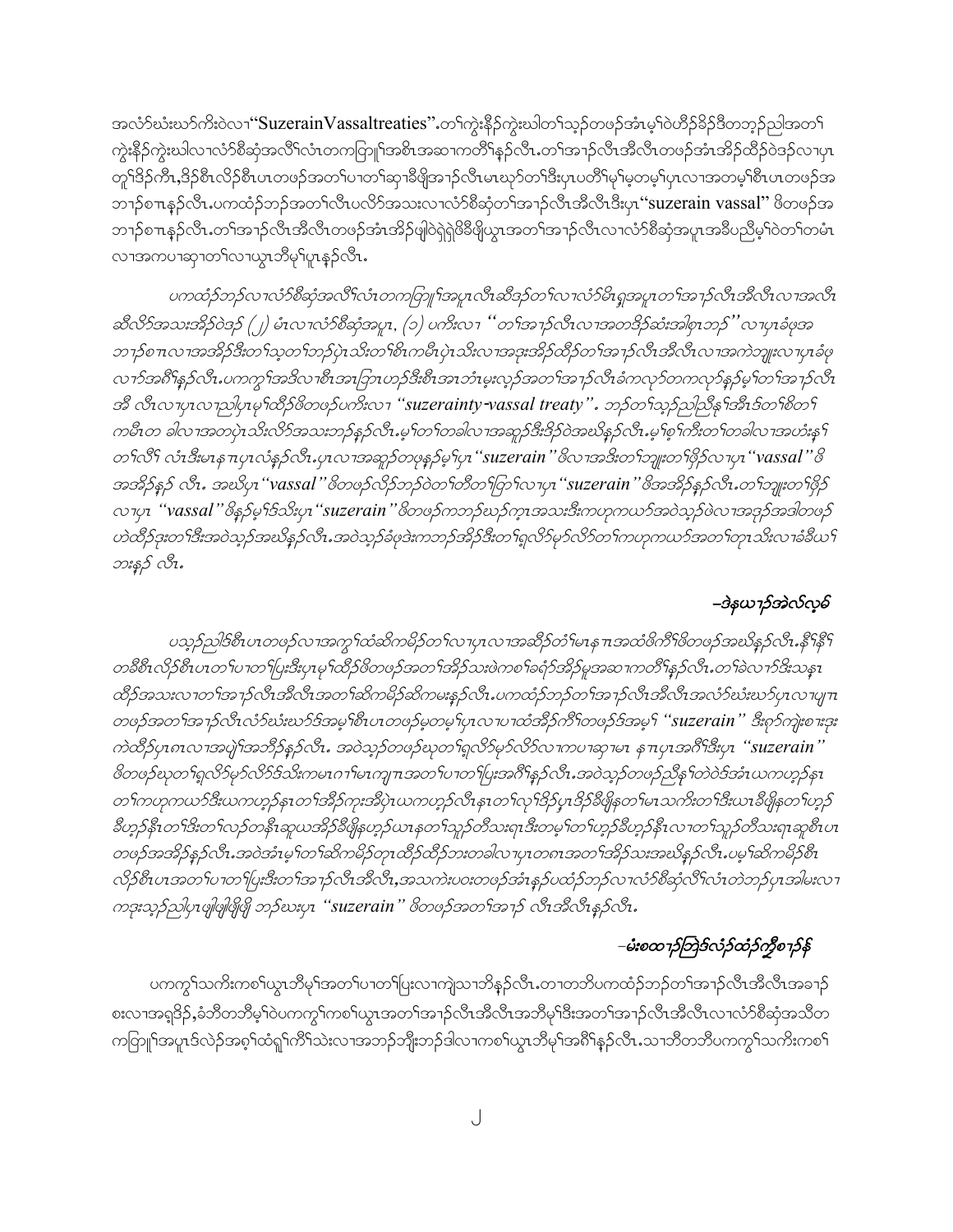ယ္မွာပၢဆုၢ၀ဲအဘိအမုၫ်ိဳဖိုမာတၫ်အၫဉ်လီၤအိလီၤဒီးအပုၫဂိၢိမုၫ်တဖဉ်နှဉ်လီၤႉအဆိကတ႑ၢ်ပကက္ဂၤ်သက်ိးကစၤ်ယွၤအ တၫ်အၫဉ်လီၤအိလီၤအခၢဉ်စးတဖဉ်တက့ၢ်.

## တ္ပါအၫဉ်လီၤအီလီၤခ႑ဉ်စးတဖဉ် COVENANT REPRESENTATIVES

Sပသ္၃်ညါတ့််လံလၢအပူၤကွံာ်ပှၤ ''suzerain'' <sup>8</sup>လၢပျπတဖဉ်ပၢဆှၢ၀ဲအဘိအမုၢိနိဖျိဒုးအိဉ်ထိဉ်တၢ်မၤစှၤလီၤစီၤ လိဉ်စီၤပၤတဖဉ်နဉ်လ<mark>ီၤ. ''vassal''</mark> အစီၤပၤတဖဉ်ဒုးနဲဉ်ဖျ်ထိဉ်ဝဲအထံအကိ်<sup>ရ</sup>တဖဉ် ပၢဆှၢဝဲအဘိအမှ<sup>ရ</sup> ခီဖျိတ<sup>ရ</sup>ဒ်းအးလီၤသး လၢပုၤ "suzerain"ဖိတဖဉ်အစုပူးနှဉ်လီၤႉလၢကျဲတဘိဃိအံၤန္ဉာ်ကစၢ်ယွၤပၢဆုၢအဘိအမှၢ်ခ်ီဖျိဒုးအိဉ်ထိဉ်တၫ်အၫဉ်လီၤဒီးဒုး အိဉ်ထိဉ်ဝဲစ့်ၫက်ိဳးခ်ီဖြိုလၢခ႑ာ်စးတဖဉ်နဉ်လိၤႉဃုထၢဝဲခ႑ာ်စးလၢအအ႑ာ်လီၤအိလိၤတၤ်ဒီးပုၤရိၤ်မုၤ်နှဉ်လီၤႉပကထံဉ်တၤ်လၢပ တဲန္ဥာအဆိကတၫ်ာကစၫ်ယွာဃုထၫဒုးနဲ့ဥပာ်ဖျါထိဥလၫလံာစိဆုံအလိ်ၤလံာကတြူၫ်ပူးအစ့ၫ်ဒ်လဲဥဒ်လဲဥအစ့ၫ်နှဥ်လီၤ.ပက္ဂ႑် စ့ါကီးတါအၫဉ်လီၤအိလီၤအသိန္ဉာ်လီၤႉ ပကစးထိဉ်အဆိကတ႑ါလၢလံာ်စိဆုံအလိႝၤလံတကတြူၫ်န္ဉာ်လီၤႉ

## လံာ်စီဆုံအလိ်ြလံၤ– Old Testament

တမ့်ၢိတၫ်အကိလၢပကဃုထံဉ်နဉ်ကစၢိယ္ပၤဃုထၢခၢဉ်စးလၢအတၢ်အၫဉ်လီၤအိလီၤတၫ်လၢလံာ်စိဆုံအလိံၤလံၤတ ကတြူ်အပူၤန္ဉာိဘဉ်ႉ ၁ မိၤရ္ ၁–၃ ဒီး ဝံဟိၤစ္ ၆း၇ ခံဆၤလၤာ်ဟ်ဖျံထိဉ်ကစၤ်ယွၤမၤတၤ်အၤဉ်လီၤအီၤလီၤအခ်ိဳဉ်ထံးတဘျီဒီး စီးအားဒဉ်နဉ်လီး. ၁ မိၫစု ၆း၁၈ ဒီး ၁ မိၫစု ၁၅–၁၇ ကစါယွာမာတါအာဉ်လီးဒီးစီးအာဘြာဟဉ်နဉ်လီး. ၂ မိၫစု ၁၉–၂၄ဒုး နဲ့ဉ်ပုၤလၢကစၢိယ္ပၤၰထၢစီၤမိၤစ္5အခ႑ာ်စးတ၈ၤအသိးန္ဉာ်လီၤႉ ပထံဉ်န္1စ့ၫ်ကီးလံာ်စီဆုံအဆၢဒ်အမ့ၢ်ထါစံးထိဉ်ပတြ႑ာရဒ္မီး ၁၃၂ ဟ်ဖျါထိဉ်ဝဲလၢကစါယွာမာတါအၫဉ်လီၤအီလီၤဒီးစီးပာအငံးနဉ်လီၤ.

ကစါယွာရှုဒီးအပုာဃုထၢဖိတဖဉ်လီးဆီလိ႒်အသးဒ်အတၢ်အၫဉ်လီၤတၢ်ဒီးအဝဲသူဉ်ဒဉ်ဝဲစုာ်စုာ်နှဉ်လီး.ဘဉ်ဆဉ်ဒီးအ ဝဲသု့ဉ်ခဲလၫာ်ကဲထိဉ်ခ႑ာ်စးလၢပုၤအါ၈ၤအရိSလ႑ကစSယ္ပၤအမဲာ်ညါန္ဉာ်လီၤ.ကစSယ္ပၤအတSအၫဉ်လီၤအီလီၤတSဒီးစီၤအၤဒဉ် ဒိုးစီးနိုအာဘဉ်တၫ်သူဉ်ညါအီၤဒ်အမှ1် 'တိဉ်နိဉ်ဒိဘုဉ်အတၫ်အၫဉ်လီၤ'' နိဖျိလၢစီၤအာဒဉ်ဒိုးစီးနိုအာကဲထိဉ်ခ႑ာ်စးလၢပုၤဟိဉ် နိဉ်ဖိခဲလၢအရိ<sup>ု</sup>ဒ်ကစါယွာအပှာဃုထၢဖိလၢကဲထိဉ်ခၢဉ်စးလၢအတ<sup>ှ</sup>အၫဉ်လီာအီးလီာအရိ<sup>ု</sup>နှဉ်လီာ. ကစါယွာအတ<sup>ှ</sup>မာတ<sup>ြ</sup> အၫဉ်လီၤဒီးစီးအာဘြၤဟဉ်, စီးမိၵစု ဒီး စီးဒၤဝံးဘဉ်တၫ်ဟ်အီၤဒ်အမှ ် '' ထံကိ်္ဂါအတ႑်အၫဉ်လီၤ အိလီၤ'' နဉ်လီၤ. လၢတ႑် အၫဉ်လီၤအီလီၤ၀ဲအံၤအပူၤပုၤသ့ဉ်တဖဉ်အံၤကဲထိဉ်ခ႑ာ်စးလၢပုၤအံဉ်စရလးအထံအကိ်ၤဒိတကိ်ၤအရိ်ၤဒိုးလၢခံပုၤလၢအတမ့်ၤ ပုၤအံဉ်စရူလးဖိတဖဉ်ဘဉ်တၫ်ဒုးနှာ်အီၤလၢယ္ပၤအတ႑်အၫဉ်လီၤအိလီၤတၫ်အပုၤ၈ိၫ်မှၫ်အကျါနှဉ်လီၤ.ပကပာ်ခ႑ာ်စးလၢအကစ႑် ယ္မွာဃုထၢအီၤဒ်သိးအတၫ်အၫဉ်လီၤအိလီၤတၫ်ကလၢထိဉ်ပဲု၊ထိဉ်အရိၤ်လၢပသးပူၤႇခဲ့အံၤပကကွၤ်သက်ိးကစၤ်ယွၤအတၤ်ဆိ လီၤဟ်လီၤအတၫ်အၢဉ် လီၤအီလီၤ တၫ်အပုၤ၈ိၫမှၫ်အကျဲနှဉ်တက့ၫ်.

## တSအာဉ်လီးအီလီးအသီ –New Covenant

ကစါ်ခရံှာမ့်ါခၢဉ်စးတ၈ၤလၢကစါယွာအတါအၢဉ်လီၤအိလီၤအသိအဂ်ိါနှဉ်လီၤ.ကစါယွာဃုထၢအိၤလီၤလီၤဆီဆီလၢ တၫ်အိဉ်ဖိုဉ်အခၢဉ်စး, ပုၤယူဒၤဖိခဲလၢာ်ဒီးပုၤအံၤတဃဉ်ဖိခဲလၢာ်အဂ်ိၢန္ဉာလီၤ. ဒ်လံာ်ဇူးဘြီၤ ၉း၁၅ စံးဝဲအသိး– ဒီးလၢတၫ်အံၤအဃိအဝဲဒဉ်ကဲတၫ်အ႑ာ်လီၤအီလီၤအသီလ႑ပုၤခံခ်ိအဘ႑ာ်စ႑ာတရာဒ်သိးအသံဒီးပုၤက္ၤတ႑်ကမဉ်လ႑အဘဉ် ဃးဒီးတၫ်အ႑ာ်လီၤအိလီၤအခဵဉ်ထံးသတးဒီးပုၤလၢအဘဉ်တ႑်ကိဴးတဖဉ်နဉ်ကန႑်ဘဉ်တ႑်ဟ္ဥသါအထူအယိာ်အတ႑်စံးပာ်လီၤ.  $(\frac{1}{2} - \frac{1}{2})$ 

တၫ်သိဉ်လိသိလိတမံၤဃိိဟဲဖျါထိဉ်ဝဲဒဉ်ဖဲ လံာ်ရိမ့ၤ ၈း၃၄ ဒီး ၁ တံၤမသ္း ၂း၅–၆ အပူၤစ့ၫ်ကီးနဉ်လီၤႉ တ႑်မ့္ဂ်ါတ႑်တိ နို<sup>ရွ</sup>ိရလၫအဘဉ်ဃးဒီးကစ<sup>႑</sup>ခရံှာ်ဒ်အမှ့<sup>၎</sup>ကစ႑်ယွၤအခ႑ာ်စးလၢအၰထ႑ထိဉ်ဝဲလ႑တ႑်ကမၤလ႑ပုဲၤအတ႑်အ႑ာဉ်လီၤအီလီၤ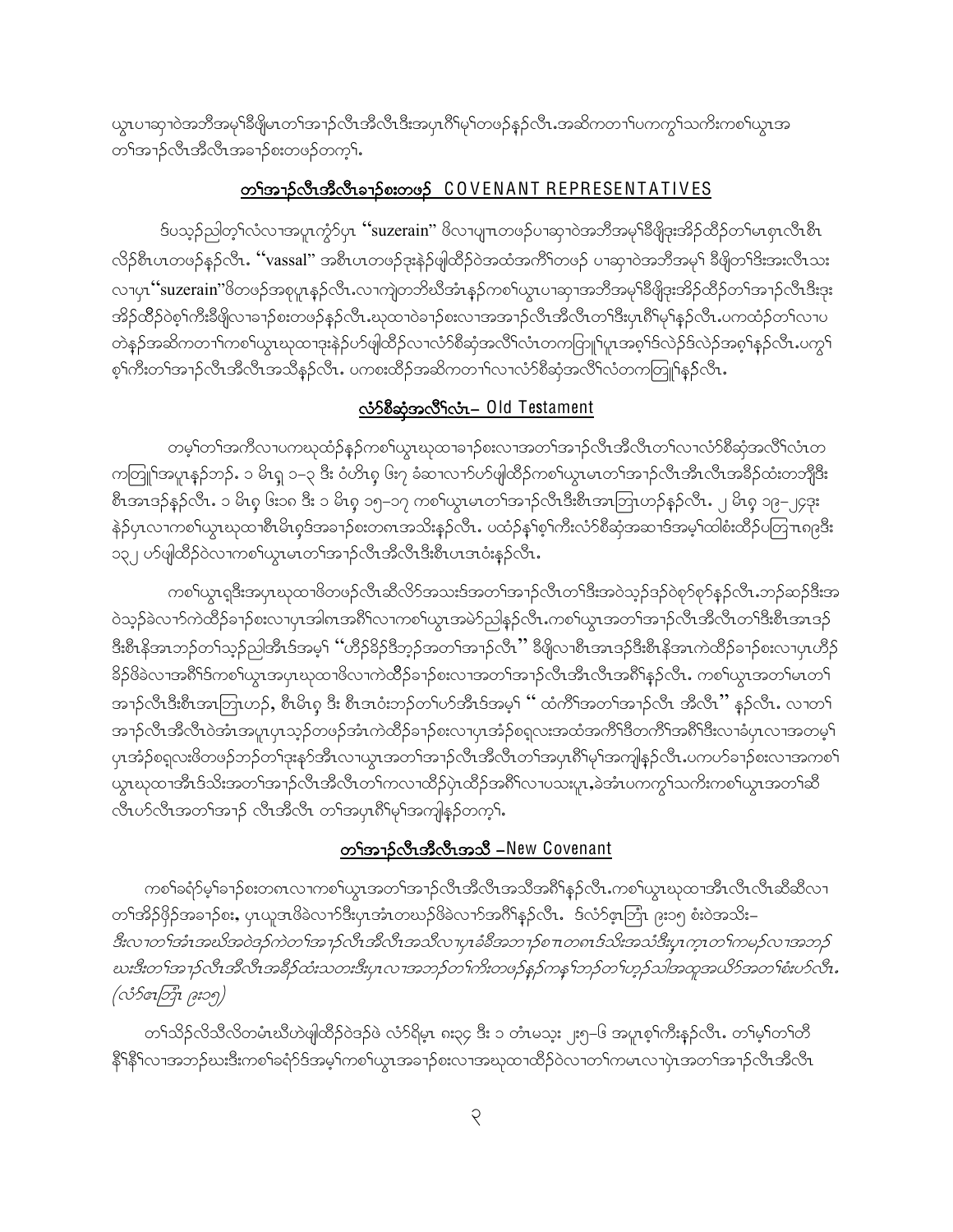တၫ်လၢတၫ်အိဉ်ဖှိဉ်တဖဉ်အခၢဉ်စးဒုးနှၤ်ပၢၤ်ပှၤလၢတ႑်နှၤ်ပၢၤ်ထူစ့ၤ်ယွၤစ့ၤ်လၢလံာ်စီဆုံအသိအပူၤန္ဉာ်လီၤ.ဒ်ပှၤလၢအကျိာ်ထံ လံာ်စီဆုံအါဂၤတဲဝဲအသိးယွာၤ့ၵ်ပီညါလၫလံာ်စီဆုံအသိအပူၤန္ ဉ်မ့<sup>၎ ''</sup>ကစ<sup>႖</sup>ခရံာ်အနိ<sup>၎</sup>ကစ<sup>၎''</sup>ဒဉ်ဝဲန္ ဉ်လီၤႉလၫကျဲအဂၤတဘိန္ ဉ် ပစံးသလောတ<sup>ရ</sup>န<sup>ေ</sup>ျာကွားစွာပြီးသွားလည်း စော့ဆောက်သည်။ အမှုသော အသည် အသည် အသည် အသည် အသည် အသည် အသည် ပ န5ုလီၤ.ဘဉ်ဆဉ်ဒီးဘဉ်မနၤအဃိလၢအမ့ၢ်ဝဲတိဝဲလဲဉ် $?$ ဘဉ်မနၤအဃိလၢလံာ်စီဆုံအသိသိဉ်လိပှၤလၢပဘဉ်နာ်ကစၢ်ယှဉ်ရူး ခရံာ်ဒ်သိးပကတုၤလၢတၫ်အုဉ်က္ $\mathbb{I}$ ခ်ိုက္ၤအ<sup>ရွ</sup>်နဉ်လဲဉ် $?$ ဘဉ်မနၤအဃိလၢပဘဉ်ဃ့ထုကဖဉ်ဒီးဟ်ဖျံထိဉ်ပတၫ်သူဉ်အိဉ်သး အိဉ်တ1်လၫကစ1်ယှဉ်ရျူးခရံာ်အမံၤန္ဉာလဲဉ် $?$  ဘဉ်မနၤအဃိလ႑တ႑အိဉ်ဖှိဉ်ဘဉ်တ1်ကိုးအီၤလ႑'်ကစ1်ခရံာ်အနီ1 $\mathrm{\textit{S}}$ ိန္ဉာလဲဉ် $?$ ာ<br>တၫ်အစၫမ့ၢ်တၫ်လၫအဖျိရဲနှဉ်လီၤႉကစၫ်ယှဉ်ရူးခရံာ်အိဉ်လၫတၫ်ခၫဉ်သးဒီးကစၫ်ယွπရဲဉ်ကျဲπလီၤဝဲတၫ်အၫဉ်လီၤအိလီၤအသိ လၢလံာ်စိဆှံအသိတကတြူၫ်အပူၤခီဖျိကစၫ်ယှဉ်ရှူးခရံာ်ဒ်ခ႑ာ်စးတၵၤအသိးနှဉ်လီၤ.ပမ့ၢ်ကွၢ်ကပာ်ကွံာ်ကစၢ်ခရံာ်ဒ်သိးပကန۱် ပၢါယ္ပၤစ္ပါဝိညါလၫလံာ်စီဆုံအသိအပူၤန္ဉာဴပမၤဟါမ႑်က္ပံာ်ယ္ပၤစ္ပါဝိညါအရူၤ်အသဲးလ႑အရဒိဉ်တခါန္ဉာ်လီၤ

ပထံဉ်ဘဉ်လၢကစါယွာသူဉ်ထိဉ်အဘိအမုၢိနိဖျိုချာ်စးလၢအကမာပှဲာအတၤ်အၢဉ်လီာအီလီာအစိၢိဒီးလီာလီာဆီဆီနဉ်နိ ဖြိုလၢကစါ်ခရံာ်လၢတါအၢဉ်လီၤအိလီၤအသိအပူၤပကကွါ်က္ၤတါခံမံၤတမံၤလၢအဘဉ်ထွဲဒီးကစါယွၤအတါသူဉ်ထိဉ်အဘိ အမု<sup>ှ</sup> တ<sup>ှ</sup>ပၢတ<sup>ှ</sup>ဆှၢအကျိုးအကျဲလၢအကြုံးဝဲဘဉ်ဝဲဒ်တၢ်အၫဉ်လီၤအီလီၤလၢလံာ်စိဆုံအပူၤအိဉ်ထိဉ်ဝဲလၢတၢ်ဆၢကတိ်၊ လၫအလီၤဆီလိ်ာအသးလၫလံာ်စီဆုံအတ<sup>ြ</sup>စံဉ်စိၤတဲစိၤအပူၤန္ဉာ်လီၤ.

# <u>တ<ာ်သိဉ်တ<ာ်သီလညာကြားဝဲဘဉ်ဝဲ – Appropriate Polocies</u>

ထံကိ်ၤလာပျπလာအအိဉ်ဘူးဒီးမှၤ်ထိဉ်စူစπရူးထံကိ်ၤတဖဉ်မၤတၤ်အာဉ်လီၤအိလီၤတၤ်လိာ်အသးနှဉ်လီၤ.ဒ်အဝဲသ့ဉ် မၤတ<sup>႖</sup>အၫာ်လီၤအိလီၤအသိႏၶာဝဲသုဉ်အိဉ်ဒီးတၫ်အိဉ်မူပတိႝၤ်လ႑အလီၤ၈ာ်လိာ်သႏၥာဉ်ဆဉ်ဒီးအဝဲသုဉ်လီၤဆီလိာ်အသႏလ႑ ကျဲအါမံၤန္ဉာ်လီၤ.မ့္ပ်လၢအဝဲသူဉ်အထံအက်ိဳၤဒဉ်ဝဲလၢအမၤတၤ်အၫဉ်လီၤအီလီၤလိဉ်အသး(က်ိဳၤ်ခံဘုဉ်သၢဘုဉ်မၤလံဉ်တၤ်အၫဉ် လီၤအီလီၤ)အိဉ်ဒီးတၤ်လၢအဝဲသ့ဉ်ဘဉ်အိဉ်မူထွဲဒ်သိးဒီးအဝဲသ့ဉ်တဖဉ်အတၤ်ရှလိ5်သးကဘဉ်ဘိုုးဘဉ်ဒါအရိ်္ဂနှဉ်လီၤ လၢကျဲ တမံၤဃိအပူၤန္ဉာ်ကစၫ်ယွၤအတၫ်အၫဉ်လီၤတဖဉ်လီၤ၈ာ်လိာ်အသးဘဉ်ဆဉ်ဒီးတၫ်အၫဉ်လီၤအိလီၤတဖဉ်အိဉ်ဒီးအတ႑်ပၢတ႑် ဆုၫဒဉ်ဝဲဒ်လံာ်စီဆုံအတၢ်မၤနိ5ုမၤဃါဒုးနဲဉ်ပုၤအသိးနဉ်လီၤ.

ဒ်သိးပကထံဉ်န<်ကစ<်ယွာအတ်အာဉ်လီာအီလီာအတ်သိဉ်တ်သီတ်ပာတ်အာလာအလီာဆီလိ်ာအသးဒ်တ် အၫဉ်လီၤအိလီၤတဖဉ်အကတိႝၤ်ဒဉ်ဝဲလၢလံာ်စိဆုံအပူၤႇတၤ်အၫဉ်လီၤအိလီၤတဖဉ်လၢလံာ်စိဆုံအလိၤ်လံၤအပူၤဒီးဝံၤအလိၤ်ခံပ ကက္ဂါကဒီးတၫ်အၫဉ်လီၤအိလီၤအသိလၫလံာ်စိဆုံအသိအပူၤန္ဉာ်လီၤႉ အဆိကတ႑ၢ်ပကက္ဂါတၫ်အၫဉ်လီၤအိလီၤလၫလံာ်စိဆုံ အလိ်ိၢလံၤပူၤအတ႑်သိဉ်တ႑်သိအကျိုၤအကျဲန္ဉာ်တက္န္ပါ.

## လံာ်စီဆုံအလိ််ာလံၤ– Old Testament

ဖဲပဖးကစါယွာအတၢိအာဉ်လီာအီလီာလာလံာ်စီဆုံအလိံၤလံာကတြူၫ်အပူာဟ်ဖျိန္းပှာလာတၤ်ပာတၤ်ဆု၁တၤ်သိဉ် တၫ် သိအကျိုးအကျဲလၫအဘဉ်ထွဲဒီးကစါယွာအဘိအမု)်လၫအကတိႝၤဒဉ်ဝဲနှဉ်လိုး

ကစါယွၤအတ<sup>ၡ</sup>အၫဉ်လီၤအိလီၤတ<sup>ၡ</sup>ဒီးစီၤအၤဒဉ်ဘဉ်တါကိႏအီၤလၢ ''တ<sup>ၡ</sup>အၫဉ်လီၤအိလီၤအခ်ိဉ်ထံးခ်ိဉ်ဘိ'' သ့ဝဲ န5ုလီၤႉအဝဲပာ်ဖျါထိဉ်ဝဲတၫ်တိ5်လ႑ကစၫ်ယွπအဘိအမုၢ်အရိၢိဒိီးပှၤဟိဉ်နိဉ်ဖိအမူအဒါလ႑ယွπအဘိအမုၢ်အပူၤတချုးဒံးလ႑တ႑် ဒဲးဘးဟဲနှာ်ဆူဟိဉ်ခိဉ်ဒံးဘဉ်ဒီးဖဲလၢတၫ်ဒဲးဘးဟဲနှာ်ဝံၤအလိံၫ်ခံဒဉ်လဲဉ်နှဉ်လီၤ.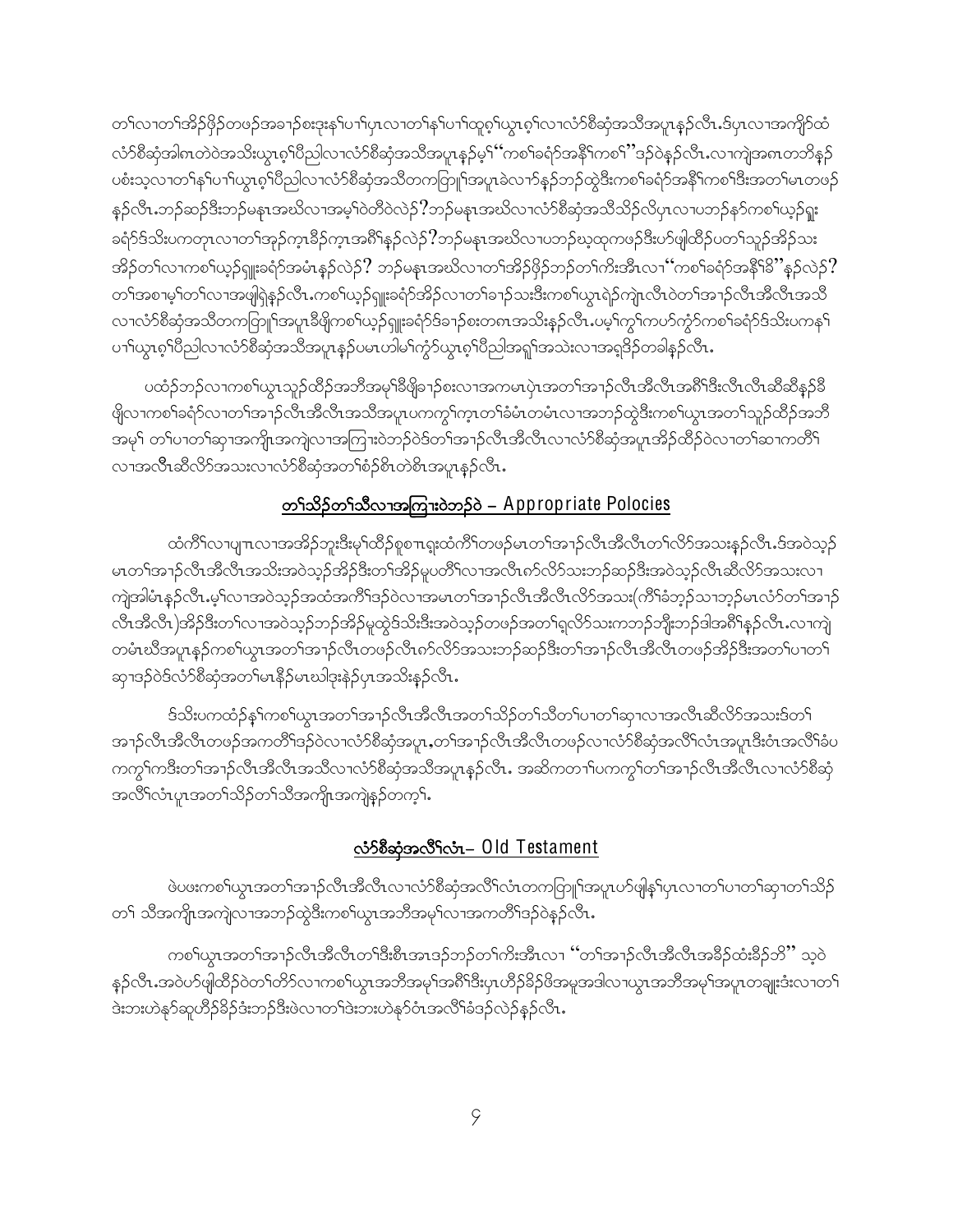ဖဲထံလှာ်ဘၢတၫ်ဝံၤအလိၢိခံနဉ်ကစၢ်ယွာမၤတၫ်အၫဉ်လီၤအီလီၤအသိဒီးစီၤနိအာဒ်အမှၤ်ဴတၫ်အ႑ာဴလီၤအီလီၤအ၈ၫ႑ အကျ $\pi$ ိန $\hat{\beta}$ လီၤ.တၫ်အၫ $\hat{\beta}$ လီၤအိလီၤတဖ $\hat{\beta}$ အံၤဟ်ဖျါထိ $\hat{\beta}$ ိန့်ဆၢ $\hat{\beta}$ အတၫ်ရာၢ်တၫ်ကျ $\pi$ ိဒ်ကစၢ်ယွားအဘိအမုၢ်အိ $\hat{\beta}$ ဝဲအသိး န္ဉာလီၤ.

ကစါယွာအတါအၫဉ်လီၤအီလီၤတါဒီးစီးမိၤရုန္ဉဉ်သိုနှါဘဉ်တါကိုးအီၤလၫဴဴတၫ်သိဉ်တၫ်သိအတၢ်အၫဉ်လီၤအီလီၤ'' မ့<sup>၎</sup>လၢအဒုးဘဉ်ထွဲဝဲဒီးကစ<sup>႑</sup>ယွπအတ<sup>၎</sup>သိဉ်တ႑်သိဒ်အမာဃူမာဖိးဒီးဒုးကဲထိဉ်ပှာအံဉ်စရလးဖိအဒူဉ်တဖဉ်ဆူထံကိြတဘ့ဉ်နဉ် လီၤႉ ခ်ီဖြိုလာတၫ်အၫဉ်လီၤအိလီၤဝဲအံၤအဃိကစၫ်ယွၤဆုၫဝဲဒဉ်ပှၤအံဉ်စရလးဖိတဖဉ်ဆူကိ်ၤ်တၫ်စီးပာ်အပူၤန်ှဉ်လီၤႉ

.<br>ဒီးလၢခံကတၫၢိန္ဉာပကထံဉ်န<်ါစီၤပၤဒၤဝံးအတ<sup>ု</sup>အၫဉ်လီၤအိလီၤတၫ်ဒ်အမှ<sup>၎</sup> ''စီၤလိဉ်စီၤပၤအတ<sup>ု</sup>အၫဉ်လီၤအီလီး'' န5ုလီၤႉ တၫ်အၫဉ်လီၤအိလိၤဝဲအံၤသူဉ်ထိဉ်အသးဒ်ဘိမုၢ်တဘိမုၢ်အသိးဒီးဟ်ဖျ်ထိဉ်စ့ၢ်ကိုးစီၤပၤဒၤဝံးအစ႑ာအသွဲဉ်တဖဉ်လ႑ .<br>အပၫဆုၫပှၤအံဉိစရလးဖိတဖဉ်လၫအဘိအမုၢိအပူၤန္ဉာလီၤ

ဖဲလၢပဟ်သူဉ်ဟ်သးလၢတၫ်သိဉ်တၫ်သိတၫ်ဘျာလၢအကြားဝဲဘဉ်ဝဲဘဉ်တၫ်ဆီလီၤအီၤလၢတၫ်အၫဉ်လီၤအီလီၤလၢ လံာ်စီဆုံအလိ်<sup>ရ</sup>လံၤအပူၤန္ဉာိတကြၤးလၢပကမၢကမဉ်§သိးပကၰထံဉ်နှၤ်လံာ်စီဆုံအသိအဘိမှၤ်အတၤ်သိဉ်တၤ်သီလၢကြၤးဝဲ ဘဉ်ဝဲဒီးတၫ်အၫဉ်လီၤအိလီၤအသိအကတိႝၤန္ဉာ်ဘဉ်.

#### တြိုအာဉ်လီးအီလီးအသီ – New Covenant

တၫ်အၫဉ်လီၤအိလီၤအသိဟဲလၢခံကတ႑ာ်လၢလံာစိဆုံအတ႑်မၤနိဉ်မၤဃါအပူၤဖဲလၢကစ႑်ယွၤမၤတ႑်အၫဉ်လီၤအိ လီၤဒီးစီၤအၤဒဉ်, စီၤနိအၤ, စီၤအၤဘြၤဟဉ်, စီၤမိၤရ္ ဒီးစီၤပၤဒၤဝံးအလိၢ်ခံနဉ်လီၤ. လၢတၢ်အံၤအဃိနဉ်တၢ်အ႑ာ်လီၤအီလီၤ အသိဘဉ်တၫ်ဟ်အီၤဒ်အမှ1် ''တၫ်အၫဉ်လီၤအိလီၤလၢအလၢထိဉ်ပုံၤထိဉ်'' ဝဲနဉ်လီၤႉ အဝဲသူဉ်ထိဉ်ကူၤတၫ်သိဉ်တ႑်သိတ႑် ပၢတၫဆုၫလၢအပူၤက္စံာ်လၢအတဘဉ်ဘိုုးဘဉ်ဒါလီၤတုာ်လီၤကၫ်တဖဉ်ဒီးမၤဝံၤမဲ့တမ့ၢ်မၤလၢပဲ၊က္ၤကစၫ်ယ္လၤအတ႑်တိာ်လ႑ အဘိမုၫ်အရိ<sup>ု</sup>ဒိဖျိကစၢ်ခရံာ်နဉ်လီၤ.

တၫ်အၫဉ်လီၤအိလီၤအသိဘဉ်တၫ်ယπထိဉ်အိၤအဆိကတၫၢ်တဘျီလၢဝံယံးရမံယၤ ၃၁း၃၁ အပူၤဒ်လာ်အံၤအသိး  $\mathcal{S}_1$ .

# ကွ ်ကွ ်ယွာစံးဝဲဒဉ်မှ ်နံးတဖဉ်ဟဲဝဲလ ဃကအ ဉာလီးအီလီးတ ်အသီဒီးအံဉ်စရူလးအပုံးဟံဉ်ဖိဒီးယူအအပုံးဟံဉ်ဖိလီး (ဝံယးရမံယၤ ၃၁း၃၁)

ပမ့်ၢ်က္ၤကွ်ၤက္ၤလံာ်စီဆုံတဆၢအံၤအတက္ဂ်ီဉ်နည်တၤ်ကတိၤလၢအမ့ၤ်မုံနဲၤတဖဉ်ဟဲဝဲႆႛ ပာ်ဖျါထိဉ်တၤ်ဆၢကတိႝၤ ဖဲလၢပှၤအံဉ်စရလးအိဉ်လၢတ<sup>ြ</sup>ကဲကု<sup>ှ</sup>ဝံၤအလိ<sup>ု</sup>ခံနဉ်လီၤ.ဒ်ပထံဉ်ဘဉ်တ<sup>ှ</sup>ုလံလၢတ<sup>ှ</sup>မၤလိလၢအမဲာ်ညါတခါအသိးနဉ်ပှၤ ခရံှာ်ဖိအတၤ်ကစိဉ်အမှာ်မှတမှၤ်ဴတၤ်သးခုကစိဉ်ိႆမ့ၤ်တၤ်လၢအပာ်ဖျါထိဉ်ကစၤ်ယွၤအဘိအမှၤ်လၢအလၢထိဉ်ပဲုၤထိဉ်ဒီးမ့ၤ်စ့ၤ် ကိဳးတၫ်မၤန႑ာလၫဟိဉ်ခိဉ်ဒိဘ္ဉာညါဖဲလ႑ပုၤအံဉ်စရူလးဖိအတ႑်မ႑ကဲကု႑်အစိၤအဆ႑ကတိႝ႑န္နဉ်လီၤႉလ႑တ႑်နှဉ်အဃိဖဲလ႑လံဉ် စီဆုံပာ်ဖျထိဉ်နှၤ်ပှၤတၤ်အၫဉ်လီၤအိလီၤအသိအံၤန္ဉာ်ပထံဉ်ဘဉ်လ႑အတၤ်အၫဉ်လီၤအိလီၤဝဲအံၤဘဉ်တွဲဒီးကစၤ်ယွၤအဘိအမုၤ် လၫအလၫထိိဉ်ပဲုၤထိိဉ်ဝဲန္ဉာ်လီၤ.

လၢတၫ်အံၤအဃိန္ဥပဲဝံယးရမံယၤ၃၁း၃၃–၃၄အပူၤန္ဥဂာစ႑်ယ္မွၤလိုဥဖျံထိဥ်တ႑်အၫဥဴလီၤအိလီၤအသိအကျိုၤအကျဲ တၫ်သိဉ်တၫ်သိတၫ်ပၢတၫ်ဆှၫလၢအကြၫးဝဲဘဉ်ဝဲဒီးဘိမုၫ်လၢကစၫ်ယှဉ်ရှူးခရံဉ်အပူၤန္ဉာ်လီၤ.ဖဲအံၤန္ဉာ်ပထံဉ်ဘဉ်လၢကစၫ်ယွၤ စံးဝဲဒဉ်–မ့မ့'၊အအံၤမ့'၊တ'၊အ႑ာဴလီၤအီလီၤလၢယအ႑ာဴလီၤအီလီၤအံဉ်စရူလးအပုၤဟံဉ်ဖိလ႑ယကပာ်တ'၊သိဉ်တ'၊သီလ႑အ သးကံ Yု၊ ဒီးယကကွဲးအီၤလၢအသးအလိၤဒီးယကကဲထိဉ်အကစၫ်ဒီးအဝဲသုဉ်တဖဉ်နဉ်ကကဲထိဉ်ယခုယပုၤလိၤ.ဒီးတသိဉ်လိ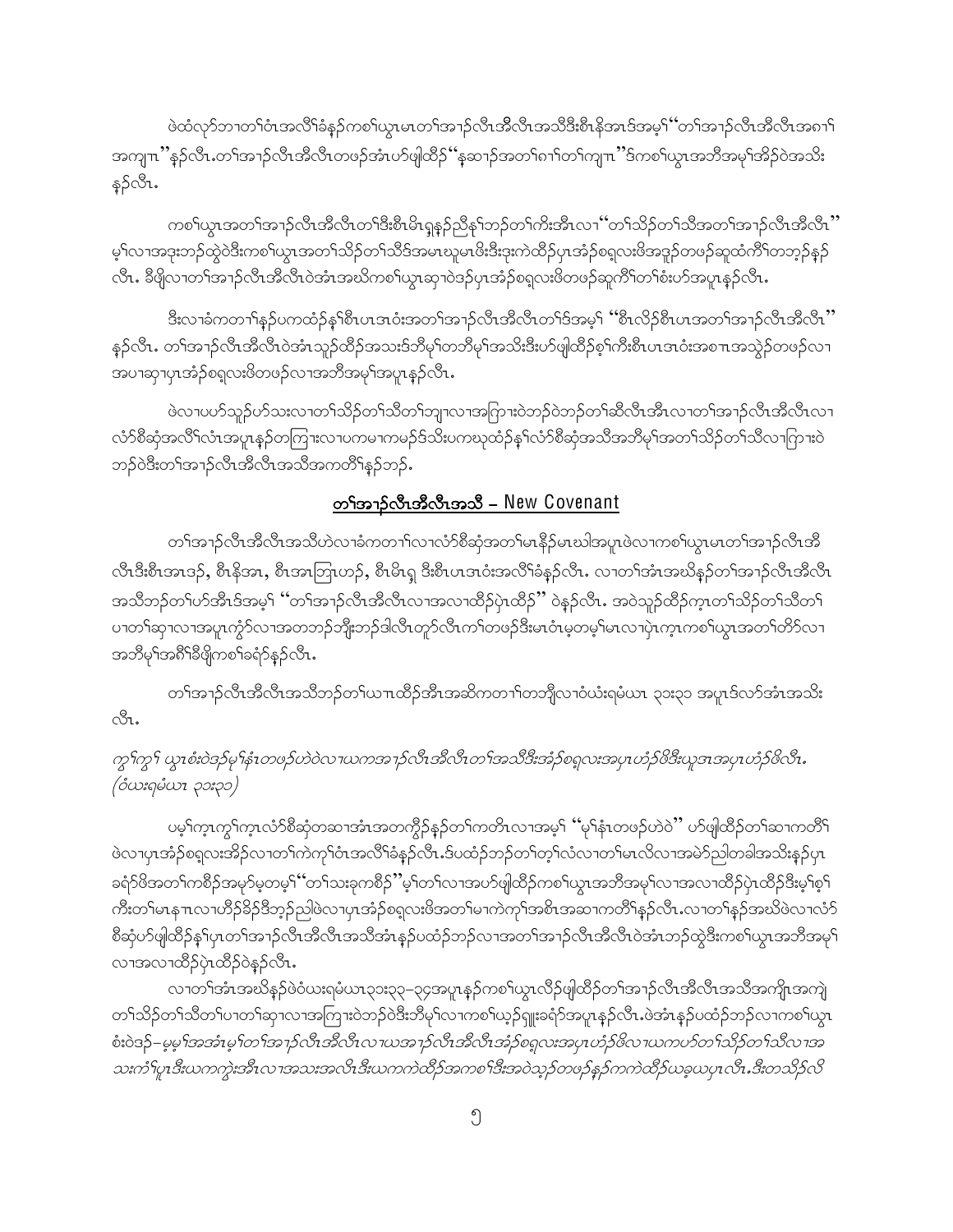လ πဘဉ်တရာပုၤလ ၊အဃ πတရာအဒီပု႑်ဝဲ႑်ဒီးစံးသုဉ်ညါယွၤတက္ ၊်န္)်ဘဉ်.အစ္ ၊်ဒ်အံၤပုၤကသုဉ်ညါယၤခဲလ ၊ာ်လ ၊အဆံးပ ၊ ၊် လၫအဒိဉ်ယွၤစံးဝဲဒဉ်.အစုၫ်ဒ်အံၤ,ယကပျ႑်အတ႑်ကမဉ်ဒီးတသုဉ်နိဉ်ထိဉ်က္ၤလ πဘဉ်အတ႑်ဒဲးဘးနှဉ်ဘဉ်. (ဝံယံးရမံယၤ ၃၁း၃၃–၃၄).

တၫ်လၢပကြၢးမၤနိၵိမၤဃါအိၤလၢလံာ်စိဆုံတဆၢအံၤအပူၤန္6မ့်ၫဝဲတၫ်အၫဉ်လီၤအိလီၤအသိကဟဲစိ႒်ကစ႑်ယွၤအဘိ အမုၢိလၢခံကတၢၢိဖဲလၢ '´ကစၢိယ္ပၤအပှၤဂိၢိမုၢ်အတၢ်အၢတၢ်သိအတၢ်ကမဉ်ဒီးတသ္ဉ်နိုဉ်ထိဉ်က္ၤဝဲလ႑ာဘုန္ဉဉ်လိၤ…ိဲဖဲဆ႑ ကတိႝ႞လၫခံကတ႑်ါ၀ဲအံၤအပူၤန္ဉာ်ကစ႑်ယွၤဟ့ဉ်လီၤတ႑်ဆိဉ်စုၤလီၤထူလီၤယိဉ်လ႑အပုၤ၈ိႝႃမှ႞အတ႑်အၫတ႑်သိအတ႑်ကမဉ် အဃိဒီးတသ္ဉ်နိုဉ်ထိဉ်က္ၤဝဲလ႑ာဘဉ်နဉ်လိၤႉ''ကစၫ်ယွၤဟ္ဥာ်လီၤတ႑်ဆိုန်ဂၤလိၤထူလီၤယိဉ်လ႑အပှၤရိၱမု∫အရိိ∫,''ဒီးအဝဲက လၢပှဲၤထိဉ်တၫ်အံၤဆူပှၤကိႏၵၤဒဲးလၢတၫ်အၫဉ်လီၤအိလီၤအသိအပူၤန္ဉဉ်လီၤႉဒ်အဝဲစံးဝဲအသိႏႇဴအဝဲသ္ဉခ်ဲလၫာ်ကသ္ဉဉ်ညါယၤ ှစးထိဉ်လၢအဆံးကတၫ်တုၤလၢအဒိဉ်ကတၫ်နဉ်လီၤ.''

လံာ်စီဆုံအဆၢတဖဉ်ဒ်အမ့် ၅ မိၤစ္ ၁၀း၁၆ ဒိုး ဝံယံးရမံယၤ ၄း၄ ကစါယွπလၢကသုးယံၤက္ငံာ်အသးဒိုးတၫ်အိဉ်ဖျါ လၢခိလၢအကမၤဘဉ်ထွဲအီၤဒီးကစၢ်ယွၤအတၫ်အၢဉ်လီၤအိလိၤတၢ်တဖဉ်ဒီးကူးတရံးအဝဲသ့ဉ်အသးနဉ်လီၤႉ ဘဉ်ဆဉ်ဒီးတ႑် အၫဉ်လီၤအီလီၤအသီအကတိႝ႞န္ဉာ်ကစ႑်ယ္လၤအၫဉ်လီၤလၫကဂဲၤလိာ်ဝဲလၫကျဲအ၈ၤတဘိဒ်သိးဒီးကကဲထိဉ်တ႑်အမ့∫အတိနိ<sup>ု</sup>နိ<sup>ု</sup> လၫအပုၤဃုထၫဖိဒီးပုၤလၫအဘဉ်ဃးဒီးတၫ်အၫဉ်လီၤအီလီၤဖိတဖဉ်အ<sup>ရွ</sup>်နှဉ်လီၤ.

ဖဲလ 1ကစ<sup>ၡ</sup>ခရံာ်စဲၤဆ 1ထ 1ဉ်က္1 ဒီးက္1 ထိဉ်ဆူမူခ်ိန်နှဉ် ကစ<sup>ၡ</sup>ယွၤအဘီအမု ်အိဉ်၈ 1 ်ဆီးကျ π ဝဲဒ်အလီ ်လီ ်အသိးမ့ ် လၢကစၢိယ္မွၤပၢအပုၤရီးမုၫ်တဖ္ဉလၢအလီးဒြာဴဝဲဘဉ်ဆဉ်ဒီးမ့ၫ်တ႑်လၢအလီၤပလိာ်အသးဒီးဆီတလဲအသးနှဉ်လီၤ. ပဘဉ်နှ႑် ပ႑်လ႑ကစ႑်ခရာဴခ်ဆူဉ်နိုးလ႑ကစ႑်ယ္မွာအစုတ္ပဲန္ ဉိမ္ ပု႑တ႑်မ႑ပိစီၤပူးတစူးစံဉ်တဲၤတဲလိၤတ႑်လ႑သႏစီဆုံဟဲလိၤအမှ႑်တနံၤဖဲ လံာ်မၤတ႑် ၂အပူးနှဉ်အဝဲလူလီး၈႑်လီးအသးစီဆုံလၢအပုၤ၈ိ႑မှ ၊်အလိၤဒ်အဘဉ်တ႑်ကတိၤဆိအီးလၤလံာ်ယိၤအူလးအပူးနှဉ် လီး. ဒီးသးစီဆုံမၤတ႑်လ႑ပုၤယူအဖိအပူၤဒီးလ႑တ႑်ကမ႑ကမဉ်အပူၤဆူပုၤအံၤတဃဉ်ဖိဒီးပုၤလ႑အတမူ႑်ပုၤယူအဖိအလိၤအံၤ မ့်က်လာအပာ်ဖျါထိဉ်ဝဲလကာစါယွာအဘိအမှာ်အံၤတမ့်ကြဲလာပုာအံဉ်စရူလးအဂိါမိးနှဉ်ဘဉ်. ဒီးမှု စ့်ကြီးပုၤလာအလီၤစ $\pi$ ပုၤလၢအလီၤစ႑ာလၢစီၤအၤြာၤဟဉ်ခ်ဳပ္ပိုလၢတ႑်နှာ်အဃိဒ်တ႑်မၢဗိစီၤပီလူးဟ်ပျံထြိဉ်ဝဲပဲလံာ်ရိမ္၊၄အပူၤန္နဉ်လီၤ.လၢတ႑်နှဉ်အ ဃိကစ<ယ္မွာအဘိအမှ<sup>ငှ</sup>အံၤဆဲးမာဒံးဒဉ်အသးလၢပုၤအဒူဉ်ကိုးဒူဉ်ဒဲးပုၤကလှာ်ဒီးကျိုာ်ခဲလၢာ်ပုၤတ၈ၤလ႑်လ႑လၢအစူ<sup>ငှ</sup>က္ငၤနှာ် က္၊ကစၢိခရံာ်ကဒိးနၵ်ဘဉ်သးစိဆုံဒီးပု၊တ၈ၤလၤ်လၤ်လၢအဒိးနဂ်ဘဉ်သးစိဆုံနဉ်ကစၤ်ယွၤအိဉ်လၢအပူ၊ဒီးပၢတၤ်လၢအတ႑် အိဉ်မှအပူးနှဉ်လီး.

## – ဒီးကထ႑ာဴဒီးစတ႑ာဴ ထါ အဉ်ရ်ခဲးဘဲလ်

ဒ်ပထံဉ်ဘဉ်လၢတၢ်မၤလိလၢအပူၤကွံာ်တခါအသိးန္ဉာ်, ကစၢ်ခရံှာ်သိဉ်လိဝဲလၢတၢ်အၢဉ်လီၤအီလီၤအသီဘဉ်တ႑် ဟ်လီၤအီၤသၢတိၤန္ဉာ်လီၤ.တၢတတိၤန္ဉာ်တၫအၫဉ်လီၤအိလီၤအသိဟဲအိဉ်ထိဉ်ဖဲကစ႑်ခရံာ်အနိၲၤကစၤ်ဟဲ ဆူ ဟိဉ်ခ်ိဉ်န္ဉာ်လီၤ. ဖဲတၫ်အကတိႝၫအံၤန္ဉာ်ကစၫ်ခရံှာ်မၤလၢထိဉ်ပုံၤထိဉ်တ႑်အါမံၤဘဉ်ဆဉ်ဒီးတ႑်အၫဉ်လီၤအိလီၤအသိတလၢထိဉ်ပုံၤထိဉ်ဝဲဖဲကစ႑် ခရံာ်ဟဲက္နာခံဘိုတဘိုုအဆၢကတိ<sup>ရှ</sup>ဒီးဖဲန္ ဉ်တၫ်အၫဉ်လီၤအိလီၤအသိအံၤကလၢထိဉ်ပဲုၤထိဉ်ဝဲဒဉ်လ႑ာ်လ႑ာ်ဆ့ဆ့ နဉ်လီၤ

တၫ်သၢမံၤလၢအဟ်ဖျါထိဉ်တၫ်အၫဉ်လီၤအိလီၤအသိအတ႑်လၢထိဉ်ပှဲၤထိဉ်အံၤန္ဉာမ့ၫ်တၫ်တခါလၢအမၤစπပုၤဒ်သိး ပကမၤနိဉ်မၤဃါယွၤၵ့ၫ်ပိညါအရှုၫ်အသဲးခံမံၤတမံၤလၢလံာ်စိဆုံအသိအပူၤန္ဉာ်လီၤ. တၫ်အၫဉ်လီၤအိလီၤအသိအံၤတဒိးသန္ၤအ သးထဲလၢ ''ကစၢိခရံာ်မ့ၢ်တၫ်လိၢိခ႑ာ်သး'' ထဲတခါဇိၤန္ ဉ်ဘဉ်. ယွၤစ့ၢ်ပိညါတဲပွးတၫ်အ႑ာ်လီၤအီလီၤအသိအတၫ်ပၢတၫ်ဆု႑ အကျိုးအကျဲသၢပတိိၤ်လၢအလီၤဆီလိ်ာအသးဒ်တၤ်အကတိၤ်လၢအလီၤဆီလိ်ာအသးသၢပတိၢ်နှဉ်လီၤ.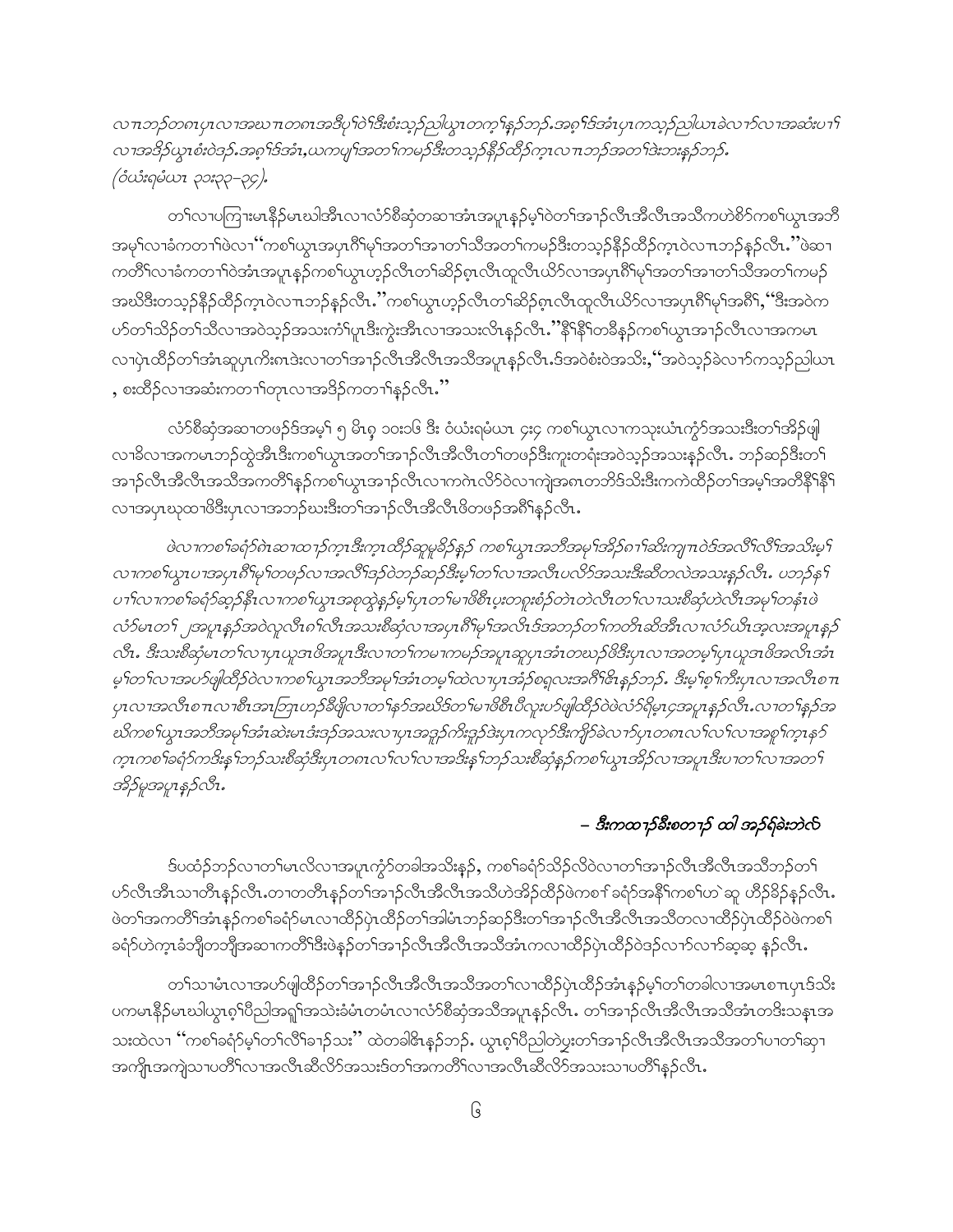လၢတၫ်တမံၤအံၤအဃိန္၌, ပုၤလၢအကွဲးလံာ်စီဆုံအခ်ဳပညီတဖဉ်ဟံးန္1်တၫ်ဆၢကတိၤ်လၢကဘဉ်မၤလီၤတံၤ်တ႑် အိဉ်မူအတၤ်မှၤ်လၤ်ကွၤ်စိလၤတၤ်အၫဉ်လီၤအိလီၤအသိအပူၤန္ဉဉ်လီၤႉ လံာ်စီဆုံအဆၤတနိၤဟ်ဖျါထိဉ်တၤ်လီၤဆီတဖဉ်နဉ် လီၤႉလံာ်မး သဲ၆း၁၂,ဒီး၁ယိၤဟဉ်၁း၉,တပာ်ဖျံထိဉ်တ႑်မှၤ်လၤ်ကွၤ်စိလၤတၤ်အၤဉ်လီၤအီလီၤအသိအပူၤဒ်ဝံယံးရမံယၤ၃၁,ပာ် ဖျါဝဲအသိးနဉ်ဘဉ်.မှမ ်တခ်ီလံာ်စီဆုံခံဆၢနှဉ်ဟ်ဖျါထိဉ်ဝဲလၢပုၤလၢအပိာ်ကစ ်ာရံာ်အခံတဖဉ်ကဘဉ်ဃ့ပျ ်အတ ်ကမဉ်ခီဖြိုလၢ အဝဲသူဉ်လှဉ်သူဉ်ခါပတာ်ကစါယွာအတၫ်သိဉ်တၫ်သိအဃိန္ဉာ်လီၤ.ပထံဉ်နှၤ်စ့ၤ်ကီးလၢလံာ်စီဆုံအဆၢလၢအမ့ၤ်၂ကရံဉ်သူး၁၁း ၁၃ဒီးကလၤတံ၂း၄တဲဘဉ်ပုၤလၢပုၤစူ်က္ၤနှာ်က္ၤတၤ်လၢအတဘဉ်ဘဉ်အိဉ်မူဃုာ်လၢပုၤလၢအမ့ါ်ပုၤခရံာ်ဖိနိ<sup>ုင္မွ</sup>ြအကျါလၢ တၫ်အိဉ်ဖှိဉ်အပူၤန္ဉာ်လီၤ.တၫ်အၫဉ်လီၤအိလီၤအသိအတ႑်ပၢတ႑်ဆုၢအထူသန္နဆီတလဲတၫ်တဖဉ်အံၤသ့ဝဲဒ်လဲဉ်.လၫကျဲတဘိ မ့တမ့်၊ လၢအရာတဘိနဉ်လံာ်စိဆုံအသိအတ႑်နှၤ်ပ႑်ထူစ့႑်ယွာစ့႑်ကျဲးစၢးထဲစံးဆၢတ႑်သံကွ႑်အံၤနဉ်လီၤ

ခဲအံၤပထံဉ်ဘဉ်လၢကစၢ်ယွၤဒုးအိဉ်ထိဉ်ဒီးပၢဆုၢအဘိအမှၢ်ခ်ိဖြုလၢအခၢဉ်စးတဖဉ်ဒီးတၢ်စံဉ်စိၤတဲစိၤအတၤ်မၤနိဉ် မာဃါလၫအကြၫးဝဲဘဉ်ဝဲတဖဉ်ပကြၫးကွ<sup>၎</sup>မာလိတ႑်ပၫဆုၫရဲဉ်ကျဲၤဝဲအံၤလၫလံာ်စိဆုံအသိအပူၫန္ဉာလီၤ.

# တ<sup>68</sup>ဉ်ထိဉ်အါထိဉ်– ORGANIC DEVELOPMENT

ဖဲလၢပတဲတၫ်မၤဒိဉ်ထိဉ်အါထိဉ်တၫ်အၫဉ်လီၤအီလီၤ၀ဲအံၤလၢန္ဉာ်လၢပခိဉ်နှာ်ပူၤပကဆိမိဉ်ထိဉ်သူဉ်တခိဉ်အတၫ်ဒိဉ် ထိဉ်တက့်ၤ.သ့ဉ်တခိဉ်ဆိတလဲအသးဖဲလၢအဒိဉ်ထိဉ်လၢတၫ်ချံဆံးဆံးဖိဒိီးဆူတၫ်ဒိဉ်တုာ်ခိဉ်ပှဲၤကဲထိဉ်သ့ဉ်တခိဉ်နှဉ်လီၤ.ဘဉ် ဆဉ်ဒီးအတ<sup>ရဒ္ဌ</sup>ဉ်ထိဉ်ဒ်နဆၫဉ်ဒဉ်ဝဲအသိးတဆိတလဲဘဉ်ႉပက္ဂ<sup>ရ</sup>က္ၤတ<sup>ရ</sup>အၫဉ်လီၤအိလိၤလၫလံာ်စိဆုံအလိ်ၢလံၤအပူၤတခါဒီးတ ခါအိဉ်ဒီးအတၫ်လီၤဆီတၫ်၀ဲစုာ်စုာ်ဒ်ကြၫးဝဲဘဉ်ဝဲဒီးအဝဲသ့ဉ်အစိၤဆၢကတိႝၤ်အသိးန္ဉာ်လီၤ.ဘဉ်ဆဉ်ဒီးဒ်သ့ဉ်တ<sup>ဌ</sup>ဉ်အသိးနှဉ်တ႑် ဒိဉ်ထိဉ်အကျိုအကျဲလၢအလိၤပလိာ်အသးတၫ်အၫဉ်လီၤအီလီၤလၢအဘဉ်ထွဲဒီးကစၢ်ယွၤအံၤတဆိတလဲဘဉ်.

ပကကွ်ကစၢိယ္ပၤအတၫ်အၫဉ်လီၤအီလီၤလၢအဒိဉ်ထိဉ်အါထိဉ်ဝဲအစ့ၢ်အဆိကတ႑ၢ်လၢလံာ်စီဆုံအလိၤ်လံၤအပူၤန္ဉဉ် တက္န1်. ဖဲန္ဥပကက္ဂါတၫအၫၣလီၤအီလီၤအတ႑်ဒိဉ်ထိဉ်အါထိဉ်လၢလံာ်စီဆုံအလိၤ်လံၤအပူၤဆူအသိအပူၤန္ဥတက္န1်.ပကစး ထိဉ်ကွ ်သက်ိးလၢလံာ်စီဆုံအလိ်ိ၊လံၤအပူၤတက္ ်၊.

# လံာ်စီဆုံအလိ်<sup>ရ</sup>လံၤ– Old Testament

ပကထံဉ်နှၤ်တၤ်အၫဉ်လီၤအီလီၤလၢလံာ်စီဆုံအလိၤ်လံၤပူၤအတၤ်ဒိဉ်ထိဉ်အါထိဉ်လၢအလီၤပလိာ်လီၤက်အသးဖဲလၢ ပဟ်သူဉ်ဟ်သးလၢကစၢ်ယွာအတ႑်ပၢတ႑်ဆုၢတ႑်ဟီးစုနဲဉ်ကျဲလၢလံာ်စီဆုံအလိၤ်လံာအပူာနှဉ်လီာ.အဒိန္ဉာ်ဖဲလၢစီာအားဒဉ်အ း<br>နံပြည်သည် အသုံးများ အသုံးပြည်နည်း အသုံးအသုံးအသုံးပြည်နှင့် အသုံးပြည်နည်း မြောက်ကို အသုံးပြည်န နဉ်လီၤႉ အဝဲသ့ဉ်အတ<sup>၎ဌ</sup>ဉ်ထိဉ်လီၤဆီလိာ်အသးလၢအစိၤအဆၢကတိႝၤဒဉ်ဝဲနဉ်လီၤႉ

ဖဲလၢစီးနိအာအစိၢန္ဉာိကစါယွာဟ်လီးနှဆ႑ာ်အတၢ်အိဉ်စံာ်အိဉ်ကျπတဖဉ်ဒ်တၢ်လိၢ်အဘံဉ်အဘၫလၢကစါယွာအ တၫ်ဘဉ်တဲ့ကမၤလၢထိဉ်ပုံၤထိဉ်အတၫ်တိ႒်ကျဲၤလၢဘိမှၫ်အရိၢိန္ဉာ်လီၤႉ တၫ်အၫဉ်လီၤအီလီၤ၀ဲအံၤလၢခံဆိတလဲအသးလၢကျဲ အါဘိဘဉ်ဆဉ်ဒီးကစါယွာတကွါကဟ်ကွံ၁်ဝဲဘဉ်.

ဖဲလၢစီးအာဘြာဟဉ်အစိၢန္ဉာိပုၤအံ့ဉ်စရူလးဖိတဖဉ်ကစၫ်ယွာဟ့ဉ်အီၤတၫ်ခွဲးတ႑်ယာ်လီၤလီၤဆီဆီဒ်ကစ႑်ယွာအပုၫ်ရိ မှา်အသိးန္5်လီၤ.တၫ်အၫှာ်လီၤအိလီၤအမူဒါတၫ်ဖံးတၫ်မၤလၢပုၤဃုထၫဖိဘှဉ်မၤထွဲဝဲတဖဉ်လၫခံအါထိဉ်ရိၫ်ထိဉ်ဆူတ႑်အၫှာ်လီၤ အီလီၤအါအါဘဉ်ဆဉ်ဒီးတၫ်အၫဉ်လီၤအီလီၤအဝဲအံၤတဟါမ႑်လၢကစ႑်ယွၤအဘိအမှ႑်အပူၤဘဉ်.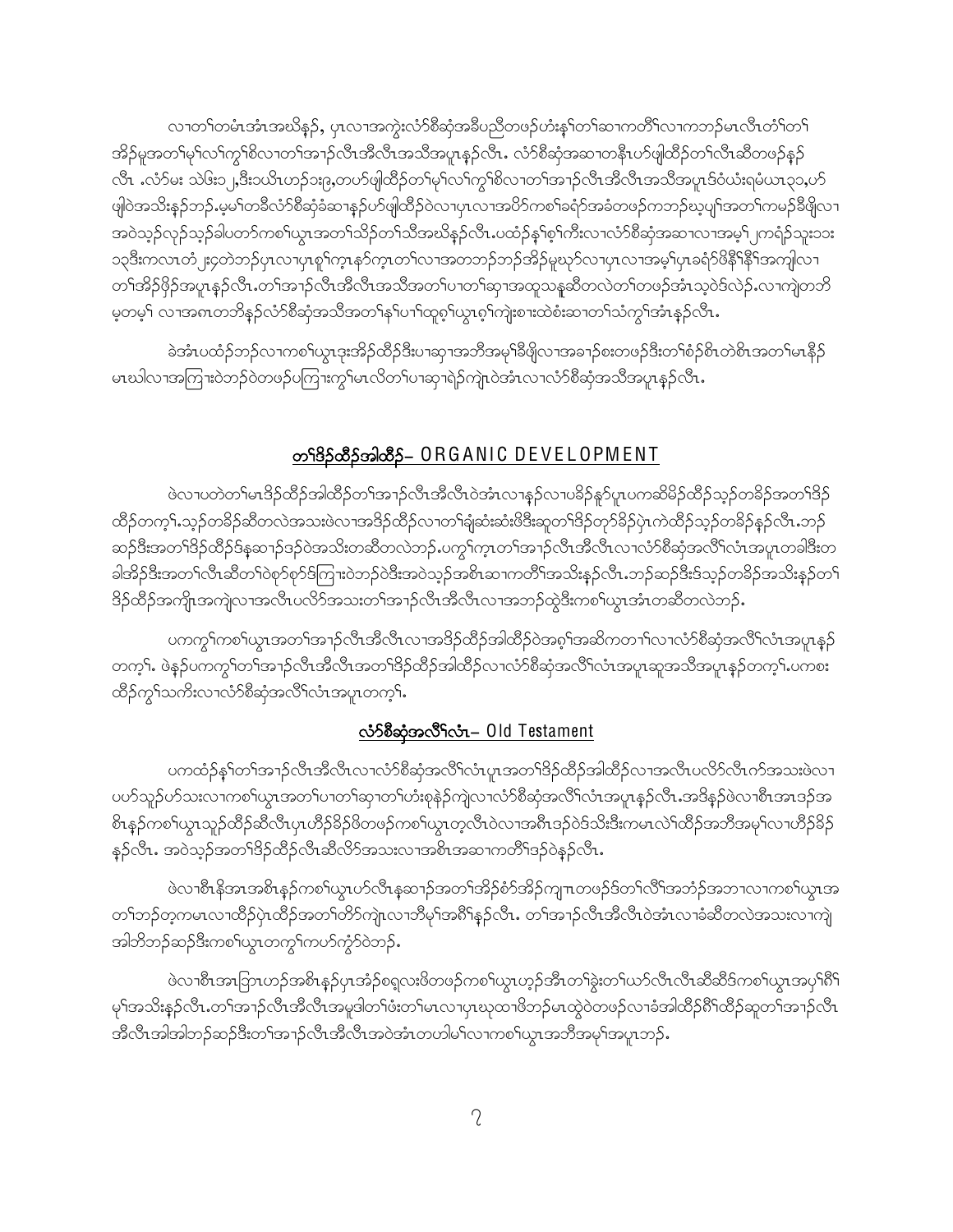ဖဲလၢစီးမိၢရှုအစိၤအဆၢကတိႝၤ်တ႑်သိဉ်တ႑်သိမ့ၤ်တၤ်လၢအကπပှၤအံဉ်စရလးဖိတဖဉ်အ<sup>ရွ</sup>်ရနဉ်လိၤႉတၤ်သိဉ်တၤ်သိ ဲအံၤဘဉ်တ<sup>ရ</sup>ပ်ိာထွဲအီၤလီၤဆီဖဲလၢတၫ်အၫဉ်လီၤအိလီၤအ၈ၤဟဲအိဉ်ထိဉ်အဆ႑ကတိၫနှဉ်လီၤ.ဘဉ်ဆဉ်ဒီးတၫ်သိဉ်တၫ်သီအံၤ တလိ်<sup>ရ</sup>မ်ာ်ကွဲ၁်ဘ**ှ**်.

ဖဲလၫစီၤပၤဒၤဝံးအစိၤန္ဉာစီၤပၤဒၤဝံးအဘိအမှၫ်အလိ႑်ပစိဉ်ပ႑ဆု႑ပုၤအံ့ဉ်စရူလးဖိတဖဉ်ဒ်သိးဒီးကမၤအါထိဉ်ယွၤအဘိ အမှ1် အရိ<sup>ု</sup>နှဉ်လီၤ.ဖဲလၢတၫ်အၫဉ်လီၤအိလီၤအသိဟဲအိဉ်ထိဉ်နဉ်တၫ်အဝဲအံၤဆီတလဲအသးဖဲလၢကစၫ်ခရံာ်အနိ<sup>ု</sup>ကစၫ်ဒဉ်ဝဲ ပၢတၫ်ဘဉ်ဆဉ်ဒီးစီၤပၤဒၤဝံးအဘိမုၢ်လိၢ်ပစိဉ်တဘဉ်တၢ်ကွၢ်ကပဉ်အီၤဘဉ်.

တၫ်အၫဉ်လီၤအိလီၤတဖဉ်အတၫ်ဒိဉ်ထိဉ်အါထိဉ်လ႑လံာ်စိဆုံအလိၤ်လံၤပူၤဆဲးမၤဒံးအသးလ႑လံာ်စိဆုံအသိအပူၤန္ဉဉ် လီၤ. တၫ်အၫဉ်လီၤအိလီၤအသိစ့ၫ်ကီးဒိဉ်ထိဉ်အါထိဉ်ဝဲဒ်လံာစိဆုံအလိံြလံၤအပူၤအသိးနဉ်လီၤ.

#### တြိုအာဉ်လီးအီလီးအသီ –New Covenant

ပကကွ<sup>ှ</sup>ဝံယံးရမံယၤ ၃၁း၃၁ ဖဲလၫကစ<sup>ှ</sup>ယွၤစံးဝဲ–*ကွ<sup>ရ</sup>ကွ¶်ယွၤစံးဝဲဒဉ်ႇမု<sup>ု</sup>နံၤတဖဉ်ကဟဲဝဲလ႑ယွၤအ႑ာဴလီၤအီလီၤ* တၫ်အသိဒီးအံ့>်စရူလးအ၄ၤဟံဉ်ဖိဒီးယူအအ၄ၤဟံဉ်ဖိလီၤ. (ဝံယံးရမံယၤ ၃၁:၃၁)

တၫ်မၤအသးညီနှၤ်တခ်ိန္ဥပုၤခရံာ်ဖိတဖဉ်တဲဖျထိဉ်ဒီးဆိကမိဉ်ဝဲလၢတ႑်အၫဉ်လီၤအီလီၤအသိအံၤမ့ၢ်တ႑်လၢအသိ လၫာ်လၫာ်ဆ့ဆ့ဒီးမ့ါတါလၢအတဘျးစဲဒီးတါအၫဉ်လီၤအိလီၤအလိႝၤလၤလံာ်စိဆုံအပူၤန္ဉာ်ဘဉ်လီၤ.အဝဲအံၤမ့ါတါအရု ဒိဉ်လ ပကဘဉ်သူဉ်ညါအီၤဒ်လဲဉ်စုၤဒ်လဲဉ်စုၤန္ ဉ်တ႑်ကတိၤ '်တ႑်အသိ'' အံၤဟဲ၀ဲလၢဇ့ၤဘြံၤအကျိဉ် ''chadash ခွးဒဉ်န္ခ်'' န5ုလီၤႉလံာ်စိဆုံအဆၤဒ်အမ့်္ဂုဝံယရှါယၤ၆၁း၄,ဝံယဃူးစက္ခလး၃၆း၂၆ဒီးယိၤဘး၂၉း၃၀တဲဖျါထိဉ်တ႑်ကတိၤဝဲအံၤအခ်ဳပညီဖိုဖြို ဖျံဖျံလီၤတံၤ်လီၤဆဲးဒီးတၤ်ကတိၤလၢပုၤသူအိၤဝဲအံၤအခ်ဳပညီတမ့ၤ်တၤ်အသိခဲလၫာ်ခဲဆ့ဘဉ်.မ့မ့ၤ်တခ်ီတၤ်ကတိၤဝဲအံၤအခ်ဳပညီ မ့<sup>၎</sup>ိတ<sup>ု</sup>မၢသိထိဉ်က္၊တ<sup>၎</sup>'','´တၫ်ဘိုသိထိဉ်ကဒီးတ<sup>၎''</sup>,'´တၫ်သူဉ်ထိဉ်ဘိုထိဉ်တၫ်အသိ''ဒီး'´တၫ်မၢသိထိဉ်က္၊တၫ်ဆိကမိဉ် ကမး'' တဖဉ်နဉ်လီၤ.

ဖဲအံၤပထံဉ်နှၤ်လၢတၤ်အၫဉ်လီၤအိလီၤအသိအံၤမ့ၢ်တၤ်အသိခ်ိဖြိုလၢကစၤ်ယွၤမၤတၤ်အၫဉ်လီၤအိလီၤအသိဒီးပုၤခံဖု လၢ အမ့<mark>်</mark>၊အံဉ်စရလးဒီးယူဒာအပှာဟံဉ်<sup>8</sup>နဉ်လီၤ. လၢကျဲအ၈ာတဘိနဉ်တ<sup>ှ</sup>အာဉ်လိၤအိလီၤအသိအံၤဘဉ်တ<sup>ှ</sup>မၤသိထိဉ်အိၤ ဒ်ထံကိ်<sup>ု</sup>အတ<sup>ှ</sup>အာဉ်လီၤအိလီၤဆူစီၤအာဘြာဟဉ်အစπအသွဲဉ်ဒီးပှၤအံၤတဃဉ်<sup>8ွ</sup>လၢဘဉ်တ<sup>ှ</sup>လု<sup>ဂြ</sup>ဖိအီၤဒုးဘဉ်ထွဲအီၤဒီးအံဉ်စ ရူလးဖဲလၢတ<sup>ှ</sup>စိ>်မၢကဲကုၢိတံအလိ်<sup>ရ</sup>ခံနှဉ်လီၤ.

ဒ်လံာ်စီဆုံအလိ်ိၢလံၤအတၫ်အၫှာ်လီၤအိလီၤတဖဉ်အသိးနှဉ်တၫ်အၫှာ်လီၤအီလီၤအသိအံၤအိဉ်ဒီးအတ႑်ပၢဆုၢအ ကိုုုအကွဲုုဒ်အကြားဝဲဘဉ်ဝဲဒီးအစိၤအဆၢကတိႝၤ်ဒဉ်ဝဲနှဉ်လီၤ. တၤ်အၫဉ်လီၤအီလီၤအသိလီဉ်ဖျဲထိဉ်အသးခီဖိုုလၢကစၤ်ခရံှာ် ဒီးခ်ီဖျိ လၢပုၤတၫ်မၢဖိတဖဉ်ဒီးဝံတဖဉ်နဉ်လိၤ.ဘဉ်ဆဉ်ဒီးဒ်တၫ်အၫဉ်လီၤအိလီၤလၢလံာ်စီဆုံအလိၤ်လံၤအပူၤအသိးနှဉ်တ႑် အၫဉ်လီၤအီၤလီၤအသိအံၤဘဉ်တၫ်မၤသိထိဉ်အီၤဘိုသိထိဉ်အီၤသူဉ်ထိဉ်အီၤအသိဒိီးဆီတလဲတၫ်ဆိကမိဉ်အသိဒ်ကစၢ်ယွၤဟ် လီၤဝဲလၢလံာ်စီဆုံလိ်ၤလံုပူးအသိးနဉ်လိုၤ.

ဖဲလ ၊ပဆိကမိဉ်ထိဉ်ယွၤအဘိအမှ<sup>ု</sup>လ ၊လံာ်စီဆုံအပူ၊ဒီးကစ<sup>႑</sup>ယွၤအတ<sup>၎</sup>အှဉ်က္၊ ခ်ိဉ်က္၊ တ<sup>၎</sup>အတ ်မၢ နိဉ်မၤဃါအပူ၊ န္႔ တ႑်ဆီတလဲတဖုဉ်အိဉ်ထိဉ်ဝဲဖဲ့ပက္ဂၤ်ထံသမံသမိးက္႑တ႑်အ႑ဉ်လီၤအိလီၤအလိၤ်လာဖဉ်တဆီဘဉ်တဆီဒီးဆူတၤ်အ႑ဉ် .<br>လီၤအိလီၤအသိနဉ်လီၤ. လ ၢလံ၁ိစိဆိုလီၫ်လံၤအပူၤကစၫ်ယွၤဒုးအိဉ်ထိဉ်အတ႑်အုဉ်က္ၤခိဉ်က္ၤတ႑်စိဖိုပ္ပၤအံဉ်စရ္ဂလးဖိလ ၊တ႑် .<br>အ႑ာဴလီၤအီလီၤအလီၫလံၤအပူၤအဝဲမၤသက်းတ႑်အထံကီၫအဝဲအံၤအနီၫကစ႑်ဒဉ်ဝဲပ႑တ႑်ဘဉ်ဆဉ်ဒီးကစ႑်ယွၤဃုထ႑ခ႑ာ်စုး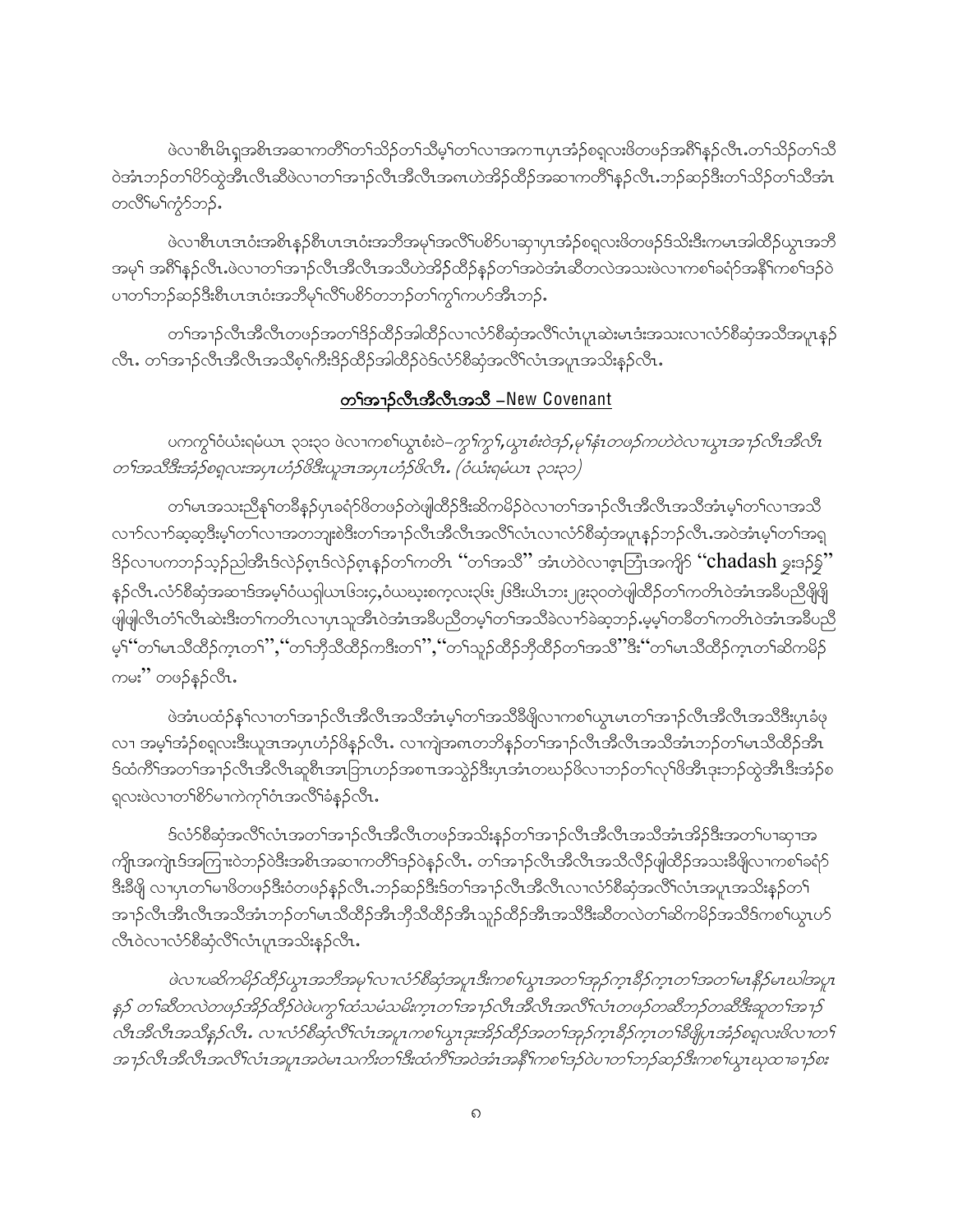တဖဉ်လ 1ကပ 1ဆု 1ထံကိ် 1အဝဲအံ1 ခ်ိဖိုလ 1ကစ 1ယွ1 ဃုထ 1မှၤရှိအၤလ 1ကဟဲအုဉ်က္1 ခ်ိဉ်က္1 တ 1်တၐၤလ 1ပုၤအံဉ်စရှလးဖိအ ကျိနဉ်လီၤ. ဒီးဖဲနဉ်နဆိကမိဉ်ထိဉ်က္ၤအတ႑်လၢထိဉ်ပုဲၤထိဉ်လၢကစ႑်ခရံဉ်အပူၤန္နဉ်လီၤ. အဝဲမၤလၢပုဲၤစီၤပၤအဝံးဒီးစီၤမိၤရူအ မူအဒါတဖဉ်နဉ်လီၤ. ဒီးအဝဲမှ ၊်ပုၤတၐၤလၢအမၤဖျံထိဉ်ကစ ၊်ယွၤအဘိအမှ ၊်ဒီဖျိလၢအတ ၊်သံဒီးတ ၊်ဂဲၤဆၢထ႑ာ်သမှုထိဉ်က္ၤ ဟဲစိ႒်ကစၢ်ယွၤအတၤ်အှဉ်ကူးခ်ိဳဉ်ကူးဆူဟိုဉ်ခိဉ်ဒီဘူဉ်ညါဒီးပုၤကလှာ်တဖဉ်အစိါဒ်အမှု၊်တၤ်အိဉ်ဖိုဉ်,ပုၤအသီတဖဉ်,ပုၤယူအဖိ ဒီးပုၤအံၤတဃ္ဉဴဗိခဲလ႑ာ်န္ဥလိၤ. လ႑တ႑်န္ဥအဃိအဝဲပ႑တ႑်ခဲအံၤလ႑တ႑်အိဥတိုဥအပူၤန္ဥလိၤ. အဝဲအံၤမ္န႑ိနိ႑သးအတ႑်ပ႑ တ႑်ဆု ၊ဒီးကစ႑်ခရံာ်အနီ ၊်ကစ႑်အတ႑်ပ႑ဆု ၊တ႑်ဖဲလ ၊ပုၤ ပိဉ်မှဉ်တဖဉ်,ပုၤ ပိဉ်ခါတဖဉ်,ပုၤ ဖိသဉ်,ပုၤ သးစ႑်,ဒီးပုၤ သးပု႑်တဖဉ် ဟဲဆူအအိဉ်,အိဉ်ဒီးတ႑်နှာ်ဒီးတ႑ိပြီးယ႑်လီးကူးအသးအဆ႑ကတိ႑န္နဉ်လီး .ဖဲလ႑အဝဲသူဉ်အိဉ်ဒီးတ႑်နှာ်နှဉ်အဝဲသုဉ်ဘဉ် ထွဲဒီးယွၤအဘိအမှၫ်နှဉ်လီၤ. ဒီးကစ႑်ယွၤအတ႑်အှဉ်ကူၤခိုဉ်ကူၤမှ႑်အဝဲသူဉ်အဂိၢ်နှဉ်လီၤ. ယွၤအဘိအမှ႑်အဝဲအံၤကဲထိဉ်ဘိ မှfဖးဒိုဉ်ဖဲလ ၊ကစ ်ယွၤအတ ်ပ ၊တ ်ဆု ၊ဟဲစိဉ်ပုၤကိုးကလှာ်ဒဲး, ပုၤကလှာ်ကိုးဒူဉ်ဒဲး, ထံကိ်ၤကိုးကိ်းဒိုးပုၤကလှာ်တဖဉ်ဆူ အ အိဉ်နဉ်လီၤ. အဝဲ အံၤအိဉ်ဖျံထိဉ်ဝဲဖဲလ 1တ ်အိဉ်ဖိုဉ်အပူၤဖဲလ 1ကစ ်ယွၤအနီ ်ကစ ်ပ 1တ ်ဒီးကစ ်၊ခရံဉ်ပ 1ဆု 1တ ်၊အိဉ်ဖိုဉ်တ ဖဉ်နဉ်လီး. မူးနဉ်သက္ခဒ်နဉ်ဒီးကစါးခရုံဉ်အတပ်၊ ကာါဆု၊အံၤမူ၊်တပ်လ၊အလဲၤအသးဒ်လံဉ်စီဆုံအလီးလံၤပူးပု၊အံဉ်စရူလးဖိ တဖဉ်အတ႑်ပၢတ႑်ဆုၢအိဉ်ဝဲအသိးနှဉ်လီး.

#### – ဒီးကထ႑ာ်စတံၒ႑ာ်ထံဉ်ဝဲလπ

ဖဲလ ၊ပဆိကမိဉ်ထိဉ်ကစ ်ယွာၤအတ ်ပ ၊တ ်ဆု ၊အဘိအမှ ်ဒီးတ ်ဆီတလဲလ ၊အဟဲအိဉ်ထိဉ်နဉ်ပတကြာ ၊းဆိမိဉ်လ ၊ ကစ†ယ္ပၤန္5လီၤ၈၁်ဒီးပ္1ပၫဆု႑တ႑်လ႑ပျ႑ာတဖဉ်လ႑အဆီတလဲအတ႑်ပ႑တ႑အကျိုးအကျဲအသိခ်ိဖျိလ႑ကျဲသနလ႑အ လိ<sup>င္</sup>၊ လံၤတမ္<sup>၎</sup>တ႑်လၤအဘဉ်ဘူးဘဉ်ဒါအဃိအဝဲဘဉ်ဒုးအိဉ်ထိဉ်တ႑်တိဉ်ကျဲၤအသိတခါနည်ဘဉ်. ကစ႑်ယ္လၤတမ္<sup>၎</sup>တ႑်နှဉ် ဘဉ်. အဝဲအတ႑်တိဉ်တဖဉ်ကဘဉ်လဲၤအသးတစ္႑်ဘဉ်တစ္န႑်တပယ္ပာ်ဃိန္နဉ်လီၤ.အဝဲအံၤမ္န၂်တ႑်အစူၤကတ႑႑်လၤပကဘဉ်ထံဉ် အီၤလၢအတၤ်ပၢတၤ်ဆုၢမ့ၤ်တၤ်လၢအလီၤ၈ာ်လိာ်အသးဖဲလၢတၤ်ဆီတလဲတမံၤမံၤဟဲအိဉ်ထိဉ်အခါဒဉ်လဲာ်လီၤႉလၢတၤ်စုၤ်ဒ် အံၤအပူၤ န္ဥပပဆိကမိဉ်လၤကစၫ်ခရံှာ်တအိဉ်လ႑ာလၤဟိဉ်ခိဉ်အံၤမ္ ်ာကၤာအရှဒိဉ်ဝဲမ္ ်ဒသိးဒီးသးစိဆုံကဟဲဒ်သိးဒီးတ႑် အိဉ်ဖိုဉ်ကဘဉ်တ ်ာဒုးဆူဉ်ထိဉ်အီၤတမ့်၊်ထဲလ ၊တ ်နဉ်ကစ ်ယှဉ်ရှူးခရံဉ်အနီ ်ါဒိီးတ ်၊လိ်၊တ ်၊လၤအဂီ်၊ဘဉ်. ဘဉ်ဆဉ်ဒီးအဝဲ အံၤမ္ โတ ်သဘျှဒိႆးစုၤ ဝဲဘဉ်ဝဲလ ၊ကစ ်ယှဉ်ရှူးခရံဉ်ဆု ၊လိၤ သးစီဆုံလ ၊ကဟ္ဥာ်တ ်၊ကစီဉ်ဒီးဒုးအိဉ်ထိဉ်တ ်မၤတ ်သးခုကစီဉ်ဆူ ဟီဉ်ခိဉ်ဒီဘုဉ်နှဉ်လီး. ဖဲအံၤပထံဉဘဉ်လ႑တ႑်ဆီတလဲတနီးဟဲအိဉ်ထိဉ်၀ဲဖဲလ႑တ႑်ပ႑ဆု႑လ႑အဘဉ်ဃးဒီးတ႑်ဖံးတ႑်ညှဉ်နို႑ ခိအံၤဆီတလဲအသးဆူနီ ်သးအတ ်ပ ၊တ ်ဆု ၊ဒ်သိးဒီးတ ်၊အ ၊ဉ်လီၤအိလီၤအလီၤ်လံၤအတ ်၊တိဉ်လ ၊အမ္ ်၊ အဲဉ်ယွၤနကစ ်၊လ ၊ နသူဉ်ကံ်သးလဲ, နသးဒီးဖျာဉ်ညါဒီးနတၤ်ကူဉ်တၤ်ဆး,နတၤ်ဂံၤ်တၤ်ဘါဒီးနဘဉ်အဲဉ်ပုၤလၢနဃၤာန်အဲဉ်လီၤနသးဒဉ်ဝဲကလ႑ ထိံဉဴပွဲၤထိံဉဴမ္'ါလ႑ပုၤစ္ပ္ပါက္႑န႒်က္႑တ႑်တမွဴဦးန္ ၫဘၟဴတ႑်စိတ႑်ကမီၤလ႑ကမၤလ႑ပွဲၤတ႑်အံ႑န္နဉ်လိၤ

#### – ဒီးကထ႑ာ စံန်မဲးဒီန႑း

တၫ်အၫဉ်လီၤအီလီၤအသိဒီးအလိႝၤ်လံၤအတ႑်ဒိဉ်ထိဉ်အါထိဉ်ဒုးနဲဉ်ပုၤတ႑်စ့ၫ်အရှဒိဉ်သၢမံၤလၢလံာ်စိဆုံအသိအတ႑် နှ1် ပၢါထူစ့ါယွာစ့ါနှဉ်လီာ. ဖဲလာပတဲလာကစါခရံဉ်မ့ါတါအရှုဒိဉ်ဒီးအိဉ်လာတါခၢဉ်သးဒီးပဟ်သူဉ်ဟ်သးလာတါပာတါ ဆုၫလၫအကျိုၤဘဉ်ဒီးကြၫးဝဲဘဉ်ဝဲဒီးကစါခရံဉ်အဘိအမှါသၢမံၤန္ဉဉ်ပထံဉ်ဘဉ်လ႑လံာ်စိဆုံအသိအယွၤစ္ပါပိညါဒိးသန္ၤအသး လၫလံာ်စိဆုံအယွာစေ့ါ်ပိညါအပူာနဉ်လီာ.

ခ်ိဖျိလၢတၫ်အံၤအဃိန္ဉ်လံာ်စိဆုံအသိအယွၤၵ့ၫိပိညါတဟဲစိာ်တ႑်နာ်အသိဘဉ်. မ့မ့ၢ်တခ်ိန္ဉ်ပုၤကွဲးလံာ်စိဆုံအသိတ ဖဉ်ဟံးနှၤ်လံာ်စီဆုံအလိၤ်လံၤအတၤ်သိဉ်လိသီလိတဖဉ်ဒ်ကစၤ်ယွၤလိဉ်ဖျါထိဉ်ဝဲလၤကစၤ်ခရံာ်အပူၤနှဉ်လီၤ. လၤတၤ်အံၤအဃိ လံာ်စိဆုံအသိအတၫ်ကွဲးမ့ၢ်တ႑်လၢအစုၤဝဲနှဉ်လိုၤ. အဝဲဒုးစဲးဘူးတ႑်စ့ၫ်တ႑်ကျိုတနိုၤနီးဒီးလံာ်စိဆုံအလိံြလံၤန္ဉ်လိၤ. ဒ်နှဉ်အ သိးလံာ်စိဆုံအသိအတၫ်စ့ၫ်တ႑်ကျုံတနိၤအိဉ်ဖျါထိဉ်အဘျိုလၢအကယၤတဖဉ်လၢလံာ်စိဆုံအလိၤ်လံၤအပူၤဒ်သိးဒီးကဆိဉ်တခူ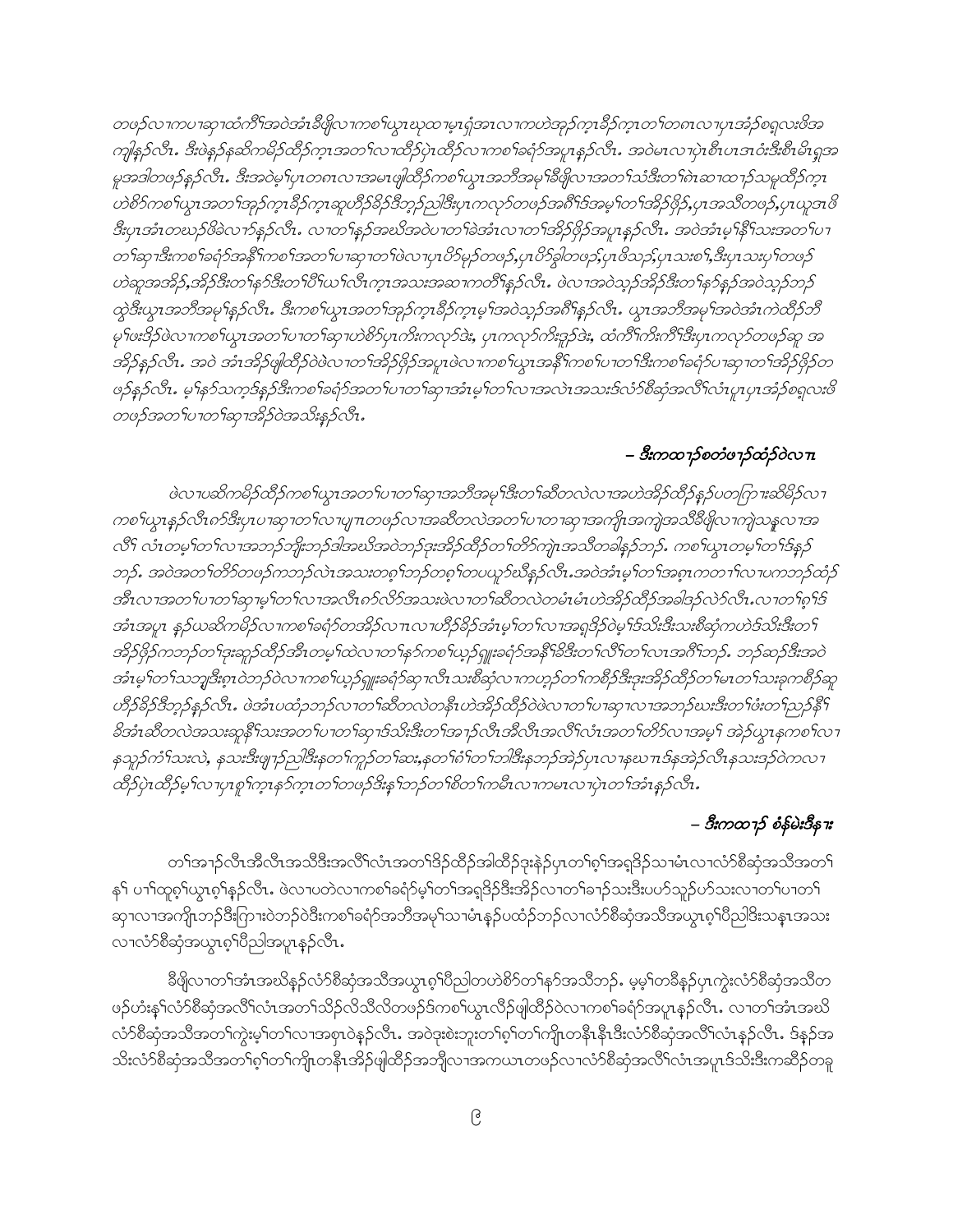ထိဉ်တၫ်နှၤ်ပၫ်နှၤ်ပၫ်ထူစ့ၫ်ယွၤစ့ၫ်လၢလံာ်စိဆုံဒိတဘ့ဉ်အပူၤန္ဉာ်လီၤ.ဖဲလၢပတဲတၫ်အၫဉ်လီၤအီလီၤအသိလၢလံာ်စိဆုံအသိအ ႃ୷နဉ်ပထုံးလီၤဖဴးကွံာ်အီၤဒီးလံာ်စီဆုံလီၫလံၤအယွၤစ္ၫ်ပညတြသဘဉ်ႉမ့မ့ၫ်တခ်ိန္ဉာလံာ်စိဆုံအသိယွၤစ္ၫ်ပညတည်ထွဲမၤသကိႏ ႜ<br>ႜၮႝႜႝႜႋၸႆၣၜႝၴႜၯႝအလဵိ<sup>႖</sup>လံၤယ္ပၤၵ့ၫၲ၀ိညါနၣလဵိၤႉ

ပမၤလိတ့ၫ်လံတၫ်အၫဉ်လီၤအိလီၤအသိအၵ့ၫ်ဒီးပဃုထံဉ်နှၤ်ကစၤ်ယွၤအဘိအမှၢ်အတၤ်သူဉ်ထိဉ်ဆီလီၤသးအၵ့ၫ်စ့႑် ကီး လီၤ. ခဲအံၤပကလဲၤဆူတၫ်မၤလိခံခါတခါလၢအမ့္ပ်ာတစ႑်ယ္ပၤအတ႑်စိတ႑်ကမီၤအတ႑်ရလိဉ်သးဒီးအပှၤရိႆာမှဉ်လၢတ႑် အၫဉ်လီၤအီလီၤအသီအပူၤန္နဉ်လီၤ.

#### တြရလိုက်တွင်လဲ့လျှောက်တော့လို့ - DYNAMICS OF INTERACTION

ပုၤကွဲးလံာ်စိဆုံအသိတဖဉ်တဲဖျါထိဉ်ကစ<ယွၤအတ႑်ရလိာ်အသးဒီးအပုၤ၈ိ႑မှၤ်လၤကျဲလီၤဆီလိာ်အသးအါမးလီၤ.အ ဝဲသ့ဉ်ဟ်ဖျ်ထိဉ်ကစ<sup>၎</sup>ယွπအတ<sup>၎</sup>ဘျူးတ<sup>၎</sup>ဖှိဉ်ဒီးကစါယွπအတ<sup>၎</sup>သးဒိဉ်ဘဉ်ပှπရိ<sup>ု</sup>မှ<sup>ရ</sup>စ့်ကြီးလီၤ. အဝဲမၢပှπရိ<sup>ု</sup>မှော်အိဉ်ဒီးတ<sup>၎ဌ</sup>က နဉ်ဒီးဟ့ဉ်ပလိိ<sup>ု</sup>စ့<sup>၎</sup>ကိုးဝဲဒီးထိဒါတၫ်တဒိကနဉ်ဘဉ်နဉ်လိၤႉအဝဲသ့ဉ်တဲဖျါထိဉ်စ့ၫ်ကီးကစၢ်ယွာမာထူဉ်ဖျဲးပှာတနိၤလၢတၫ်ကိတ႑်ခဲ တၫိမၤဆူဉ်မၤစိးအပူ၊ဒီးတနိၱၤလၢကဘဉ်တူၢ်ဘဉ်တၫ်ဒ်လဲဉ်ဒ်လဲဉ်အစ့ၢ်နှဉ်လီၤ.တၢ်စ့ၢ်တၢ်ကျိုးဘဉ်ထွဲဒီးအံၤတဖဉ်ဒုးအိဉ်ထိဉ် စ့ါကီးတ<sup>ှ</sup>သံကွှါလၢအရှဒိဉ်တဖဉ်အါမးလီၤ.တ<sup>ှ</sup>နှါပၢါယွၤစ့ါပိညါဒုးနှါပၢါပှၤသ့ဒ်လဲဉ်.မ့ါပှၤကွဲးလံာ်စိဆုံအသိတကတြူါအ တၫ်စ့ၫ်တဖဉ်ဘဉ်လိ်ာအသးကစိဒိဓါ.အဝဲသ့ဉ်တဖဉ်ဟ်ဖျ်ထိဉ်ပှၤကညီဒီးယွာအတ႑်ရှလိ်ာဘဉ်ထွဲလၢအစ့ၤဝဲဘဉ်ဝဲလၢကျဲဒ်လဲဉ်

ပကကွါကဒီးအသိတဘိျပကစံးထိဉ်ကွါက္၊ပှၤလၢအအိဉ်ဘူးလၢမုါထိဉ်စူစπရရအထံကိါလၢအမၤတါအၫဉ်လီၤအိ လီၤလိာ်အသးတဖဉ်နဉ်လီၤႉ အါဒဉ်တက့်ၢထံကိ်ၢတဖဉ်လၢအမၤတၢ်အၢဉ်လီၤအိလီၤအိဉ်ဒီးတၫ်ပာ်သူဉ်ပာ်သးသၢမံၤလၢအဝဲ သ့ဉ်အတၢိရူလိ⁄ာ်ဘဉ်ထွဲဒီးစီၤပၤလၢအဒိဉ်ဒီးစီၤပၤလၢအဆံးတဖဉ်နဉ်လီၤ.တၢ်အဆိကတၫၢ်တမံၤန္ဉာိစီၤပၤလၢအဒိဉ်တဖဉ်ဒုး နဲှဉ်ဖျံထိဉ်ဝဲလၢအဝဲသ့ဉ်အတ<sup>၎</sup>သးအိဉ်မၤစ္ၤမၤစ႑ာတၫ်ဆူအခ႑ာ်စးလၢအပၢတ႑်လၤတ႑်လိ<sup>႖</sup>လၢအဟဲဝဲတဖဉ်ဒီးထံကိ်ၤအစၤ ာ<br>လာအဒိဉ်တဖဉ်ကဘဉ်အၫဉ်လီၤအီလီၤလိဉ်အသးလီၤတံၤ်လီၤဆဲးဒ်သိးဒီးအဝဲသ့ဉ်တဖဉ်ကဒုးအိဉ်ထိဉ်တၤ်သူဉ်တီသးတိလိဉ်အ သးအရိ<sup>ု</sup>နှဉ်လီၤႉ ဒီးတ<sup>ှ</sup>သၢမံၤတမံၤန္**ဉ်စီၤပၤလၢအဒိဉ်တဖဉ်တဲဖျ**ထိဉ်တၫ်ဆိဉ်စုၤမ့တမ့<sup>၎</sup>ဘဉ်တၫ်ဆိဉ်အၢတဖဉ်ဒ်အဝဲသ့ဉ်တ ဖဉ်အတ<sup>၎ဌ</sup>ကနဉ်ဒီးတ<sup>၎</sup>တဒိကနဉ်အိဉ်ဒဉ်ဝဲအသိးနဉ်လီၤ.ခဲအံၤပထံဉ်ဘဉ်လၢစီၤပၤလၢအဒိဉ်တဖဉ်အိဉ်ဒီးတ<sup>၎</sup>စိတ<sup>၎</sup>ကမီၤလၢ လၢပှဲၤပှဲၤလၢကဒုးအိဉ်ထိဉ်တၫ်တမံၤစ္ပ္ပာတမံၤစ္ပ္၊ဒ်အလိၤ်အိဉ်ဝဲဒီးအဝဲသ္ဉ်ထံဉ်ဝဲလၢကြားဝဲဘဉ်ဝဲအသိးနဉ်လိၤ.ဘဉ်ဆဉ်ဒီးတ႑ ႜ<sup>႙ႜ႙ၘႜ</sup>႞တၶိနၣဴတၫ်သးအိဉ်မၤစ္၊တၫၲဒီးတၫသူဉ်တိသးရၤမ့ၢ်တၫ်လၢအပၫဆုၫအဝဲသုဉ်အတၫရလိာ်ဘဉ်ထွဲလိာ်အသးနဉ်လိၤႉ

ဒီးဖဲအံၤန္ဉာပကထံဉ်ဘဉ်စ့ၫ်ကီးကစ႑်ယွာဒီးပုၤဟိဉ်ခိဉ်ဖိအတ႑်ရှလိ႒်မှာ်လိ႒်လၢအစ္ပ္ပာဝဲဘဉ်ဝဲဒ်လံာစိဆုံအတ႑်အၫဉ် လီၤအီလီၤတဖဉ်အိဉ်ဝဲအသိးနဉ်လီၤႉ တ႑်လၫပကြ႑းဟာ်သူဉ်ဟာသးလ႑အစ့်၊နှဉ်မှၢ်ဝဲဒ်စီၤပၤလ႑အဒိဉ်အထိတၵၤအသိးနဉ်က စါယွာမ့ါပုၤတၵၤလၢအရဲဉ်လီၤကျဲၤလီၤအတၫ်အၫဉ်လီၤအကျိုၤအကျဲတဖဉ်ဒ်သိးဒိီးတၫ်ခဲလၫာ်ကဘဉ်လိႝၤ်ဘဉ်စးဝဲအ<sup>ရွ</sup>ိရနှဉ် လီၤႉ အဝဲမၤဝဲဒ်အနိ<sup>ရ</sup>ကစ<sup>႑</sup>အတၫ်ကူဉ်သ့အိဉ်ဝဲအသိးတမ့<sup>၎</sup>ဒ်ပှၤဟိဉ်<sup>ဌ</sup>ဉ်ဖိအတ႑်မုၤ်လၤ်ကွ<sup>႖</sup>စိတၤ်ဘဉ်သူဉ်ဘဉ်သးဒဉ်ဝဲအသိး နှဉ်ဘဉ် လၢတၫ်အံၤအဃိလံာ်စိဆှံတဲပှၤလၢကစၫ်ယွၤအတၫ်ရလိာဒီးပှၤဟိဉ်<sup>8</sup>ဉ်ဖိအံၤအါန၊်ယိာနှၤ်ဒံးတ႑်လၢပှၤဟိဉ်<sup>8</sup>ဉ်ဖိန<sup>၎</sup> ပၫ်)ဝဲသ့နဉ်လီၤ.ဘဉ်ဆဉ်ဒီးလံာ်စိဆုံအဆၢဒ်အမ့္ကြာမိၤရ္ျ၉း၂၉,ဝံယရှါယၤ၅၅း၈–၉, လံာ်စံးထိဉ်ပတြာ πအယုှ်တနိုၤနိ႑, လံာ် ယိၤဘးဒိဘုဉ်ညါဒိးလံာ်စံဉ်တဲၤတဲလိၤတၫ်တဖဉ်ဒုးသ့ဉ်နိဉ်ပုၤလၢကျဲလၢကစၫ်ယွၤဆီလီၤ၀ဲဒ်သိးအတ႑်အၫဉ်လီၤအီလီၤတ႑်က လၢထိဉ်ပုံ၊ ထိဉ်အ<sup>ရွ</sup>်မှ<sup>ြ</sup>တ်လၢအစု၊ဒီးလၢပုံ၊ဒီးတၢ်ကူဉ်သ့နဉ်လီ၊

ပကဃုထံဉ်န<sup>ှ</sup>ကစ<sup>၎</sup>ယွၤအတ<sup>ှ</sup>ရလိာ်ဘဉ်ထွဲဒီးပှၤဟိဉ်<sup>၌</sup>ဉ်<sup>8</sup>လၢအစ့ၤဝဲဘဉ်ဝဲအဆိကတၫၢ်ဘဉ်ထွဲဒီးကစၢ်ယွၤအတ<sup>ှ</sup> သူဉ် အိဉ်သးအိဉ်အပှၤဂိ<sup>ရ</sup>မှ<sup>ု</sup>နှဉ်လိၤ. တ<sup>ရှ</sup>ခံမံၤတမံၤပကဃုထံဉ်တ<sup>ရ</sup>အၫဉ်လီၤအိလီၤလၢလံာ်စိဆုံအပူၤတဖဉ်ဟ်ဃှာ်ပာရိ<sup>ရ</sup>အိႏ တၫိမၤကွၫိဒီးတ႑်သူဉ်တိသးရာလၫကစၫ်ယွာအပှာဃုထၢဖိတဖဉ်အ<sup>ရွ</sup>႖နာ်လီၤ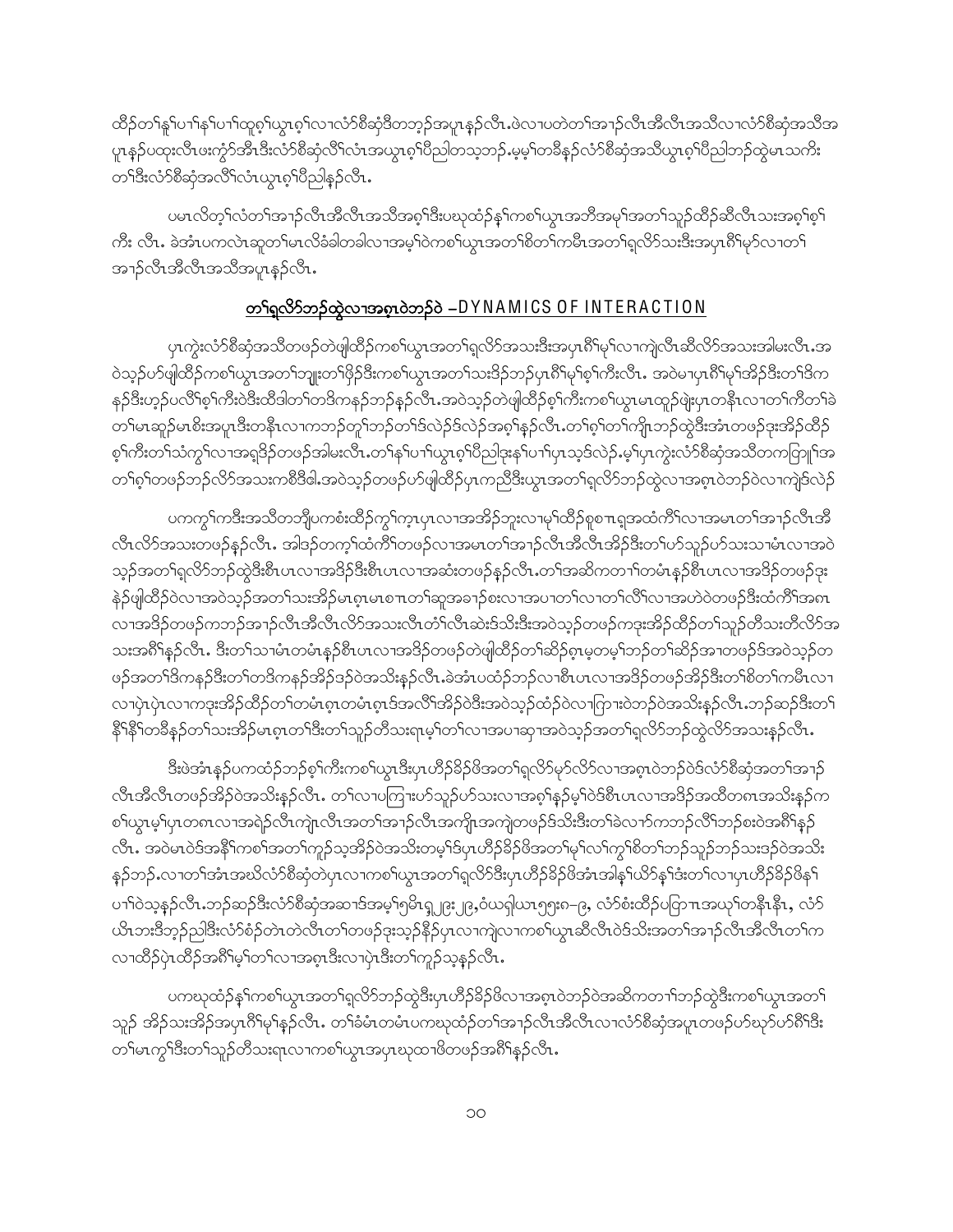တၫ်သၢမံၤတမံၤန္ဉာ်ပကကွၫ်တၫ်ဆိဉ်စုၤဒီးတၫ်ဆိဉ်အၫလၢပှၤလၢအဒိကနဉ်တၢိဒီးပှၤလၢအတဒိကနဉ်တၫ်အရိၢိန္ဉာ်လီၤ.ပကစး ထိဉ်မၤလိဆိလၢကစ<sup>႑</sup>ယွၤအတ<sup>၎</sup>သူဉ်အိဉ်သးအိဉ်တ<sup>၎</sup>နဉ်လီၤ*.* 

# <u>ကစါယွာအတါသူဉ်အိဉ်သးအိဉ်တ - DIVINE BENEVOLENCE</u>

ပကကွ<sup>ှ</sup>ကစ<sup>ှ</sup>ယွာအတှကျွည်အိဉ်သးအိဉ်တှကလာတှအာဉ်လီးအိလီးအလိ<sup>ု</sup>လံုလာလံာ်စိဆုံလိ<sup>ု</sup>လံုအပူးဒီးတှ အၫဉ်လီၤအီလီၤအသီလၢလံာ်စီဆုံအသိပူၤခံခါလိာ်နဉ်လီၤ. ပကကွၢ်သက်ိးဆိလၢကစၢ်ယွၤအတၢ်သူဉ်အိဉ်သးအိဉ်တၢ်လၢ လံာ်စီဆုံအလိ်ၤလံၤအပူၤတက္်၊.

# <u>လံာ်စီဆုံအလိ<sup>ု</sup>လံ- - 01d Testament</u>

လံာ်စီဆုံအလိ်<sup>ရ</sup>လံၤဒုးနဲဉ်ဖျါထိဉ်ဝဲလီၤတံ်ရလီၤဆဲးဖြိဖြိုဖျိဖျ်ဘဉ်ထွဲဒီးကစါယွၤအတ<sup>၎</sup>သူဉ်အိဉ်သးအိဉ်တ<sup>၎</sup>ကစါယွၤအ တၫ်သးကညီၤလၢအနိ<sup>၎</sup>ကစၫ်ဒုးအိဉ်ထိဉ်ဝဲဒီးမာကျπဝဲဒ်အတၫ်ရှလိာ်ဘဉ်ထွဲဒီးအပုာရိ<sup>ု</sup>မှၫ်ဒ်အတၫ်အၫဉ်လီၤအိလီၤအိဉ်ဝဲအသိး နှဉ်လီၤႉပကစးထိဉ်ဆိလၢကစၢ်ယွာဒုးနဲဉ်အတ႑်သူဉ်အိဉ်သးအိဉ်ဆူစီာအာဒဉ်ဒ်ခ႑ာ်စးတ၈ာလၢအတ႑်အာဉ်လီၤအိလီၤအခိဉ် ထံးခ်ိႆဉ်ဘိအပူၤန္ဉာ်လီၤ.တချူးလၢစီၤအာၤဒဉ်လီၤတဲာ်ဆူတၫ်ဒဲးဘးအပူၤဒံးဘဉ်နဉ်ကစၫ်ယွၤဟ်ဖျါထိဉ်အတၫ်အဲဉ်တ႑်သူဉ်အိဉ်သး အိဉ်ဘဉ်စီၤအၤဒဉ်ခီဖျိတ့လီၤဇ့ၤဒ့ဉ်တၤသဉ်အလီ်၊ဟ်လီၤအီၤဖဲနဉ်ဒီးတ့လီၤအီၤဒ်အစီၤဒဉ်ဝဲအသိးနှဉ်လီၤႉတကးဘဉ်အဝဲလူ လီၤတၫ်အုဉ်က္ၤဒိဉ်က္ၤဒိီးတၫ်ဘျုးတၫ်ဖှိဉ်လၢပမိၫ်ပၫ်အဆိကတ႑ာ်လၢအမ့ၢ်စီၤအၤဒဉ်ဒိးနိ႑်အဲဉ်အုဖဲလၢအဝဲသ့ဉ်လီၤတဲာ်ဆူ တၫ်ဒဲးဘးအပူၤအခါဒဉ်လဲ၁်လီၤ.စီၤအာၤဒဉ်မ့ှ်ျခာဉ်စးတ၈ၤလၢပှၤဟိဉ်8်ဉ် $8$ ခဲလၫာ်အဂိါလၫကစ႑်ယွπအမဲှညှပလီၤ.လၢတ႑်နှဉ် အဃိတၫ်အဲဉ်ဒီးတၫ်ဘျုးတၫ်ဖှိဉ်လၢကစၢ်ယွၤဟ့ဉ်စီၤအၤဒဉ်မ့ၢ်လၢပှၤဟိဉ်ခိဉ်ဖိကိႏၵၤဒဲးတၫ်ဘျုးတၫ်ဖှိဉ်ဆူပှၤခဲ လၫာ်အအိဉ် ဟ်ဃုာ်ဒီးပှၤလၢအတစူ်တနာ်တၫ်တဖဉ်ဒဉ်လဲာ်လီၤ.ကစၫ်ယွၤဒုးနဲဉ်အတၫ်ဘျုးတၫ်ဖှိဉ်ဆူပှၤနာ်တၫ်နိ<sup>ု</sup>နိ<sup>ု</sup>လၢအမ့<sup>ှ</sup>စိၤဇ့ၤဘ့း လး,စီးရှဉ်ဒီးပုၤအရာၤအရာတဖဉ်နဉ်လီး.

လၢအဝဲအတၫ်အိဉ်မူအပူၤန္ဉာစီၤနိအာစ့ၫ်ကီးဒိးန္1ဘဉ်ကစၢ်ယွၤအတၫ်သူဉ်အိဉ်သးအိဉ်–တၫ်ဘျုးတၫ်ဖှိဉ်ပတိႝၤမုၤ်ဒိး တၫ်အှဉ်က္aခိဉ်က္aတ႑်ဘူးတ႑်ဖိုဉ်ခံခါလ႑ာ်ဒ်အမ့္ပ်ာကစ႑်ယွာအခ႑ာ်စဴးလ႑ကမာလ႑ပှဲၾစာပ်ယွာအတ႑်အာ႑ာ်လီအသီလီအေ ၈ၫிအကျπအ<sup>စ္ဂရ</sup>နဉ်လီၤ.ဒ်ိစီၤအၤဒဉ်အသိးနဉ်တ<sup>ရ</sup>အဲဉ်ဒီးတ<sup>ရ</sup>ဘူးတ<sup>ရ</sup>ဖှိဉ်လၢကစ<sup>ရ</sup>ယွာမ့<sup>ရ</sup>စ့<sup>ရ</sup>က်ိဳးလၢပှၤလၢစီ၊နိအၤကဲထိဉ် ခၢဉ်စးတဖဉ်အရိ<sup>ု</sup>စ့<sup>ရ</sup>ကီးနဉ်လီၤႉလၢကျဲလၢအလီၤဆီလိ5်အသးအါဘိအပူၤန္ဉာ်,ကစၢ်ယွၤဒုးနဲ့ဉ်ပုၤကိးၵၤဒဲးအတၫ်ဘူးတၫ်ဖိုဉ် တဖဉ်နဉ်လီၤ.ဒီးလီၤလီၤဆီဆီဆူပှၤနဉ်တ်ရန်ရန်ရစီၤရှဉ်အစ πအသွဲဉ်တဖဉ်အရိ<sup>ရ</sup>ကစ<sup>ရ</sup>ယွπဟှဉ်လီၤတ<sup>ရ</sup>အုဉ်က္πခိဉ်ကွπတ<sup>ရ်</sup>အ တၫ်ဘျုးတၫ်ဖှိဉ်နဉ်လီၤ.စီၤအာဘြာၤဟဉ်စ့ၫ်ကီးလဲၤဒီဖျိကစၫ်ယွၤအတၫ်ဘျုးတၫ်ဖှိဉ်တ႑်သူဉ်အိဉ်သးအိဉ်လၢအမ့ၢ်တၫ်ဘျုးတ႑် ဖိုဉ်ပတိႝ႞မု႞ဒီးတ႞အှဉ်က္ၤခ်ိဉ်က္ၤတ႞အတ႞ဘျုးတ႞ဖိုဉ်ခံခါလ႑ာ်ဒ်ကစ႑်ယွၤဃုထ႑အိၤဒ်ခ႑ာ်စးလ႑ပုၤအံဉ်စရူလးအပူၤအသိး နှဉ်လီၤႉကစၫ်ယွၤအတ႑်သူဉ်အိဉ်သးအိဉ်လၢအဟ်ဖျါထိဉ်ဝဲလၢစီၤအၤဒဉ်အပူၤအံၤမ့ၢ်စ့ၫ်ကီးလၢပုၤလၢစီၤအၤဘြၤဟဉ်ကဲထိဉ် ခ႑ာ်စးတဖဉ်ဒ်အမ့်၊အံဉ်စရလးဒီးပှၤအံၤတဃဉ်ပှၤကလုာ်တဖဉ်နဉ်လိၤ.ကစါယွၤဟ့ဉ်လီၤစ့ါကီးတ<sup>ရ</sup>ဘျုးတ<sup>ရ</sup>ဖှိဉ်ဆူပှၤလၢအတ နှာ်တၫ်လၢအမှ<sup>ု</sup>စိၤဇ့ၤရှိၤအ<sup>ရွ</sup>်ရာကီးလီၤ.ဘဉ်ဆဉ်ဒီးကစ<sup>႑</sup>ယွၤရာလီၤအတ႑်အုဉ်က္ၤခိဉ်က္ၤတ႑်အတ႑်ဘျုးတ႑်ဖှိဉ်ဆူပှၤလၢအ သးတိဒီးအီၤဒ် အမှS်စီၤယၤကိS, စီၤယိၤသး, ဒီးပုၤအရာၤအရာအါမးလီၤ.

ဒ်စီၤမိၤရှအတၫ်အိဉ်မူစံးဘဉ်ပုၤအသိးန္ဉာ်ကစ႑်ယွၤဒုးနဲ့ဉ်ဖျံထိဉ်တ႑်သူဉ်အိဉ်သးအိဉ်ဆူစီၤမိၤရှဒ်ခ႑ာ်စးတၵၤလ႑ကစ႑် ယ္ပၤအတ႑်သိဉ်တ႑်သိတ႑်အ႑ဉ်လီၤအိလီၤတ႑်အစိြန္ဥာလီၤႉဒ်တ႑်အဲဥတ႑်သးကညီၤလ႑ကစ႑်ယွၤဟ္ဥာလီၤဆူစီၤမိၤရုမ္နါစ့႑်ကီး လၢအံဉ်စရူလးဒီးပုၤလၢအဘဉ်တၫ်လှ<sup>ရ</sup>ဖိအိၤလၢအံဉ်စရူလးအပူၤအဂ်ိ<sup>ရ</sup>ဒိဖျိလၢစိၤမိၤရူကဲထိဉ်အဝဲသ့ဉ်အခ႑ာ်စးနှဉ်လီၤ.ပုၤအံဉ် စရလးခဲလၫာ်ဒိးန1်ဘဉ်ကစ1်ယွၤအတ1်ဘျုးတ<sup>၎</sup>ဖှိဉ်ဖဲလၢအဝဲသ့ဉ်တနိၤတအိဉ်ဒီးအတ1်နာ်အခါဒဉ်လဲာ်နဉ်လီၤ.ဒီးကစ1်ယွၤ ၯၣၳလီၤတၫၲအုၣဴက္ၤဒႝၣၲက္ၤတၫၲအတၫဘျႏဴတၫႝဖိုၣဴဆူပုၤအါ၈ၤလၢအမ့ၢိပုၤအံၣဴစရ္ရလႈဖိဒီးပုၤလၢအဘၣဴတၫၳလုၫိဖိအိၤလၢအံၣ စရလးအပူၤတဖဉ်အဂိါစ့ါကီးလီၤ.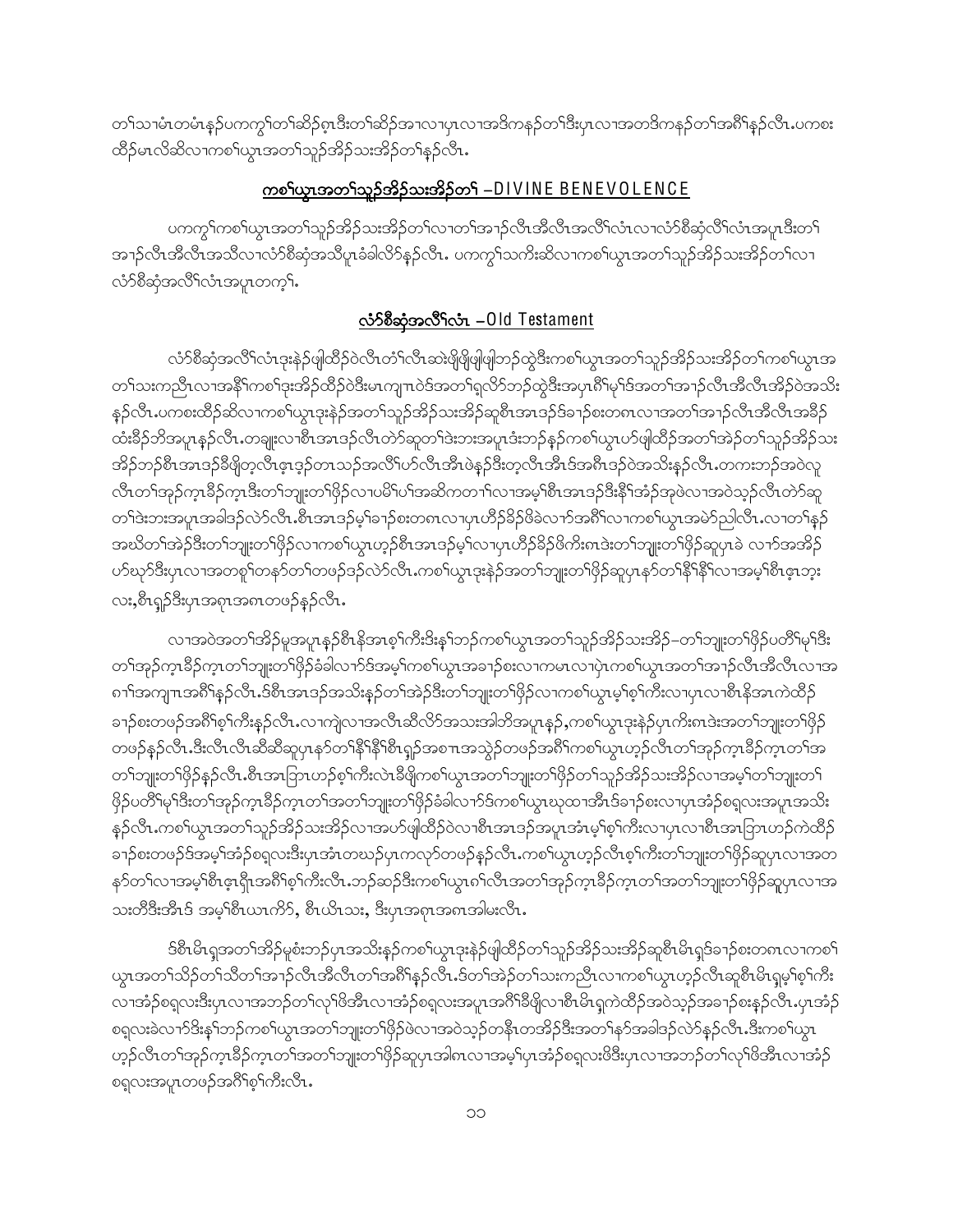လၢခံကတၫါန္ဉာိစီၤပၤဒၤဝံးဒိးန္1ဘဉ်ကစါယွၤအတ<sup>ၡ</sup>သူဉ်အိဉ်သးအိဉ်တါဘျုးတ<sup>ရ</sup>ဖှိဉ်လီၤလီၤဆီဆီဒ်အမ့ါခ႑ာ်စးတ ၈ လၫကစါယွာအတ<sup>ြ</sup>အၫဉ်လီာအီလီာအရိ<sup>ု</sup>ဒ်စီလိဉ်စီးပာအတ<sup>ြ</sup>အၫဉ်လီာအီလီာနဉ်လီာ ဒီးကစါယွာတ<sup>ှ</sup>အဲ့ဉ်တ<sup>ှ</sup>သူဉ်အိဉ် သးအိဉ်လၢအဒုးနဲ့ဉ်စီၤပၤဒၤဝံးမ့<sup>ရ</sup>စ့်ၫကီးလၢအဖိခွါတဖဉ်အ<sup>8</sup>ါ်,ပှၤအံဉ်စရလးဖိ, ဒီးပှၤကလုဉ်တဖဉ်လၢအန<sup>ှ</sup>ါဘဉ်သါဃုာ်တ<sup>ရဒ္</sup>ဒီး ပုၤအံဉ်စရူလးဖိတဖဉ်အရိဂ်စ့ဂ်ကီးလီၤ. ဒ်ကစဂ်ယွၤအတဂ်တိာ်ကျဲၤအိဉ်ဝဲအသိးအဝဲသုဉ်ခဲလ႑ာ်ဒိးနှဂ်ဘဉ်တဂ်ဘူူးတဂ်ဖိုဉ်ဟ်ဃုဉ် ဒီးပုၤလၢအတနဉ်တၫ်ဒဉ်လဲဉ်လီၤ.ဘဉ်ဆဉ်ဒီးထဲဒဉ်လၢအနဉ်တ႑်နိုၤနီၤတဖဉ်ဒိးန္1ဘဉ်ကစ႑်ယွၤအတ႑်အှဉ်ကူၤခိဉ်က္ၤတ႑်အ တ႑်ဘူး တ႑်ဖိုဉ်နဉ်လီး.

ကစၢိယ္ပၤအတၫ်ဟ်ဖျါထိဉ်တၫ်သူဉ်အိဉ်သးအိဉ်ဘဉ်အပှၤဃုထၢဖိလၢလံာ်စီဆုံအလိံၤ်လံၤအပူၤမ့ၢ်စ့ၫ်ကီးကျဲတဘိလ႑ အဒုးဘဉ်တွဲကစ<sup>ၡ</sup>ယ္ပၤအတ<sup>ၡ</sup>ရလိာ်ဒီးအပှၤဃုထၢဖိလၢလံာ်စီဆုံအသိပူၤန္ဉာလီၤ.

#### တ<sup>ှ</sup>အာဉ်လီးအီလီးအသီ –New Covenant

တၫ်အဆိကတ႑ၢိန္ဉ်လံာ်စိဆုံအသိဒုးနဲ့ဉ်ပုၤလၢကစၫ်ယွၤဒုးနဲ့ဉ်အတ႑်သူဉ်အိဉ်သးအိဉ်ဆူကစၫ်ခရံာ်လၢအမ့ၢ်ခ႑ာ်စး တ၈ၤလၢတၫအၫဉ်လီၤအိလီၤအသိပူၤန္ဉာလိၤတဉ်ဆဉ်ဒီးပဘဉ်သုဉ်ညါလၢကစၫ်ခရာန်ဉ်တဒ်သိးဒီးစီၤအာဒဉ်တချူးလၢအလီၤ တဲာ်ဆူတၫ်ဒဲးဘးအပူၤန္ဉာ်ကစၢ်ခရံာ်တလိဉ်ဘဉ်တ႑်သးကညီၤတ႑်ပျၤ်တ႑်ကမဉ်မ့တမ့ၤ်တၤ်အုဉ်က္ၤဒီဉ်က္ၤအတၤ်ဘျုးတၤ်ဖှိဉ် ာ ကာစာ်ယွာအအိဉ်နဉ်ဘဉ် လံာစိဆုံအဆာဒ်အမှာ်လံာ်မးသဲ၃း၁၆–၁၇,မးသဲ၁၂း၁၈,ဒီးလူာကဉ်၃း၂၂ပာ်ဖျနှာ်ပှာလာကစာ်ယွာ ၛုဒာီးဒီးသးစိဆုံဒ်သိးကဟ့ဉ်အီၤတ<sup>ု</sup>စိတ<sup>ု</sup>ကမီၤလၢအတ<sup>ု</sup>မာပူးနဉ်လီၤ.ဒ်နဉ်အသိးလံာရိမ္း၈း၁၁ပာ်ဖျါဝဲလၢကစၢ်ယွာဒုး၈ဲၤ ဆၫထၫဉ်က႑အိၤလၢတၫ်သံအပူၤခ်ိဖြိုလ႑သးစိဆုံအဃိနဉ်လီၤ.လ႑နဉ်အမဲာ်ညါဒ်စံးထိဉ်ပတ႑ာ၂း၄–၆,မးသဲ၂၈း၁၈,ဒီးမၤတ႑် ၂း၃၁–၃၃ပာ်ဖျဲဝဲအသိးကစ<sup>႑</sup>ယွπဒုးနဲဉ်အတ<sup>ု</sup>သူဉ်အိဉ်သးအိဉ်ဒီးယုာ်ထိဉ်ထိကစၫ်ခရံာ်ဒီးဟ့ဉ်လီၤအီၤလၢတ<sup>ြ</sup>စိတၤ်ကမီၤဖဲလၢ အဝဲသူဉ်ထိဉ်အဘိအမုၢိလၫဟိဉ်နိဉ်အံၤန္ဉာ်လီၤ.ဒီးတၫ်အဲဉ်တ႑်သးကညီၤဟ့ဉ်တ႑်ခွဲးတ႑်ယာ်တ႑်လၤကပီၤဆူကစ႑်ခရံာ်ဖဲလ႑ ဘိမု်ဒာံၤလၢထိဉ်ပှဲၤထိဉ်ဝဲအဆၢကတိ်နှဉ်လီၤ.

တၫ်ခံခါတခါနဉ်ႇလံာ်စီဆုံအသိတကတြူၫ်ပာ်သူဉ်ပာ်သးတ႑်ဂ့ၢ်ဒ်ပုၤခရံာ်ဖိလၢအနှၤ်ပၢၤ်ထူဂ့ၤ်ယွၤဂ့ၤ်တဖဉ်စံးဝဲ်တာ လီၤက်ဒီးခရံာိႛိမ့တမ့ၤ်ံဴတၫ်မ့ၤ်တၫ်တမံၤဃီလၢကစၫ်ခရံဉ်အပူၤႛႆန္ဉာ်လီၤႉတၫ်သိဉ်လိအဝဲအံၤဒုးန႑်ပၢၤ်ပုၤဖိုဖြိုဖျါဖျါလၢကစ႑်ယွၤ အတ<sup>ၡ</sup>သူဉ်အိဉ်သးအိဉ်တ<sup>ရ</sup>မ့<sup>ရ</sup>စ့်ကြီးလၢတ<sup>ရ</sup>အိဉ်ဖိုဉ်အင်္ဂါနီဖြုလၢကစါခရံာ်ကဲထိဉ်နှၤ်ခ႑ာစ်းလၢအဝဲသုဉ်အင်္ဂါအ ဃိလီၤ.

.<br>'ပုၤစူ<sup>ရ်</sup>က္ၤနာ်က္ၤတၫ်မၤဘဉ်လိာ်က္ၤအတ႑်ရလိာ်သးဒီးကစ႑်ယ္ပၤလၤကစၫ်ခရံာ်အပူၤသ့ဝဲလၤကျဲခံဘိလီၤ ပတဲအီၤသ့ တမံၤလၢပအိဉ်လၢကစါ်ခရံာ်အပူၤန္နဉ်လီၤႉ အအံၤအဲဉ်ဒိုးတဲပုၤလၢကစါ်ခရံာ်မှါပခၢဉ်စးလၢတါအၢဉ်လီၤအီလီၤအသိဘဉ် တၫိဟ်အီၤဒ်အမ့ၢ်တၢ်တမံၤဃီလၢကစၢ်ခရံာ်အပူၤလၢယ္ပၤအမဲာ်ညါနဉ်လီၤႉ လၢကျဲ အါဘိအပူၤန္ဉာ်, တၢ်အၫဉ်လီၤအီလီၤလၢ အမှၫ်အတိလၢခရံာ်အပူးမှၫ်တၫ်လၢအဘဉ်ထွဲဒီးပုံၤလၢအဝဲကဲထိဉ်နှၤ်ခ႑ာ်စးတဖဉ်အင်္ဂါလီၤ.အဝဲအံၤပထံဉ်နှၤ်အီၤလၢစီၤပီလူး ာတ႑်ကွဲးအပူၤဖဲအူးဖူးစူး၁း၁၃*− လ ၊အဝဲဒဉ်အပူၤ,သုဝဲစ့ ၊်ကိုးန ၊ဟူတ ၊မ့ ၊်တ ၊်တိအကလု ၊်ကထါ,တ ၊အုဉ်က္၊ 8ိုဉ်က္၊ သုအတ*ြ၊ သႏၶုကစီဉ်ဒီး, စူၫ်က္နာနဉ်က္နာစ္ၫကီးတ႑်ပံုဒီး, သုဘဉ်တ႑်ဃံၤဃာ်သုလ႑သးစီဆုံဘဉ်ဃးဒီးတ႑်စီးပာ်နှဉ်လီၤ. (အူးဖူးစူး ၁း၁၃)

ဘဉ်ဆဉ်ဒီးလၫကျဲအဂၤတဘိန္ဉာ်, လံာ်စီဆုံအသိတတဲပုၤထဲလၢပုၤစူၫ်က္ၤနာ်က္ၤတၫ်လၢကစၫ်ယ့ဉ်ရူးခရံာ်အပူ၊ မိၤ ဘဉ်. အဝဲသူဉ်တဲဘဉ်ဃးဒီးကစါခရံာ်အိဉ်လၢပပူးစ့ါကီးနှဉ်လီၤ. တ<sup>ရဇ္</sup>ဒြိရတီကစါခရံာ်အနိ<sup>ု</sup>ကစါဒဉ်ဝဲအိဉ်ဆိုးလၢပုၤ စှ<sup>ြ</sup>က္•န>်က္•ာတ်<sup>ရ</sup>အသိးအကျိုခ်ိဖိုလ႑သးစိဆုံအတ်မြာစု πပ္ပာလ႑ပတ}်အိဉ်မူတနံၤဘဉ်တနံၤလ႑ဟိဉ်ခိဉ်အံၤန္ဉာလီၤ.ပကကွှ<sup>၎</sup> သကိုးဖဲရိမ္၊ ၈း၁၀–၁၁–*မမ္ ခြဲရႆာမ္ ၊အိုဥလ* ၊*သုပ္ပၤဒိႏ,ပနိ<sup>ု</sup>မိသံလ ၊တ ၊်ဒဲးဘးအဃိဘဉ်ဆဉ်ဒီး,ပမ္ပလ ၊တ ၊်တီတ ၊်လိၤအဃိလီၤ.* တ႑်သံနဉ်, ကမၤမ္ပထိဉ်က႑သူနီ မြွလ ၊အသံသူအံၤ, လ ၊အသးလ ၊အအိဉ်ဝဲဆိုးဝဲလ ၊ သုပ္ပ္၊အဃလီ၊. (ရိမ္၊ ၈း၁၀–၁၁)

ဒ်လံာ်စီဆုံတတိၤအံၤပာ်ဖျါဝဲအသိး, ပှၤကွဲးလံာ်စီဆုံအသိဒုးနဲဉ်ဖျါဝဲလၢတၫ်အိဉ်ဖှိဉ်မ့<sup>၎</sup>တၢ်တမံၤဃိလၢကစၢ်ခရံာ် အပူးလၫမူခိဉ်, အဝဲသူဉ်သူဉ်ညါဝဲလၫတ<sup>ရု</sup>အၫဉ်လီးအီလီးအစိုးတလၤတိီဉ်ပုံ၊ထိဉ်ဖဲတိဉ်ခြင်းအံုးအာဉ်, တ<sup>ရု</sup>အစၫလၫ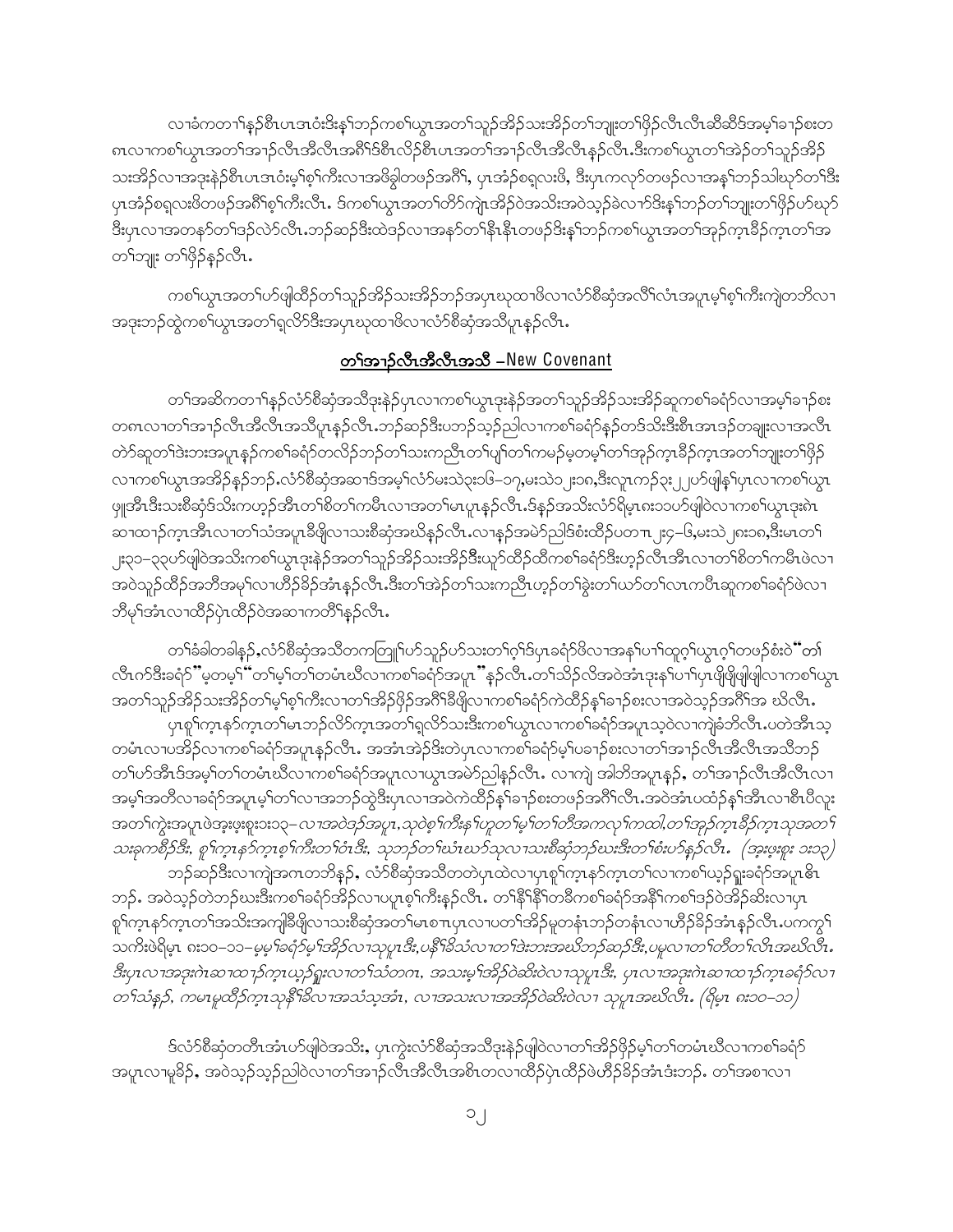ပထံဉ်န1်အီၤန္ဉာ်, တၫ်အိဉ်မူလၢတၫ်အၫဉ်လီၤအိလီၤအသိအပူၤခဲအံၤကလီၤဆီ၀ဲဖဲကစၫ်ခရံာ်အတ႑်ဟဲက္ၤခံဘျီတဘျီအ ကတိ်နေ့ဉ်လီး.

ပမ့ါ်တဲလၢအဂ္ဂါန္ဉ်,နဲအံၤပှၤလၢအအိဉ်မူလၢတၢ်အၫဉ်လီၤအိလီၤအသိအပူၤတဖဉ်မၤဒံးတၢ်ဒဲးဘးလီၤ.အါနၤ်ဒံးအ န5ုတက့ౕ)နဉ်ပှၤစူ်ကမဉ်နာ်ကမဉ်တ႑်ႇပှၤလၢအတအိဉ်ဒီးတ႑်အုဉ်က္πဒိဉ်က္πတ႑်အတ႑်နှာ် အိဉ်ဒံးလၢတ႑်အိဉ်ဖှိဉ်အပူးဃုဉ် .<br>ဒီးပုၤလၢအနဉ်တ႑်နိ<sup>႖</sup>န္ဓိ႖်တဖဉ်လီၤ.ထဲဒဉ်ဖဲလၢကစၫ်ခရာ်အတၤ်ဟဲခံဘိုတဘိုုအဆၢကတိ႖န္ဉာကစ႑်ယွၤအတ႑်မၤလၢပပ္ပုတ ဖဉ်ကလၢထိဉ်ပုံၤထိဉ်ဝဲနဉ်လီၤ.

လၢတၫ်ဂ့ၫ်ဒ်အံၤအဃိနဉ်ႇလံာ်စိဆုံအသိသိဉ်လိပုၤလၢတချူးလၢကစၢ်ခရံာ်ဟဲက္ၤဒံးဘဉ်နဉ်ကစၢ်ယွၤဒုးနဲဉ်တၢ်ဘျုး တၫိဖှိဉ်ဆူပှၤကိးကဒဲးလၢတၫ်အိဉ်ဖှိဉ်ပူးဟ်ဃုာ်ဒီးပှၤလၢအစူၫ်ကမဉ်နာ်ကမဉ်တၫ်တဖဉ်လီၤ. လံာ်စီဆုံအဆၢဒ်အမှ်၊ ယိၤဟဉ် ၁၅း၁–၆ဒိးငွ၊ဘြံၤ၆း၄–၆ဟ့ဉ်ပုၤအဒိလၢပုၤလၢအတနဉ်တၫ်တဖဉ်လဲၤနိဖျိကစၢိယ္ပၤအတ႑်သးကညီၤဒိဉ်ဒိဉ်မှ၊်မှ၊်လၢအတ႑် အိဉ်မူပူးဘဉ်ဆဉ်ဒီးအဝဲသ့ဉ်တဒ်းနှၤ်တၤ်အှဉ်ကူးခိဉ်ကူးအတၤ်ဘျူးတၤ်ဖိုဉ်ဘဉ်…ာဉ်ဆဉ်ဒီးလၤတၤ်ဆၤကတိၤ်တကတိၤ်ဃိအ ပူးနှဉ်, ကစါယွာဒုးနဲ့ဉ်အတၢ်အှဉ်ကူးခိဉ်ကူတာ၊်ဘူးတ၊်ဖိုဉ်ဆူပုၤစူ၊်ကူးနှာ်ကူးတ၊်တဖဉ်အအိဉ် နှဉ်လီး.

လ ၊လံ5စိဆုံအသိဒီးအလိ<sup>ရ</sup>လံၤအပူၤပထံဉ်ဘဉ်လ ၊ကစ<sup>ရ</sup>ယွၤတဲဖျံထိဉ်ဝဲလ ၊အဝဲမှ ၊်ပှၤသူဉ်စုၤ*သးဝါဆူပုၤပာိဉ်နိဉ်*ဖိခဲ လฑ်အဂိီး, ဆူပုၤလၢအဂ္ဂၤဒီးပုၤအအၢ, ပုၤလၢအမၤတၫ်တိဒီးပုၤလၢအတတိဘဉ်, ဆူပုၤလၢအမ္ ၊်အဖိတဖဉ်ဒီးပုၤလၢအတ မ့်၊အဖိတဖဉ်အဂီိ၊လိၤ.ကစ္၊ယွၤအတ႑်သူဉ်ဂူၤသးဝါအိဉ်ဖျံတြ႑ၤ်ကလာ်လၤအခဵိဉ်ထံးလံၤလံၤအဃိဒိးအဝဲတမၤဟးဂဵၤပုၤတဘိုု ဃိဒ်ပတ႑်ဒဲးဘးအသိးဘဉ်ႉအဝဲဟ္ဥပု႑တ႑်ခဲ့းတ႑်ယာလ႑ပကမူလ႑အဘျူးအဖြဉ်အပူ႑န္ဥလိ႑.ဒီးခံခါတခါန္ဥ,အဝဲဟ္ဥလိ႑ပု႑ တ႑်ဆိဉ်စုၤဆိဉ်ဝါလ ၊အမ္ဂါမူခိဉ်စုၤထံ,ဒီးတ႑်စုၤထံအံၤလီၤဘဉ်လ ပုၤလ ၊အတိအလိၤအဂ္ဂၤအဝါဒီးပုၤလ ၊အမၤတ ၊်အ ၊တ႑်သီ အစံ5်ပျီပူးနှ5်လီး. ပဘ5်တ1်တဲစ့1်ကီးပုၤလ႑မှ1်တ1်ကပီးဒုးဒိ5်ထိ5်တ1်မှ1်တ1်ဘိဒီးဟွ5်တ1်မူဆူပုၤဂ္ဂၤ ပှၤဝါဒီးပုၤတဂ္ဂၤတဝါ အဂ်ီ1စ့်၊ကီးလီး. အဝဲအံၤအခ်ီပညီနဉ်ကစါယွၤမ့္ပြာလၢအသူဉ်ဂွၤသးဝါလၢတၫ်ဘဉ်တွလၢအစူၤဒီးအ တဂူၤဝဲခဲလၫာ်အဂ်ီ1 လၢကျဲဒ်အံၤအဃိအဝဲဟ္နဉ်လိၤပုၤတ႑်ဆၢကတိႝၤ်ဒီးတ႑်ခဲ့းတ႑်ယဉ်လၢပကသ္ဉဉ်ညါ့အတ႑်မှု က႑်တိအင်္ဂြန္နဉ်လီၤအဝဲတဲပုၤလၢ ဒီဖျိလၢအတ႑်သးကညီၤအဃိ,ကစ႑်ယွၤဟ့ဉ်လီၤပုၤလၢအတပိဉ်အခံ,ပုၤလၢအသမၢအီၤတဖဉ်တ႑်ခွဲးတ႑်ယဉ်လၢအကဒိကနဉ် အတ႑်ကစီဉ်,ကမၤလိအကလှ႑်ကထါဒီးဒိးန္ ၊်ဘဉ်တ႑်အှဉ်က္ခၤခဵဉ်က္ခၤအဂီၤန္ ဉ်လီၤ.ကစ႑်ယ္ဓၤန္ ဉ်အသူဉ်ဂ္႑သးဝါလ႑ပုၤလ႑အ တနဉ်လ ၊ကစ ်ယွၤအိဉ်တဖဉ်အဂီ ်ဒဉ်လဲဉ်လီး.ဒီးပုၤလ ၊အဘဉ်ဃးဒီးအီးနှဉ်,အဝဲအ ၊ဉ်လီၤဝဲလ ၊ကအိဉ်ဒီးအီးဒီးဆိုဉ့်ဂ္ဂ၊ အီး *&bi&æ&* 

#### – 8:ကထ႑ာဴအဲလ်ပ္ ဖးဒံလ်လး

ဒ်စီၤပီလူးကွဲးဖျါဝဲဖဲ အူးဖူးစူး ုးရ-*အဂ္ဂါဒ်အံၤ, သုတုၤလၫတ<sup>၎</sup>အှဉ်က္*ၤ*ခိဉ်က္ၤသုလ႑တ႑ဘူူးတ႑်ဖိုဉ်လ႑တ႑နှာ်အဃိ* လီး. ဒီးအဝဲနဉ်တမ့်ကဉ်လၢသုဃိဒဉ်သုဝဲဘဉ်, မ့္ပ်ယ္လၤအတ႑်ဟ္နဉ်လီး. (အူးဖူးစူး ၂း၈)

အခဲအံၤပထံဉ်ဘဉ်လံလၢကစၫ်ယွၤအတၫ်ရလိာဒီးအပှၤဂိၢမုၢိပဉ်ဃှာ်ဒီးကစၫ်ယွၤအတ႑်သူဉ်အိဉ်သးအိဉ်တ႑်နဉ်လီၤ ခဲအံၤပကကွ1်သကိႏတ1်အိဉ်မူလၢတ1်အၫဉ်လီၤအိလီၤအပူၤပဉ်ဃှာ်ဒီးတ1်မၤကွ1်ဒီးတ1်သူဉ်တိသးရၤဒ်လဲဉ်အဂ့1်နဉ်လီၤ.ကစ1် ယွာဟူဉ်လီၤတၫ်မာလိ႒်ဒ်သိးဒီးပုာလၢအဘဉ်ထွဲဒီးအတ႑်အၫဉ်လီၤအိလီၤတဖဉ်ကဒိကနဉ်အီၤအဂီၢိနိဖျိလၢတ႑်ဒိကနဉ်မ့ၢ်တ႑် လၫအဘဉ်ထွဲဒီးကစ<sup>႑</sup>ယ္မွၤအတ<sup>ြ</sup>အၫဉ်လီၤအိလီၤတဖဉ်နဉ်လီၤ*.* 

#### တ႑်သူဉ်တိသးရၤအတ႑်မၤက္ဂၤ်တဖဉ် -TESTS OF LOYALTY

ဖဲခံဆံယာဖိုဉ်အပူာပုာသ့လံာ်သ့လဲ1်အါကကွဲးထိဉ်သတြိုဝဲတၤ်အၫဉ်လီၤအီလီၤလၢလံာ်စီဆုံအပူၤဒီးအတၤ်မာကွၤ်တ ဖဉ်ဒီးပှာလာပျπလာအအိဉ်ဘူးလာမှာ်ထိဉ်တကပာအတာ်မာကွာ်လာအဘဉ်တာ်ကိုးအီာလာ "စီးလိဉ်စီးပာအတာ်အာဉ်လီး" နှဉ်လီၤႉ ဖဲတౕၢအၫဉ်လီၤအိလီၤ၀ဲအံၤအပူၤန္ဉာဴပုၤအခ်ဉ်လၢအဒိဉ်တဂၤဟ္ဥာ်လီၤတၤ်ဘူူးတၤ်ဖိုဉ်ဆူခ႑ာ်စးလၢအဆံးတဖဉ်လီၤႉ ပုၤဃုသူဉ်ညါတ႑်လၢအပူၤကၠႆာ်တဖဉ်ပာ်ဖျါဝဲလၢတ႑်လၢအဝဲသူဉ်ဘဉ်မၤထွဲဝဲဒီးတ႑်မၤကၠၫ်တ႑်သူဉ်တီသးရၤဆူပုၤလၢအမၤ တၫ်အၫဉ်လီၤအဂိ်ါတအိဉ်ဘဉ်ႉ တၫ်အစၢလၢဟဲစိ႒်နှၤ်ပုၤတခ်ိန္၄်ႇ ပုၤလၢအကျိဉ်ထံလ့ာ်စီဆုံအတ႑်အၫဉ်လီၤအိလီၤတဖဉ် စံးဝဲလၢတ<sup>်</sup>၊အၫဉ်လီၤအိလီၤလၫလံာ်စိဆုံပူၤအါတီၤတအိဉ်ဒီးတ႑်လၢအပာ်ဖျါထိဉ်ယွၤအပှၤဂိ<sup>ရ</sup>မှ<sup>ြ</sup>အတ႑်သူဉ်တိသးရၤဘဉ်နဉ်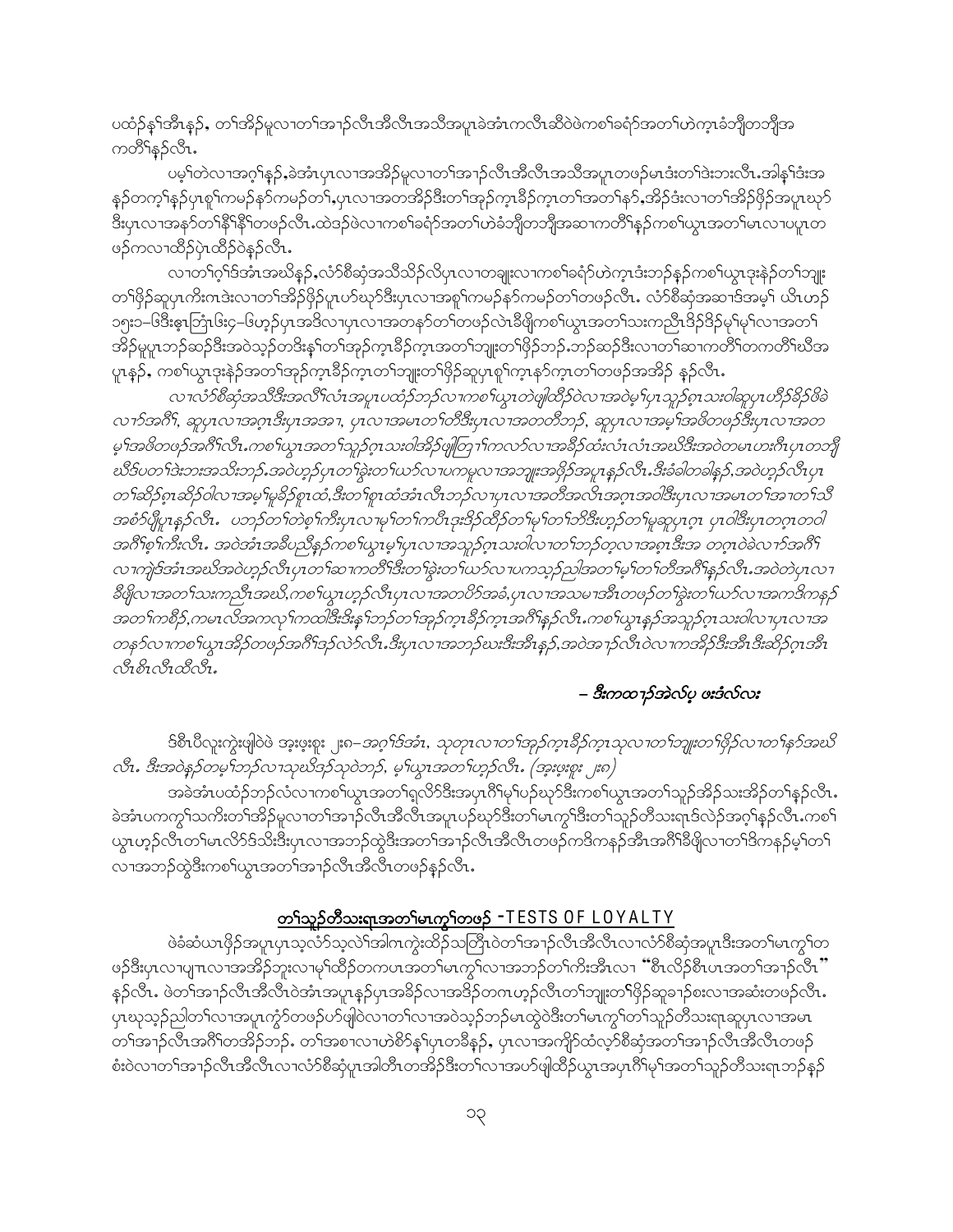ဘဉ်ႉ ဘဉ်ဆဉ်ဒီးပုၤလၢအဃုသ့ဉ်ညါတၫ်တယံာ်တမိၢိဒံးတဖဉ်ဟ်ဖျ်ထိဉ်တ႑်လၢအလီၤဆိန္<sup>ရ</sup>ဒံးပှၤလၢအပူၤကွံာ်တဖဉ်တက့<sup>၎</sup> လီၤ. ခဲအံၤပသ္ဉဉ်ညါဘဉ်လၢစီၤလိဉ်စီၤပၤအတ<sup>ၡ</sup>အၫဉ်လီၤအိလိၤလိဉ်ဘဉ်တၢိသူဉ်တီသးရာလၢတၢိအၫဉ်လီၤအိလီၤအပူၤလီၤ. လၢတၫ်နဉ်အဃိဖဲပထံဉ်လၢလံာ်စီဆုံတဲပုၤလၢကစၢ်ယွာမာကွၢ်အပုၤဂိၢ်မှၢ်လၢတၢ်အၢဉ်လီၤအီလီၤလၢလံာ်စိဆုံအပူၤတဖဉ်ပဉ် ၰာ်ဒီးတၫ်အၫဉ်လီၤအီလီၤအသိန္ဉာ်လီၤ.

ဖဲလၢပတဲလၢကစၫ်ယွာအတ႑်သူဉ်တိသးရာလၢလံာ်စိဆုံအတ႑်အၫဉ်လီၤအီလီၤအသိပူာနဉ်ပကြားဟးဆုံးတ႑်နှၤ်ပ႑ာ ကမဉ်တဖဉ်နဉ်လီၤႉ တၫ်အဆိကတ႑ာ်တမံၤန္ဉဉ်ႇ လ႑လံာ်စီဆုံဒီတဘ့ဉ်အပူၤန္ဉာိပုၤတၫ်ဒဲးဘးဖိလ႑အဒိးန္႑်တ႑်အုဉ်က္ၤခ်ီဉ်က္ၤ လၫအတ<sup>ရု</sup>မၤဂ္ဂၤအဃိတအိဉ်နိုတဂၤဘဉ်ႉ လ႑ပဂံ၂ပဘါအဃိပမၤပုံၤန္ ၊်ကစၥ်ယ္ဂၤအတ႑်မိဉ်န္ ၊်သးလီဒ်သိဴးပကဒိႏန် ၊်တ႑်အုဉ်က္၊ ခြိဉ်က္ၤတသ့ဘဉ်ႉ တၫ်ခံမံၤတမံၤန္ဉာိတ႑်က္ၤလၢပကမၤအိၤခဲလ႑ာ်နှဉ်ကဲထိဉ်လိဉ်ထိဉ်ခ်ိဖြိုလၤကစၫ်ယွၤအဘျုးအဖြဉ်လၢအမၤ ာ<br>တြလ ၁၀ပူကနည်လီး ပမာဂ္ဂာတက်သွလ ၁လ ၁ပုံ၊ ပှဲ၊ မဲ့တမ့် ပအိဉ်မူမာဂ္ဂာတက်ဘုလီ၊ ထိဉ်ဘးဘဉ်မဲ့တမ့် လ ၁ကစ ်ယွာ အတ ၊ သးကညီၤဒီးအသးစိဆုံအစိ ကမီၤအဃိဘဉ်နဉ်လီၤ. ဒီးတ<sup>၎</sup>သၢမံၤတမံၤနဉ်, ပကဘဉ်ဟ်သူဉ်ဟ်သလၢကစ<sup>၎</sup>ယွၤအဲဉ်<sup>ဌ</sup>းအပှၤ .<br>ဂြိမု်ကအိဉ် ဒီးတ<sup>ရဒ္ဌ</sup>ကနဉ်နဉ်လီၤ. လၫလံာ်စိဆုံအလိ်လံၤဒီးအသိခံကတြူၫ်လၫာ်အပူၤန္ဉာ်, ကစၢိယ္မၤမၤကွ<sup>ြ</sup>အပှၤဂိ်ါမု်အ သးဒီးအတၫ်အဲဉ်အီၤနိ<sup>ုင္ခ</sup>ိုဒီးသန္ၤအသးလၢအဝဲသုဉ်အိဉ်မူထွဲဒ်ကစၢ်ယွၤမၤလိာ်အီၤအသိးနဉ်လီၤ.

တ႑်လၤယအဲဉ်ဒိုးလၤပ္၊စူ ဂ်က္၊ နဉ်က္၊ တ႑်တဖဉ်ကသ္ဉာညါဝဲနှဉ်နီ ဂ်ာက၊ ဘဉ်တက၊အတ႑်ရှလိဉ်သးဒီးကစ႑်ယွ၊ တစး ထိဉ်လၢလံာ်စီဆုံအပူးနှဉ်ဘဉ်. မွမှ် ကခ်ိမှ် က႑်လၢထိဉ်ပုံးထိဉ်တခ်ိနှဉ်လီး. "ယကမ္ဂါအဝဲသုဉ်အယွဴးဒီးအဝဲသုဉ်ကမ္ဂါယပုံး .<br>8 မု နေ့ဉလီး " အဝဲအီးမ့ ဂ်တ ဂ်တိာ်လ ၊ကစ ကြွးပာတိလီးဝဲလ ၊တ ၊အခ်ီဉ်ထံးလံးလံးလ ၊ဇူးဒွဉ်တၤသဉ်လီ မူး, ဒီး ၁မိးရှ ၁၂, ဒီးဖဲလ ၊အဝဲမၤတ ၊်အ႑ာဴလီၤအီလီၤဒီးအပုၤဂိၢမှ ၊်အခါဒဉ်လဲ၁်လီၤ. လ ၊တ႑်နဉ်အဃိလံာ်ဝမ်ၤရူပာဖျ်ထိဉ်နှ ်ပုၤလ ၊တ ၊်ဒိက နဉ်မှ1တ1်လ ၊အရူဒိဉ်ဝဲနဉ်လီး အဝဲအံၤတမ္ ၊်တ1်ဒိကနဉ်အဘျုးအဃိဘဉ်. အဝဲအံၤမ္ ၊်လ ၊ကစ ၊်ယွၤအဲဉ်ဆိပှၤ, အဝဲမၤဘဉ် ထွဲအသးဒီးပှၤ, အဝဲတ္ဝှၤ, အဝဲအိဉ်ဒီးပွၤဖဲလၢပလဲၤခ်ီက်တ႑်လူ႑်တ႑်တြီၤတဖဉ်, ဖဲလၢပလဲၤခ်ီက်ပှ႑်မှ႑်ကန႑တဖဉ်, ဒီးဖဲလၢပ -<br>မၤန πတ<sup>6</sup>အခါ ဒဉ်လဲ၁်လီၤ. ဒီဖြလ 1တ ်နှဉ်အဃိတ ်ဒိကနဉ်ဟဲဒနဉ်ထိဉ်ဒီဖြလ 1တ ်ရှလိ၁်ဘဉ်ထွဲသးအပူၤ, တမ့််၊ဒ်တ ်သိဉ် တ႑်သီအိုဉ်ဝဲအသိးနဉ်ဘဉ်.

# – 8:mထ႑ာဴ ကိုဝဲလ်စံဉ်ဟၤထ႑ာဴ

#### <u> ಬೆಂಗಿನಿಫಿನಿಗಿನಿ – Old Testament</u>

ပုၤကိးဂၤဒဲးသုဉ်ညါလၫကစါယွၤမၤကွၫ်စီၤအၤဒဉ်ဒ်အတၫ်အၫဉ်လီၤအိလီၤအခ႑ာ်စးတဂၤအသိးလၢဇ့ၤဒ့ဉ်တၤသဉ်အ ပူးန5်လီး. ဒီးပထံဉ်ဘဉ်စ့်ဂြားလၫကစၫ်ယွာကိုးထိဉ်တ႑်သူဉ်တိသးရာလၫအပှာဃုထၫဖိတဖဉ်အဂိ်ါလၫစီးအားဒဉ်အပူၤဒ်ပစံး တၫ်အသိးပုၤဟိဉ်ခိဉ်ဖိကိုးကလှာ်ဒဲးအဂိၢ်လိၤ.

စီၤနိအၤစ့ါကီးဘဉ်တ<sup>ို</sup>မၤကွ<sup>ှ</sup>အီၤဒ်အမ့ှါတၢိအၢဉ်လီၤအိလီၤအခၢဉ်စးတဂၤလၢအနိ<sup>ရ</sup>ကစၢ်ဒဉ်ဝဲဖဲတချုးလၢထံလုဉ် ဘၢတၫ်ဒံးဘဉ်ဒီးဖဲလၢထံလုာ်ဘၢတၫ်စံၤအလိၢ်ခံနဉ်လိၤႉ ဒီးလံာ်စိဆုံတဲဘဉ်ပှၤလၢကစၫ်ယွၤဆဲးမၤကွၢ်ပှၤဟိဉ်8ဉ်ဖိခဲလၢာ်ခိ ဖြိုလၢစီးနိုအာဒီးအဝဲအံၤဘဉ်ထွဲစ့<sup>၎</sup>ကီးဒီးပှၤဟိဉ်<sup>8</sup>ဉ်ဖိခဲလၢာ်နဉ်လီၤ<sup>့</sup>

စီၤအာဘြာဟဉ်အဂ္ဂါတဲဘဉ်စ့ါကီးပုၤလၢကစါယွာမာကွါအီၤဒ်အမ့ါခၢဉ်စးတဂၤအသိးလၢကျဲအမံၤမံၤလီၤ.ပကကွါ အဒိထဲတခါ&ၤဖဲ၁မ်ိဳးရှု၂၂း၁–၁၉တဲဘဉ်ပှၤလၢကစၫ်ယွၤမၤကွ႑်စီၤအာဘြၤဟဉ်ဖဲလၢအမၢအလဲၤလု႑်ထိဉ်အဖိခွါစီၤအံးစဲးနဉ် လီး.ဖဲ၁မိၫရ္ ၂ ႏ၁၂,ကစ<sup>5</sup>ယ္လာကလူးတဂၤစံးဘဉ်အိၤစီၤအားဘြၤဟဉ်–*ဒြီးစံးဝဲဒဉ်,ယှဉ်ထိဉ်နစုလၤဗိသဉ်အလိၤတဂ္ဂၤ,ဒီးမၤဒီ*း၊ လၢတၫ်နိတ်မီၤတဂူၤ. အဂ္ဂါဒ်အီၤ. ခဲကနံဉ် အီၤယသ္ဉာ်ညါလ႑နပျံံ၊ယွၤလီၤ. ယမၤန္နၫန်ဖိခွါ, နဖိခွါတဂၤဃိနဉ်နတညး ဘဉ်လီၤ.  $($ 2019 ( $J$ 

လံာ်စီဆုံတဆၢအံၤတဲဘဉ်ပှၤလၢကစၢ်ယွၤဟ့ဉ်လီၤတၢ်ကလုၢ်ဆူစီၤအာဘြၤဟဉ်အအိဉ်လီၤ.အဝဲမၤကွၢ်အိၤဒ်သိးအ ကပာ်ဖျါထိဉ်အတ႑်ပာ်သးအမှၤ်အတိအဂိၢ်နဉ်လီၤ.

လၫကျဲဒ်အံၤအသိးနဉ်ႇလံာ်စီဆုံသိဉ်လိပှၤလၫကစၢ်ယွၤမၤကွၢ်တၢ်သူဉ်တိသးတိဆူအပှၤဃုထၢဖိတဖဉ်အအိဉ်ခီဖြိ လၢစီးအာဘြာဟဉ်နဉ်လီး.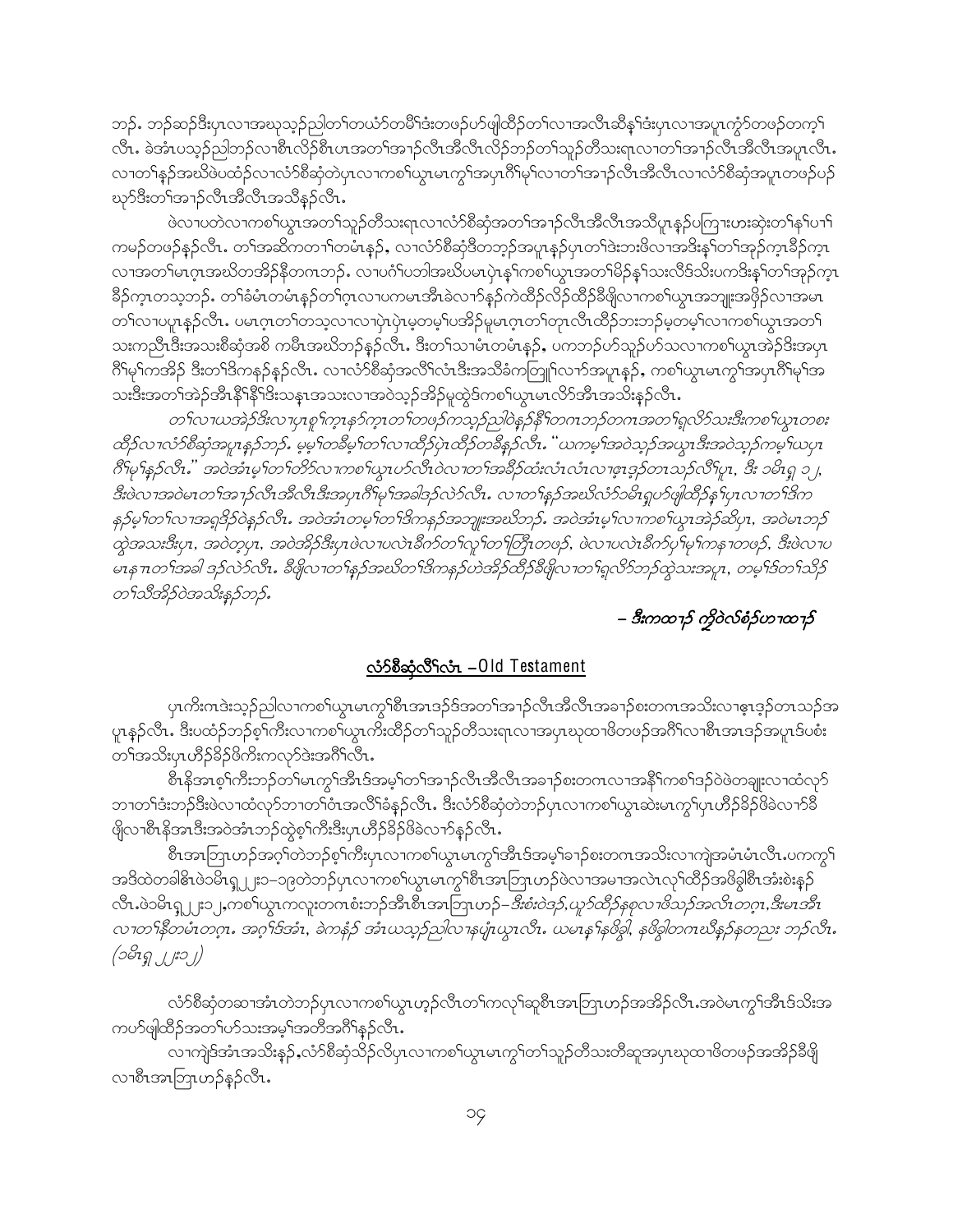ကစၢိယ္ပၤအတၫ်မၤကွၢ်အံၤပဉ်ဃုာ်ဒီးပှၤအံဉ်စရ္ဝားဖိဒီးပှၤအံၤတဃဉ်ဖိလၢအန္1ဘဉ်သါဃုာ်တၫ်ဒီးပှၤအံဉ်စရလးဖိတဖဉ်ခဲလၫာ် အဂ်ိဳးမဲ့ လာစီးအာဘြာဟဉ်ကဲထိဉ်ခၢဉ်စးလာအဝဲသုဉ်အဂိါနဉ်လီး.

စီးမိၤရူဘဉ်တၫ်မၤကွၫ်အီးခီဖိုလၤကစၫ်ယွၤအတ႑်မၤကွၫ်အီၤလၢအတ႑်အိဉ်မူအပူၤဒ်ခ႑ာ်စႏတဂၤလၢအံဉ်စရလးအ ဂိၢိအသိးနဉ်လိၤ<sup>်</sup>ဒီးကစါယွၤတဲဘဉ်အီၤလိၤတံၢ်လိၤဆဲးလၢအဝဲဟုဉ်လိၤတၢ်သိဉ်တၢ်သိတဖဉ်ဆူပှၤအံဉ်စရလးဖိအအိဉ်မ့<sup>၎ဌ်</sup> သိးအကမၤကွ<sup>ရ</sup>အဝဲသုဉ်အ<sup>ရွ</sup>ိနဉ်လီၤ. ဖဲ ၅မိၤရ္ ၈း၂ နဉ်စီၤမိၤရှစံးဘဉ်ပှၤဂိၢမုၢ်ဒ်အံၤ– *ဒီးနဘဉ်သုဉ်နိဉ်ထိဉ်က္ၤကျဲဒိဘိညါ* လ ၊ယ္စၤနကစ<sup>႑</sup>ဒုးလဲၤနၤအနံဉ်လွှံ<sup>ရ</sup>ဆံအံၤလ ၊ပှ မု ကန ၊ဒ်သိးအကဒုးဆိဉ်လီၤနသး, ဒ်သိးအကမၤကွ<sup>ဴ၊</sup>နၤ,နကတိၢိန္ ၊အတ ် မၤလိ5်နတတိၤ်ဘဉ်လဲဉ်နှဉ်, ဒ်သီးအကသ္ဉဉ်ညါတ႑်အိဉ်လ႑နသးကံ႑ိပူၤလီၤ. (၅မိၤရ္ ၈း၂)

လၢတၫ်တမံၤဃိအပူၤန္>်ာ, စီၤပၤဒၤဝံးဘဉ်တၫ်မၤကွၫ်အတ႑်သူဉ်တိသးရၤဒ်အမှၢ်ဘိမုၢ်အတၫ်အ႑ာ်လီၤအိလီၤအ ခၢဉ်စးတဂၤအသိးနဉ်လိၤႉ ဒိ<sup>ု့</sup>ဒ်ပှ<sup>ု</sup>ကွဲးလံာ်စိဆုံလိ<sup>ု</sup>လံၤဒီးတ<sup>ို</sup>ကွဲးအဂုၤအဂၤတဖဉ်ယπထိဉ်ဝဲတဘိျီဘဉ်တဘိျီဘဉ်ထွဲဒီးကစ<sup>ု</sup> ယ္ပၤမၤက္ပါအပှၤဃုထၢဖိ, စီၤဒၤပံးအဖိခွါတဖဉ်ဒီးပှၤအံဉ်စရလးဖိလၤအဝဲသ့ဉ်အတၤ်အိဉ်မူတစိၤဒဉ်အဝဲသ့ဉ်အပူၤန္ဉာ်လီၤ ပယπထိံဉိတ့်<sup>ရ</sup>လံကစ<sup>ရ</sup>ယ္ပၤမၤက္ဂ<sup>ရ</sup>အပ္ပၤဃုထၫ<sup>ဖြ</sup>အခ႑ာ်စႏတဖဉ်လၫလံာ်စိဆုံအလိ်ရလံၤအပူၤအသိႏႈန္<sup>ဉိ</sup>ခဲ့အံၤပကဃု သ့ဉ်ညါကစ<sup>ှ</sup>ယွာအတ်မာကွှာအပှာဂိ<sup>ုမှ</sup>ြအတ<sup>်</sup>သူဉ်တိသးရာလၢလံာ်စိဆုံအသိပူာနှဉ်တက့**်.** 

#### <u>တ္က်အာဉ်လီးအီလီးအသီ –New Covenant</u>

ဒ်ပထံဉ်သ့ဉ်ညါတ့််လံအသိႏႇ့ကစဉ်ယွာလူလီာဂဉ်လီာအတဉ်ဘျုးတဉ်ဖှိဉ်လၢအတဉ်အာဉ်လီာအိလိာအသိအပူာနှဉ်ပ တထံဉ်န5်၊အီၤလၤလံ၁စိဆုံအတSမာနိဉ်မာဃါလၢအပူၤကွံာ်အပူၤန္ဉာ်တဉ် အဝဲအံၤမ့Sဝဲတိဝဲလီၤ.ဘဉ်မနုၤအဃိလၢအမဲ့Sဝဲတိ ဝဲလဲဉ်.ဒ်လံာ်စီဆုံအလိ<sup>ရ</sup>လံၤအတ<sup>ရ</sup>အၫဉ်လီၤအီလီၤတဖဉ်အသိးနဉ်ႇတ<sup>ရ</sup>အၫဉ်လီၤအီလီၤအသီလိဉ်ဘဉ်တ<sup>ရ</sup>မၤကွ<sup>ရ</sup>တ<sup>ရ</sup>သူဉ်တိ သးရာစ္<sup>၎</sup>ကီးလ်ိဳး.

လၢတၫ်ဂ့ါဒ်အံၤအဃိနဉ်, လံာ်စီဆုံအသိဟ်ဖျနှ်၊ပှၤလီၤတံၢ်လီၤဆဲးဘဉ်ထွဲဒီးကစၢ်ခရံာ်အတၫ်သူဉ်တိသးရၤဒ်အမှၤ် တၫ်အၫဉ်လီၤအိလီၤအသိခ႑ာ်စးတဂၤနဉ်လီၤ. လံာ်စိဆုံအသိတဲဘဉ်စ့ၢ်ကိႏပုၤလၢဖဲလၢကစၢ်ခရံာ်ဟဲသူဉ်ထိဉ်အဘိအမှၢ်နှဉ်, အနိ<sup>ု</sup>ကစၫ်ဒဉ်ဝဲမၤနπကွံာ်တၫ်မၤကွၫ်အတၫ်သူဉ်တိသးရၤတဖဉ်ဒ်ကစၫ်ယွၤလိဉ်ဘဉ်ဝဲအသိးနဉ်လိၤႉ လိာ်ငှ၊ဘြံၤ ၄း၁၅ စီးဝဲ – အဂ္ဂ<sup>ဌ</sup>ဒ်အီး,ပအိဉ်ဒီးပွၤလု က ်အဓိဉ်လ ၊အသီးကညီၤပင်္ဂါစ ်ာါစ ၊တသွဘဉ်နှဉ်,တမ့ ်ဘဉ်,မ့<sup>်</sup>၊အဘဉ်တ ်လွပစိက်းအမံၤဒဲးဒ်ပ ဝဲဒဉ်အသိးနည်ဘဉ်ဆဉ်ဒီး, အတ<sup>ု</sup>ဒဲးဘးတအိဉ်ဘဉ်. (စုံးဘြီး၊ ၄း၁၅)

ဘဉ်ထွဲဒီးတౕาဒိကနၣ်သရဉ်စီၤပီလူးပာ်ဖျါထိဉ်ဝဲဖဲ ဖံလံးပံၤ ၂း၈− *ဒီးဘဉ်တ႑်ထံဉ်န႑်အိၤလၤအက္႑်အဂဵၤဒ်ပှၤကညီအ* သိးသတးဒီး, ဆီဉ်လီၤအသးဒီးစူ ဂြဲတုၤအဒိးသံအသး, အခိဉ်တလိ9်, တုၤအဒိးသံအသးလ႑တူဉ်စုညါအလိၤလီၤ.  $\begin{pmatrix} \mathring{\partial} \mathring{\Delta} \mathring{\mathscr{S}} \mathring{\mathscr{S}} \mathring{\mathscr{S}} \mathring{\mathscr{S}} \mathring{\mathscr{S}} \mathring{\mathscr{S}} \mathring{\mathscr{S}} \end{pmatrix}$ 

လၢလံာ်စိဆုံအသိယ္ပၤဂ့ၫ်ပိညါအပူၤန္ဉာ်ႇကစၫ်ယ္ပၤအတ႑်သးတိလၤအတ႑်မၤအပူၤမ့ၫ်ဝဲဖဲအနိ<sup>႖</sup>ကစ႑်ဟ္ဉာ်လီၤအသး လၫကသံလၫထူဉ်စုညါအလိၤနှဉ်လီၤႉ ဘဉ်ဆဉ်ဒီးဘဉ်မနျးအဃိလ႑တ႑်မၤတွဲတ႑်ဒိကနဉ်ဝဲအံၤအိဉ်ဒီးအခီပညီဒိဉ်ဒိဉ်မှ႑မှြ လဲဉ်.

စးထိိဉ်လၢတ<sup>၎</sup>ဒဲးဘးဟဲနုာ်ဆူဟိႆဉ်<sup>8</sup>ဉ်အံၤန္ဉာ်, ကစ<sup>၎</sup>ယွπဒုးအိဉ်ထိဉ်တ႑်လုၤ်ထိဉ်ဆဉ်ဖိကိံ<sup>ရဖိ</sup>အသွံဉ်လၢအမ့<sup>၎</sup>တၤ်ပျ<sup>၎</sup> တၫၳအားဒ်သိးဒီးအပှၤဃုထၫ<sup>8</sup>ကမၤထွဲဝဲတ8်ၫတလိ<sup>ု</sup>အဂ်ိ<sup>န္</sup>နဉ်လိၤ<sup>့</sup> ဘဉ်ဆဉ်ဒီးဒ်ငံ့၊ဘြၤ၁၀း၁–၄သိဉ်လိပှၤအသိးႇတၫ်လုၫတ႑ ဟ်အဝဲအံၤတမ့်ၢိတၤ်လၤအလၤအပှဲၤဘဉ်, မ့ါ်လၤကစါယွၤအတၤ်ပျာ်တၤ်ကမဉ်နဉ်လြီၤဆီနံၤ်အ်၊ အဝဲအံၤလၤအဘိအမု၊်အ ၯူးနဉ်လီး.ဒီးဖဲလၫၦၤအံဉ်စရလးတဖဉ်ဘဉ်တ<sup>ှ</sup>စိဉ်မၢကဲကု<sup>ိ</sup>၊အီၤအကတိႝ<sup>ု</sup>နဉ်ႇကစ<sup>်</sup>၊ယွာလိဉ်ဖျါထိဉ်အသးဖဲဝံယရှါယာ၅၃း၁–၁၂ ,အဝဲအဲဉ်ဒိးဝဲလၢယ္ပၤအခ့အပှၤတဂၤလၢအမ့ါမ့ၤရုံအၤဒ်သိးကတူါသံအသးလၢပှၤဂိါမုါအတါဒဲးဘးကဘဉ်တၢိပျါအိၤအဂိါ နှဉ်လီၤႉလၢအတၫ်သံအဃိန္ဉာ်,ဘီမှၢ်အတၫ်အၢဉ်လီၤအိလီၤအခၢဉ်စးတဖဉ်ကဟဲစိ႒်န္1်တၫ်မၤန္ πအထူအယိ႒်အဘီမှၢ်ဆူက .<br>စါယွာအပှာဃုထာ<sup>8</sup>တဖဉ်အဂိါနဉ်လီာကစါယ့ဉ်ရူးမာလာထိဉ်ပှဲာထိဉ်တါအံာဖဲလာအနိ<sup>6</sup>ကစါဒဉ်ဝဲတူါသံအသးလာထူဉ်စု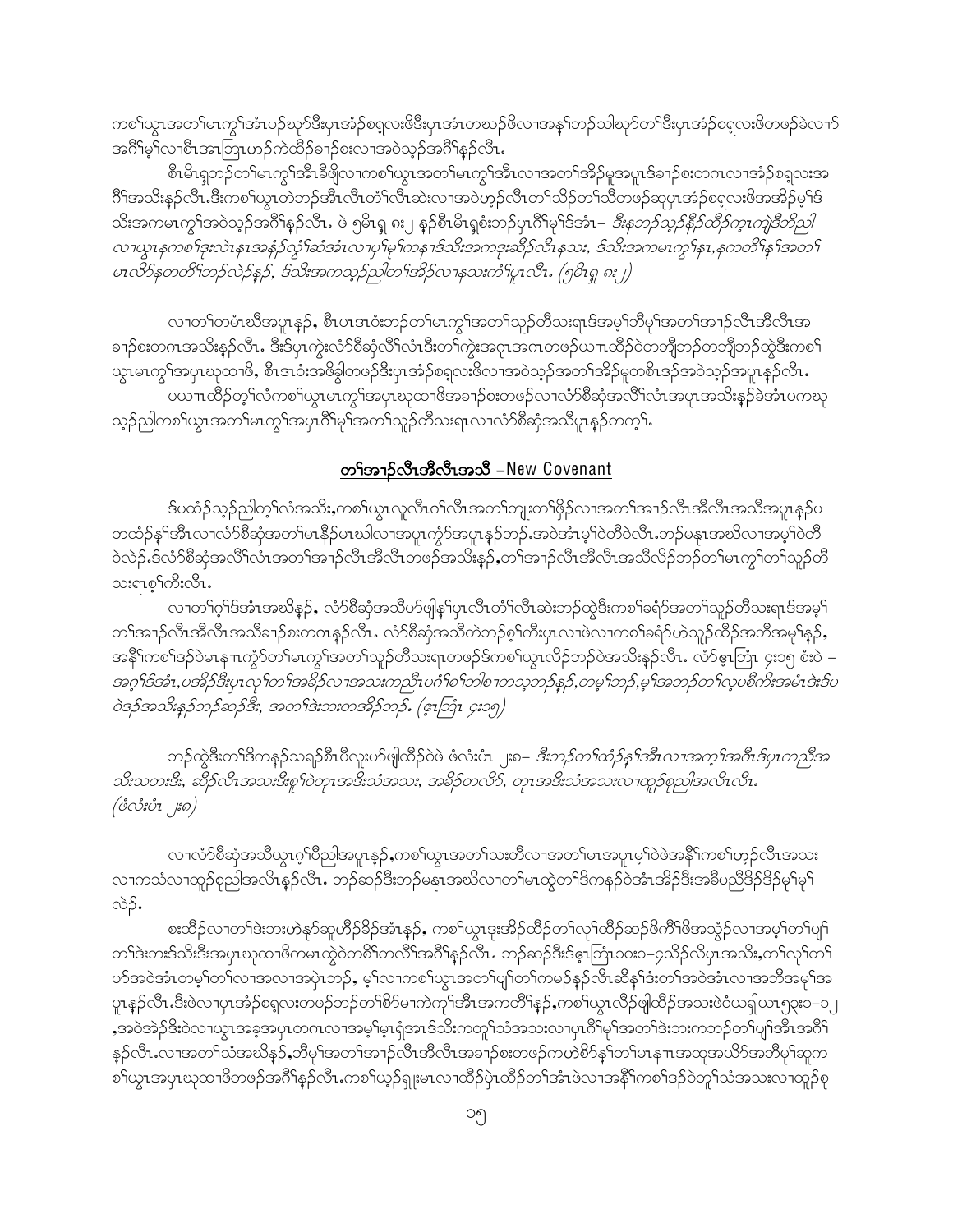ညါအလိၤနဉ်လီၤႉပထံဉ်နှၤ်လၫလံာ်စီဆုံအဆ႑ဒ်အမ့ၤ်မးသဲ၈း၁၇ႇမၤတၤ်၈း၃၂–၃၃ႇရိမ္ၤ၆း၁၀ဒိး၁ပ္းတရူး၂း၂၂–၂၅အပူၤနှဉ် .<br>လီၤ.နိဖျိလၤအဝဲလဲၤနိဖျိအတၫ်မၤကွၫ်တၫ်သူဉ်တိသးရၤအတ႑်မၤကွၫ်အံၤအဃ်ကစၫ်ခရံာ်ကတဲာ်ကတိၤတ႑်ပျာ်တ႑်ကမဉ်လီၤ ထူလီၤယိာ်ဆူပုၤလၢအနာ်အီၤတဂၤလၢ်လၢ်အဂ်ိဳးနဉ်လီၤ.

ဘဉ်ထွဲဒီးကစါယ့ဉ်ရူုးအတၫ်သံလၢထူဉ်စုညါအလိၤန္ဉဉ်, လံာ်စီဆုံအဆၢဒ်အမှၤ် ဇူးဘြံၤ ၈း၁–၂ တဲဘဉ်စ့ၢ်ကိဳးပုၤလၢ ကစါ်ခရံာ်,ဒ်အမှါစီၤဒၤဝံးအဖိခွါ,မ့ါပုၤလၢအအိဉ်ဒီးတါဒိကနဉ်ဖဲလၢအသူဉ်ထိဉ်အဘိအမှါလၢဟိဉ်8ိဉ်အံၤန္ဉာ်လီၤ.ဒီး၁ကရံဉ် သူး၁၅း၂၄သိဉ်လိစ့်ၫကီးပုၤလၢဖဲလၢကစၫ်ခရံဉ်ဟဲကူၤလၢခံတဘိုုအိဉ်ဒီးတ႑်လၤကပိၤန္ဥ်ႇအဝဲကဟူဉ်လီၤကူၤအဘိအမှ႑်လၢအ ပါအအိဉ်ဒ်အမဲ့ါတါလၢအဟ်ဖျါထိဉ်တါဆိဉ်လီၤသးတခါအသိးန္ဉာလီၤ.

လံာ်စီဆုံအသိယွာဂ့ါပိညါကတိၤဘဉ်ဃးဒီးကစါခရံာ်အတါသူဉ်တိသးရာအဂ့ါလၫလၫပုံၤပုံၤဒ်အမ့ါတါအၫဉ်လီၤအိ လီၤအခၫဉ်စးတဂၤအသိးနှဉ်, အဝြိအံၤစ့္ကြားတဲဘဉ်ပုၤလၢတ႑်မၤက္ဂၤ်တ႑်သူဉ်တိသးရာမ့္ပ်စ္ဥ္တ်ကြီးလၤတ႑အဉ်ပုံဉ်တဖဉ်အရိွ ဒ်အဝဲသူဉ်မှ\ပုၤဂိ်\မှ\အသီလၢတ\အၫဉ်လီၤအီၤအသီအပူၤန္ဉဉ်လီၤ.

အသိတဘိုုကဒီးႇအဝဲအံၤမၤစ πစ့ၢ်ကိဳးပုၤလၢပကန1်ပၢၢ်တ႑်မၤက္ဂၤ်တ႑်သူဉ်တိသးရၤတဖဉ်လၢတ႑်အိဉ်ဖိုဉ်ပူၤဘဉ်ထွဲ ဒီးတၫ်မှ႞တ႞တမံၤဃိလၢခရံှာ်အပူၤန္ဉာ်လီၤႉလၢအဂၤတကပၤန္ဉာ်ႇတ႑်အိဉ်ဖိုဉ်အိဉ်လၢကစၢ်ခရံှာ်အပူၤလၢအပာ်ဖျါထိဉ်ဝဲလၢပ ကဘဉ်တၫ်ဟ်ပုၤလၢ တၫ်တမံၤဃိလၢကစၫ်ယွၤအမဲာ်ညါဒီးလၢမှုခိဉ်ဘီမှၫ်အလိ႑်ပစိဉ်အမဲဉ်ညါန္ ဉ်လိၤ.၁တံၤမသူး၃း၁၆စံးဝဲဒဉ်, ကစါ်ခရံာ်မှပြုတကလၢအမာနုπကွိာ်တါမာကွါတါသူဉ်တီသးလိၤအတါမာကွါဂူာဂူာဘဉ်ဘဉ်ဒီးဘဉ်တါမာဖျိထိဉ်အီာဖဲလၢ သးစိဆုံဒုးဂဲၤဆၢထၫဉ်သမှုထိဉ်က္ၤအိၤလၢတၫ်သံနှဉ်လိၤႉလၢတၫ်အံၤအဃိႇလံာ်စိဆုံအဆၢဒ်အမှၤ်ရိမ္၊၄း၂၃–၂၅သိဉ်လိပု၊ လၢ အစံး၀ဲ, ကစါ်ခရံာ်အတါမၤနπ တါအ၀ဲအံၤမ့ါလၢပုၤကိႏၵၤလၢအနာ်အီၤတဖဉ်အဂိါန္ဉာ်လိၤႉ လၢကစါ်ခရံာ်အပူၤန္နဉ်, ပုၤစူ်က္နာနှာ်က္နာတၤ်လၢအတိတဖဉ်ဘဉ်တၤ်ဆိကမိဉ်ကွၤ်ထံအိၤဒ်ပုၤလၢအမၤန္ πတၤ်မၤကွၤ်တဖဉ်အသိးခ်ီဖျိလၢကစၤ်ခရံာ်ကဲ ထိဉ် ခ႑ာ်စးလၢအဝဲသုဉ်အဂိ်ါအဃိန္ဉာလီၤ. တ႑်မ့္ပ်ာတ႑်တိလၢအမၤအသးနိ<sup>႖</sup>န္ဓိ<sup>႖</sup>လၢကစ႑်ယ္ဉာ်ရူးခရံာ်အပူၤမ့္ပ်ာတ႑်အခ်ီဉ်ထံးခ်ီဉ် ဘိဒ်ပုၤလၢအသ့ဉ်ညါယွၤဂ့ါပိညါတဖဉ်, ဒီးပုၤဘျာထံခရံာ်ဖိ (Protestant)လၢအ န1်ပၢါယွၤဂ့ါပိညါတဖဉ်ညိနှ1်ကိုးဝဲလ႑ <mark>"*Sola fide*"</mark> မ့တမ့်ျပစံးအိၤသ့လၢပတုၤလၢတၫ်အှဉ်က္ၤခိုဉ်က္ၤသ့လၢတၫ်နဉ်အဃိ&ၤန္ဉ်လီၤ*န* 

လၫကျဲအကတဘိန္ဉာိပဘဉ်သ့ဉ်ညါလၫဖဲပမ့်ၫ်တ႑်တမံၤဃိဒီးကစ႑်ယှဉ်ရှူးခရံဉ်နှဉ်မ့ၢ်စ့ၫ်ကိဳးတ႑်လၢအဘဉ်ထွဲဒီးပတ႑် အိဉ်မူပတၫ်ပာ်ကစၢ်ခရံာ်လၢပသူဉ်ကံၤ်သးလဲလၢပတၤ်အိဉ်မူတနံၤဘဉ်တနံၤအပူၤန္ဉာ်လီၤ.ဖဲလၢတၤ်အိဉ်ဖိုဉ်ဟဲအိဉ်ထိဉ်လၢ ဟိဉ်<sup>8ွ</sup>ဉ်အံၤတချူးဒံးလၢကစါ်ခရံာ်ဟဲက္ဥအိဉ်ဒီးတၤ်လၤကပီၤဒံးဘဉ်နဉ်ႇပုၤဂိါမု်လၢတၤ်အိဉ်ဖိုဉ်အပူၤတဖဉ်ကဘဉ်လဲၤဒိဖိျတၤ် မၤကွၢ်အတၢ်သူဉ်တိသးရာဒ်သိႏကဟ်ဖျထိဉ်အဝဲသ့ဉ်အတၢ်မ့ၢ်တၢ်နှဉ်လီၤ.ဒီးကစၢ်ယွာအသးစိဆုံမာတၢ်လၢပုာစူ၊်က္ၤနှာ်ကွာ တၫ်အတိတဖဉ်အပူၤဒ်သိးဒီးကမၤစီဆုံပုၤအဂိၢိန္ဉာလိၤႉအဝဲအံၤမ့ၢ်တၫ်လၢအဘဉ်ထွဲဒီးပုၤဖြဉ်ထဲးစတဲဉ်အတ႑်စူၫ်တ႑်နှာ်လၢအ မ့်ၫတၫ်အိဉ်မူစီဆုံတၫ်အိဉ်မူလီၤက်ဒီး ခရံာ်နှဉ်လီၤ.ဒီးလံာ်စီဆုံသိဉ်လိပုၤလၤတၫ်မၤကွၢ်မ့ၢ်ကျဲတဘိလၤကစၫ်ယွၤမၤစီဆုံထိဉ်ပုၤ .<br>ဒ်သိးပကအိဉ်မူလီၤဂာ်ဒီးခရံာ်လၢတၫ်အိဉ်မူတနံၤဘဉ်တနံၤအဂါန်ဉလီၤ. ဒ်စီၤယၤက်ိ်ာယπထိဉ်ဝဲဖဲယၤကိ်ာ ၁း၂−၃ စံးဝဲ− ယဒီပု1်ဝဲ1်သူဉ်ဧၢ, တုၤလီၤလၢတ႑်လှပစိအကလှဉ်ကလှဉ်အပူၤဒိး, ဟ်အီၤလၢတ႑်သူဉ်ခုသးခုခဲလ႑ာ်တက္႑်. အဂ္ဂါဒ်အံၤ, သုသူဉ်ညါလၢတ႑်မၤက္ဂ႑်သုတ႑်နှာ်နှဉ်ဒုးအိဉ်ထိဉ်တ႑်စံသးစူၤလီၤ. (ယၤကိဉ် ၁း၂–၃)

ပကဒုးသ့ဉ်နိဉ်လိဉ်ပသးအသိတဘိုုကဒီးလၢဖဲလၢကစၫ်ခရံှာအဘိအမှၢ်အံၤအိဉ်သူဉ်လီၤအသးဒီးတၫ်အိဉ်ဖိုဉ်တဖဉ် ၯဲအိဉ်ထိဉ်နဉ်လၢတၫ်အိဉ်ဖှိဉ်အပူၤအိဉ်ဃုာ်ဒီးပုၤစူၫ်ကမဉ်နာ်ကမဉ်တၫ်ဒီးပုၤစူၫ်ကူၤနှာ်ကွၤတ႑်လၢအတိတဖဉ်နဉ်လိၤ<sup>့ဒွ</sup>ဖျ်လၢ တ<sup>ျ</sup>မာကွ<sup>ရ</sup>အဃိပှာခံကလုာ်အံၤမာဖျါထိဉ်အတ<sup>ု</sup>မှာတြလိပ်တိ<sup>ု</sup>လိုးဆဲးဖဲလၢအဝဲသုဉ်အိဉ်ဒီးတ<sup>ရ</sup>နာ်လၢအအုဉ်ကူးခြိဉ်ကွာအီၤမ့ တမ့်ၫ်တအိဉ်ဘဉ်နဉ်လီၤ. ပုၤနာ်တ႑်ကမဉ်တဖဉ်လဲၤဒီဖျိတ႑်မၤကွ႑်ဝဲအံၤတန္1်ဘဉ်ဖဲလၤပုၤနာ်တ႑်လၤအတိတဖဉ္ မ့တမ့္ပ်ပုၤ လၢပုၤပုဲၤဘဉ်ဆဉ်ကအိဉ်ဒီးတၫ်သူဉ်တိသးတိလၢကစၫ်ခရံဉ်အပူၤခီဖျိလၢသးစိဆုံအစိကမိၤအတ႑်မၤစ႑ာအဃိန္ဉ်လီၤႉပကထံဉ် နှ<sup>ရ</sup>စ္<sup>ရ</sup>ကီးဖဲ ၁ယိၤဟဉ် ၂း၁၉ ဘဉ်ထွဲဒီးပုၤနှာ်တ<sup>ရ</sup>ကမဉ်တဖဉ်နှဉ်လီၤ*. အဝဲသူဉ်တဖဉ်ဟးထိဉ်ကွံဉ်လၤပကျါ,ဘဉ်ဆဉ်ဒီးတဘဉ်* ဃးဘဉ်ဒီးပုၤဘဉ်. အဂ္ဂါအံၤ, မ့ါဘဉ်ဃးဒီးပုၤဒီး, ကအိဉ်ကဆိးတ့ၫ်ဒီးပုၤလီၤ. မ့ၫ်ဒ်သိးအကအိဉ်ဖျံထိဉ်လၤအဲသုဉ်ခဲလ႑ာ် တဘဉ်ဃးဘဉ်ဒီးပုၤဘဉ် လီၤ. (ယိၤဟဉ် ၂း၁၉)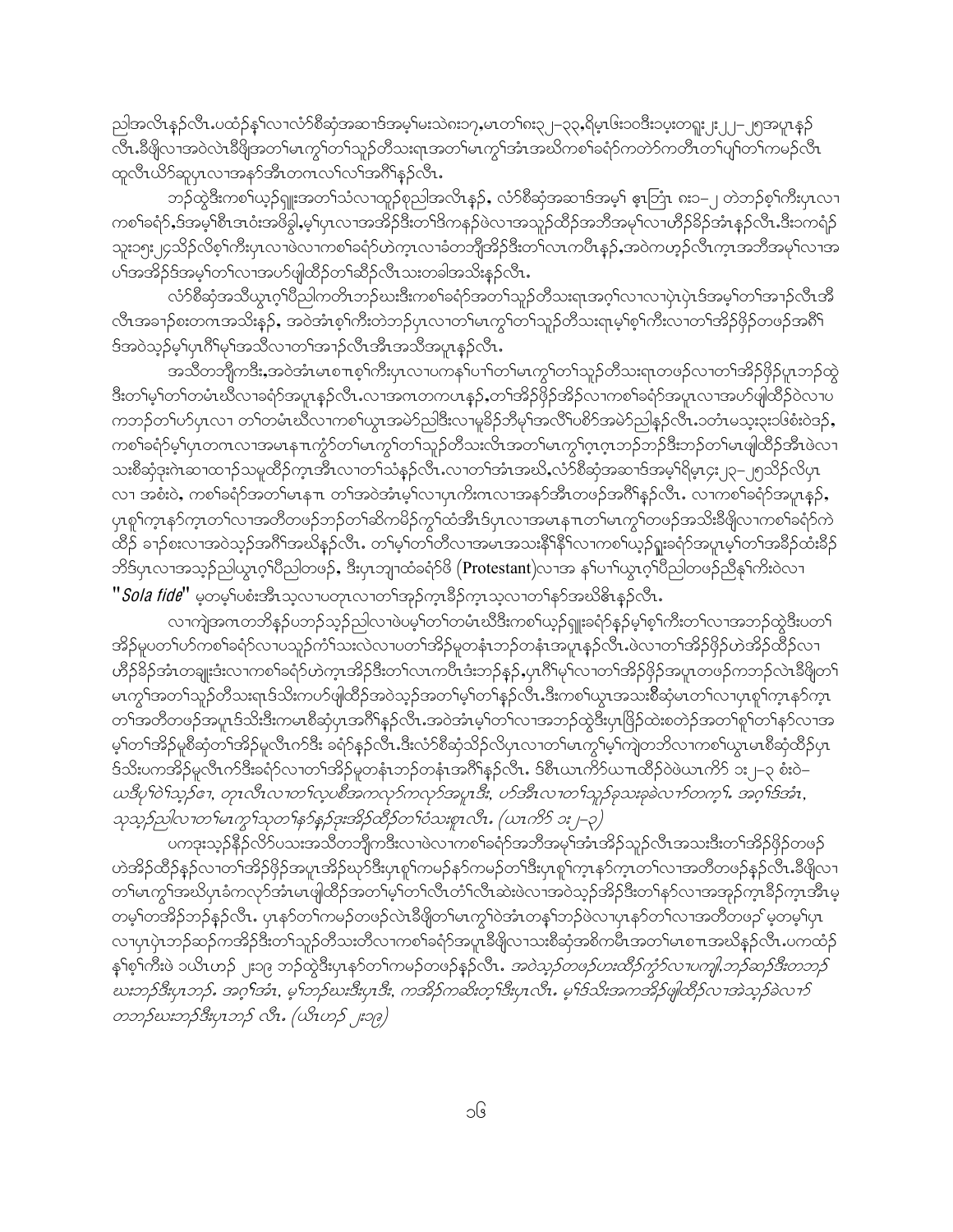လံာ်စီဆုံတဆၢအံၤကတိၤဖျါထိဉ်ဝဲလၢႇလံာ်စီဆုံအသိအယွၤဂ့ၢ်ပီညါအိဉ်ဒီးကစၢ်ယွၤအတၢ်မၤလိာ်တဖဉ်ဒ်အမ့ၢ်တၢ် မၤကွ<sup>၎</sup>တၫ်သူဉ်ထိဉ်တိသးရၤဒ်သိးကမၤဖျ်ထိဉ်ပှၤလၫအဘဉ်ထွဲဒီးကစၫ်ခရံဉ်အနိ<sup>ု</sup>ဒ်ဒီးပှၤစုၫ်က္ၤတၫ်နဉ်က္ၤတၫ်လ<sup>ျ</sup>အတိတဖဉ်  $500.$ 

မှา်တနၤဖဲလၢအဘဉ်တၫ်ဟ္ဥာ်လီၤန္ဥ, ကစၫ်ခရံဉ်ဒုးအိဉ်ထိဉ်တၫ်အ႑ာလီၤအီလီၤအသိန္ဥာလီၤ. ဒ်တၫ်အ႑ာလီၤအိ လီၤအဂုၤအဂၤတဖဉ်အသိးနဉ်, တ႑်အ႑ာဴလီၤအီလီၤအသိအံၤပဉ်ဃှာ်ဒီးတ႑်တူၫိနိဉ်ပာ်သးနို႑်နှီၫ်ဒီးတ႑်မၤလၢအကဘဉ်တ႑်မၤ ထွဲအိဉ်တဖဉ်နဉ်လီး. ဒီးပတ1်တူ1်ီခိုပဉ်သးနီ1နီ1်လ1တ1်အ႑ာ်လီးအီလီးအဝဲအံးအပူးမ့1်တ1်ဟုဉ်လီးအးလီးပသးလ1ကစ1် ယူဉ်ရူးခရံဉ်အပူး, တ<sup>ရု</sup>ဒ္ဓိကနဉ်ဒီးပိဉ်ထွဲအကျဲတဖဉ်, နဉ်အီးလၢအ မူးပကစ႑်, ဒီးအိဉ်မူထွဲအီး, လၢပသူဉ်ကံ<sup>ရ</sup>သးလဲအပူးဒီး လ ၊ပတ ်၊အိဉ်မူတနံၤဘဉ်တနံၤအပူၤန္နဉ်လီး. ဘဉ်ဆဉ် ဒီးတ ်လ ၊အလီ ်၊အိဉ်သပု ်ကတ ၢ ၊်တမံၤဖဲအံၤန္နဉ်မ့ ််ဝဲတ ်ပီးတ ်မၤလ ၊ ပဘဉ်မၤအီၤဒ်သိးဒီးတ<sup>ရု</sup>အ႑ာ်လီၤအီ လီၤကလ႑ပုံၤထိဉ်အဂိ<sup>ရ</sup>အံၤပမၤအီၤလ႑ထိဉ်ပုံၤထိဉ်သူဒဉ်ထဲလ႑သးစိဆုံအစိကမီၤအတ<sup>ငှ</sup> အိဉ်ဒီးပုၤအဃိလီၤ. ဒီးသးစီဆုံအတ<sup>ု</sup>မၤတ<sup>ု</sup>လ ၊ပပူၤဒ်သိးပကအိဉ်ဒီးတ<sup>ု</sup>ဒိကနဉ်အံၤမၤအါထိဉ်မၤလၢထိဉ်ပုၤထိဉ်တ<sup>ု</sup>လ၊ ကြားမာတဖဉ်ဒ်လံဉ်စိဆုံစံးဘဉ်ပှၤအသိးနှဉ်လီး . လကာ်ဒြာံၤအဃိပ္ပာလၢအကွ်လီၤပှၤဒိးအိဉ်ဒီးပွၤတဂၤသူဉ်ခုသးခုဃုဉ်ဒီးပွၤ ဒီးပသးခုလ႑အပူ႑န္နဉ်လီး အဝဲအံၤတဲဘဉ်စ့ၫ်ကီးပုၤလ႑မှုခိဉ်အဘီအမှ႑်နှဉ်တမ့ြမှုဒါလ႑ပကဘဉ်မၤဝံၤအီၤ၆ၤဘဉ်,မ့မ့္ပ်က္ခခ်ိမ့ြ တ1်ဂ္ဂၤတ1်ဝါ, တ1်သူဉ်ခုသးခုဒီးတ1်ဃူဖိုးလ႑သးစီဆုံအပူၤန္နဉ်လီၤ. ပုၤစီဆုံလ႑အဒိဉ် အထိတနိၤတဲဘဉ်ပုၤလ႑တ1်မၤလ႑ပ ဘဉိမၤဒဒီၤတဖဉ်မှလဲတရစု တရနဉ်ဒီးတရသူဉ်တီသးတိဒီးပကစရတကတမှရလ ၊ပမၤလ ၊ပုဲ၊ ဒဒိၤဒ်လ ၊တရသူဉိယ၊သးဃ ၊အပူ၊ ဘဉ်, မမ္-်ကခ်ီလ 1တ ်သူဉ်အိဉ်သးအိဉ်အပူၤ, ဒီးလ 1ပသးဒိဗျ 1ဉ်ညှါမှ ်လ 1အဝဲမၤန 11 တ ်ခဲလ 1ဉ်လ 1ပဂိ်္ဂါအဃိန္ ဉ်လီၤ. ဒီးပထံဉ်နဂ်ကျဲလ ၊ပကဘဉ်ပိဉ်ထွဲတဖဉ်လ ၊တ႑်သူဉ်ခုသးခုအပူၤန္နဉ်လီး

– ဒီးကထ႑ာ်ကျဲဉ်က္ခံၤစက်းက္ခံၤ

ခဲအံၤပထံဉ်ဘဉ်ကစါယွၤအတၫ်ရှလိ>်ဒီးအပုၤဃုထၢဖိတဖဉ်လၢတၫ်အၢဉ်လီၤအီလီၤအသိအပူၤဘဉ်ထွဲဒီးကစၢ်ယွၤ အတၫ်သူဉ်အိဉ်သးအိဉတ႑် ဒီးအတ႑်မၤကွၢ်အတ႑်သူဉ်တီသးရာနဉ်လီၤ.ခဲအံၤပကမၤလိတ႑်သၢခါတခါလ႑အမှှြဝဲတ႑်တိလွှဲ ထိဉ်အသးလၢတၫ်ဆိဉ်ဂ္ဂၤဒီးတၫ်ဆိဉ်အၫလၢပုၤလၢအဒိကနဉ်တၫ်ဒီးပုၤလၢအတဒိကနဉ်တၫ်အဂိႝၤ်နှဉ်လီၤ.

## <u>တ<br />
တေလာအပိုက်ထဲတီဉ်အခံ- CONSEQUENCES</u>

ပကကွ<sup>ရ</sup>တ<sup>ရ</sup>တ်တွဲထိဉ်အခံလၫပှၤဒိကနဉ်တ<sup>ရဒ္</sup>းပှာလၢအတဒိကနဉ်တ<sup>ရ</sup>အဂိ<sup>ရ</sup>လၫတ<sup>ရ</sup>အၫဉ်လီၤအိလီၤအပူၤဒ်ကစ<sup>၎</sup> ယ္ဇာအနိ<sup>၎</sup>ကစၫ်ဒၣၲဝဲအတၫ်တိ9်အိဉ်အသိးနဉ်တက့်ၫ်ႇ ပကမာလိလံာ်စီဆုံအလိၤ်လံၤအတၫ်အၫဉ်လီၤအီလီၤတဖဉ်အဂ္ဂါဖုဉ်ကိ5် .<br>ဖိဒီးပကကွ<sup>ရ</sup>ကဒီးဆူတ<sup>ရ</sup>အၫဉ်လီၤအီလီၤသိန်ှဉ်တက့်ၤအဆိကတၫၢိပကကွ<sup>ရ</sup>တ<sup>ရ</sup>တ်ပိုတဲ့ထိဉ်အခံလၢအမ့<sup>ရ</sup>တၫ်ဆိဉ်ဂ္**ဂဒီးတ်၊ဆိ**ဉ် အၫလၫလႆာ်စိဆုံအလိ်ုလံၤအပူၤန္နာ်တက္်ု.

## <u> လံာ်စီဆုံအလိ်ါလံ၊ – Old Testament</u>

ဖဲပက္ဂၤ်တၤ်အၫဉ်လီၤအီလီၤအသိန္ဉွ်, တၤ်ဟိသွဲလၤအမ့ၤ်တၤ်ဆိဉ်ဂ္ၤဒီးတၤ်ဆိဉ်အၢမ့ၤ်တၤ်လၤအရှုဒိဉ်မးလၤကစၤ် ယ္ဇာအတၫ်ရူလိ>်သးဒီးခ႑ာ်စးလၢအဃုထၢဝဲတဖဉ်အဂိ်ၫ်ဒီးအပုာဂိ်ၫမှၤ်လၢအဃုထၢဝဲတဖဉ်အဂိၢိစ့ၫ်ကိဳးန္ဉာ်လီၤႉပယ႑ာထိဉ်တ့႑် လံလၢကစၫ်ယွၤရဲဉ်ကျဲၤလီၤအတၫ်အၢဉ်လီၤအိလီၤတဖဉ်အကျိုၤအကျဲလီၤဆီလ်ိာ်အသးလၤပုၤဟိဉ်<sup>ဌ</sup>ဉ်ဖိနှၤ်ပၢၤါဝဲတသ့လဲာ်နဉ် လီၤႉ လၢတၫ်နဉ်အဃိလၢလံာ်စိဆုံအပူၤကစၫ်ယွၤညီနုၤ်မၤချထိဉ်,မၤဒိဉ်ထိဉ်,မၤစှၤလီၤႇမၤကဘုၢလိၤဒိီးမ့တမ့ၤ်မၤဟးဂီၤကွံာ် တၫ်ဆိဉ်ဂူၤဒီးတၫ်ဆိဉ်အၫအတၫ်အၫဉ်လီၤအိလီၤအိဉ်ဝဲအသိးလ႑ပုၤဟိဉ်ခိဉ်ဖိန႑ၤ်ပ႑္ပတသ့ဘဉ်အပူၤလီၤ.ဘဉ်ဆဉ်ဒီးအဝဲမၤဝဲ ထိဘိဒ်အကြားဝဲဘဉ်ဝဲလၢအနိ<sup>၎</sup>ကစါဒဉ်ဝဲအတ<sup>၎</sup>ကူဉ်တ<sup>၎</sup>ဆးဒီးတ<sup>၎</sup>ဂ္ဂၤတ<sup>၎</sup>ဝါအိဉ်ဝဲအသိးနဉ်လီၤ

ဖဲလၢတၫ်အၢဉ်လီၤအိလီၤအခ်ိဉ်ထံးခ်ိဉ်ဘိအပူၤန္ဉွာဴႇကစၫ်ယွၤဆိုဉ်အၢစိၤအၤဒဉ်ဒ်အခၢဉ်စးတဂၤလၢအမ့ၢ်တၫ်သံဒ်အ မ့်)အတဉ်တဒိကနဉ်တဉ်အဘူးအလဲနဉ်လီၤ. ဘဉ်ဆဉ်ဒီး, ပထံဉ်နှံ့)လၢကစဉ်ယွာဆိဉ်ဂွာ စီၤအာဒဉ်စ့ှ်ကီးလီၤ.လံာ် ၁မိၤရှ ၃း၁၅ ဟ်ဖျါထိဉ်ဝဲလၢကစၫ်ယွာအာဉ်လီာပုာဟိဉ်ခိဉ်ဖိခဲလာာ်လာပမာနπမှဉ်ကီာလံံာအစိကမိႆာခ်ိဖျိသ့ဝဲလၢ"တၫ်ချံလာအမ့်ာ်"ပိဉ်မှဉ်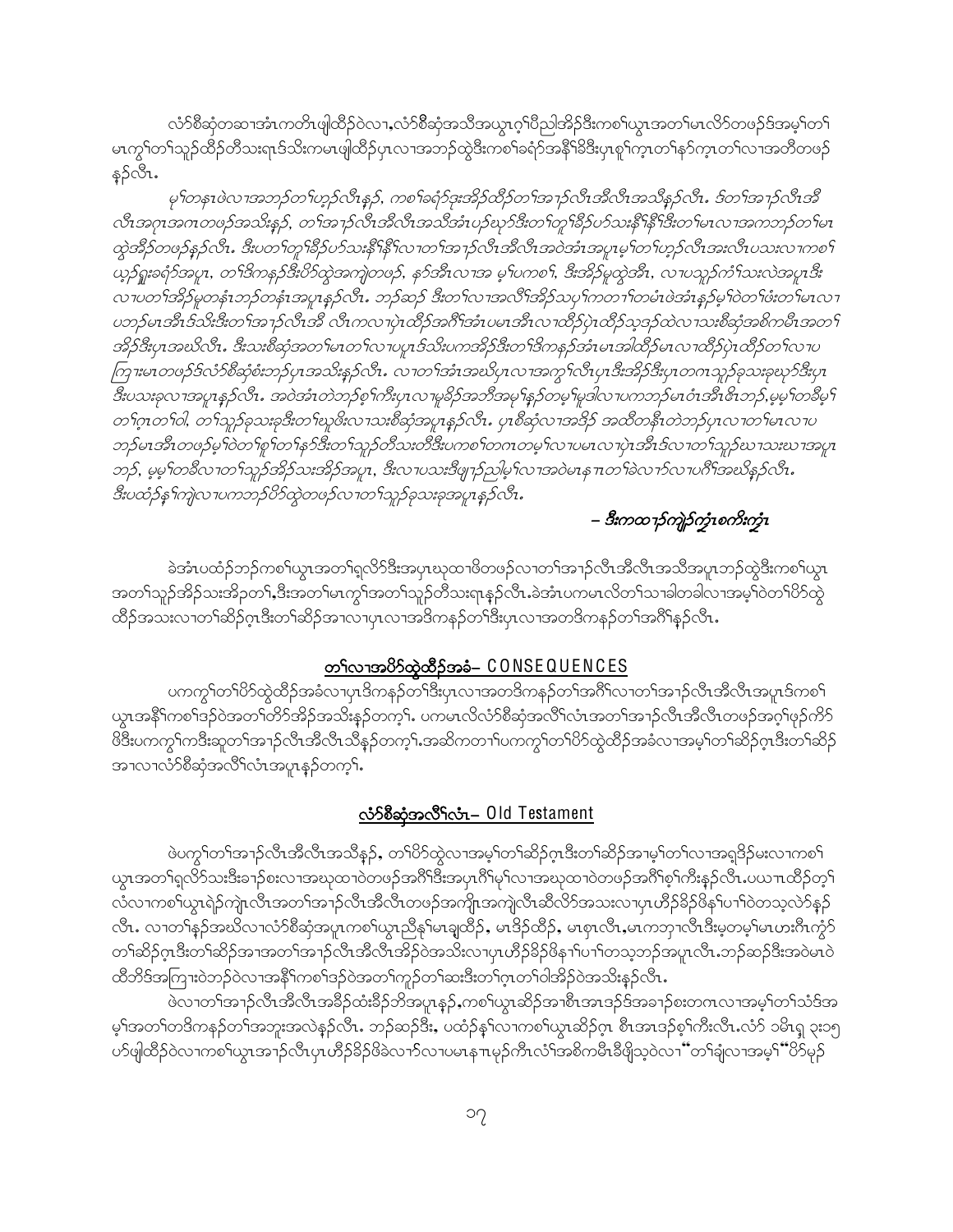အချီအသဉ်"အံၤန္ဉာလီၤ.ဒီးပထံဉ်ဘဉ်လၢတၫ်ဆိဉ်အၢလၢအမ့ၢ်တၫ်သံဒီးတၢိမုၢ်လၢ်လၢအမ့ၢ်တၢ်မူအံၤဘဉ်တၢ်စိာ်ခီအီၤဆူပှၤ ဟိဉ်ခိဉ်ခဲလၢာ်ခ်ီဖြိုလၢစီးအားဒဉ် မ့ှ်ာခၢဉ်စးတကလၢအဝဲသုဉ်အဂိါအဃိလီး.

ဖဲလၢကစါယွာမာဂၢါမာကျπအတၤ်အာဉ်လီာအိလီာအခါနဉ်,စီာနိုအာလာအမှါခၢဉ်စးလၢတါအာဉ်လီာအိလီာဝဲအံာ အဂိ်\နဉ်ဒိးနှ`ါဘဉ်တ`ါဆိဉ်ဂ္ဂၤဒီဖျိလၢအတ`ါနဉ်အဃိလိၤႉဘဉ်ဆဉ်ဒီးအဝဲဘဉ်ကွ`ါဆၢမဲာ်စ့`ါကိီးတ`ါဆိဉ်အၢဒ်အမ့`ါတ`ါဂ့်ါကိတ ဖဉ်လၢအဟံဉ်ဖိဃိဖိအသိးအကျဖဲထံလှာ်ဘၢတၫ်စံ၊အလိံၫ်ခံလီၤ.တၫ်ဆိဉ်ဂူၤဒီးတၫ်ဆိဉ်အၢတမံၤဃိဘဉ်ပုၤဟိဉ်နိဉ်ဖိခဲလ႑ာ်ပုၤ အသိတစ်ၤဒီဖျိလၢစီၤနိအၤကဲထိဉ်ခ႑ာ်စးလၢအဝဲသူဉ်အဂိါအဃိန္ဉ်လီၤ.

ဒီးလၢကစၢ်ယွာဃုထၢထိဉ်အံဉ်စရူလးဒီးမာတၫ်အၫဉ်လီၤဒီးအဝဲသ့ဉ်အပူာန္၄်, စီၤအာဘြာဟဉ်ဒိးနှၤ်စ့ၢ်ကီးတၤ်ပိဉ်ထွဲ ထိဉ်အခံလၢအမ့<sup>၎</sup>တၫ်ဆိဉ်ဂ္**ဂဒီးတၫ်ဆိဉ်အၫဒ်အခ႑ာ်စးတဂၤအသိးန္**ဉ်လီၤႉ တၫ်အဝဲအံၤစ့ၫ်ကီးလ်ိဳၤဘဉ်လၢပုၤအံဉ်စရ္ပလးဒီး ပှၤအံၤတဃဉ်လၢအနၵ်သါဘဉ်ဃှာ်တ<sup>်ခြ</sup>ီးပှၤအံဉ်စရလးတဖဉ်အလိၤ<sup>ခွဲဖြ</sup>ုလၢစီၤအာဘြၤဟဉ်မ့<sup>ရ</sup>ခၢဉ်စးလၢအဝဲသွဉ်အ<sup>ဝဲရှ</sup>အဃိ နဉ်လီၤ.

လၢကျဲတမံၤဃိအပူၤန္ဉာ်, လၢတၫ်သိဉ်တၫ်သိအတၫ်အၫဉ်လီၤအိလီၤအပူၤန္ဉာ်, စီၤမိၤရူဒိးန္1စ့ၫ်ကီးတ႑်ဆိဉ်ဂ္ၤဒီးတ႑် ဆိဉ်အၫလၫကစၫ်ယွၤဒ်ခ႑ာ်စးတဂၤလၫကစၫ်ယွၤအတၫ်အ႑ာ်လီၤအိလီၤအစိၫ်အသိးနှဉ်လီၤ.ဒိးစီၤမိၤရူအတ႑်သိဉ်တ႑်သိတဲဖျါ ထိဉ်အတၫ်ဆိဉ်ဂ္ $\mathbb{1}$ ဒိုးတၫ်ဆိဉ်အၤလၤအကဟဲဘဉ်ယွ $\mathbb{1}$ အပုၤဃုထၤလၤအမှ $\mathbb{1}$ အဉ်စရူလးဖိဒိီးပုၤအႆၤတဃဉ်ဖိလၤအနၤ်ဘဉ်သါ ၰာ်တၫ်ဒီးပုၤအံ့ဉ်စရူလးဖိတဖဉ်နဉ်လီၤ.

.<br>ဖဲလၢကစၫ်ယွာမာတၫ်အၫဉ်လီၤဒီးစီးပာအငံးဒ်အမှS်စီးလိဉ်စီးပာအတၫ်အၫဉ်လီၤအိလီၤန္ဉ\$, စီးပာအငံးအနိ<sup>5</sup>ကစ႑် ဒဉ်ဝဲဒ်ခ႑ာ်စးတဂၤအသိးဒိးန္ ်ဘဉ်တ႑်ဆိဉ်ဂုၤဒိီးတ႑်ဆိဉ်အ႑ဒ်အဝဲအတ႑်သူဉ်တိသးတိဒိီးအတ႑်တသူဉ်တိသးတိလ႑အတ႑် .<br>အိβ်မူအပူၤအိβ်ဝဲအသိးနβ်လီၤႉ တၫ်တမံၤဃိအံၤမ့ၢ်တၫ်လၢအမ့ၢ်ဝဲတိဝဲဆူပြာ၊အံဉိစရလးဖိဒီးပှၤအံၤတဃဉ်ဖိလၢအန္1သါတ႑် ဒီးပုၤအံ့ဉ်စရူလးဖိတဖဉ်အရိ<sup>ု</sup>လီၤ**.** 

ပမၤလိတ့ၫ်လံလၢအဖုဉ်ဘဉ်ထွဲဒီးတၫ်ိပ်ာ်ထွဲလၢအမ့ၢ်တၫ်ဆိဉ်ဂ္ဂၤဒီးတၫ်ဆိဉ်အၢလၢလံာ်စိဆုံအလိံၤလံၤအတ႑်အၫဉ် လီၤအီလီၤတဖဉ်အပူၤန္ဉာ်လီၤႉ အဝဲအံၤမ့္်ာက်လ႑အနဲဉ်ပုၤကျဲလ႑ပကထံဉ်ဘဉ်ပုၤက္ပဲးလံာ်စိဆုံအသိတဖဉ်သိဉ်လိဘဉ်ဃးဒီး တၫိပိာ်ထွဲလၢအမ့ၢ်တၫ်ဒိကနဉ်ဒီးတၫ်တဒိကနဉ်လၢတၫ်အၫဉ်လီၤအိလီၤအသိပူၤခီဖျိလၢကစၫ်ခရံာ်အပူၤန္ဉာ်လီၤ.

#### တSအာဉ်လီးအီလီးအသီ –New Covenant

လံာ်စီဆုံအသိယွၤဂ့ါပိညါပာ်ဖျါဝဲလၢကစါခရံာ်ဒ်အမ့ါခ႑ာ်စးတဂၤလၢတါအ႑ာ်လီၤအိလီၤအသိအဂိါဘဉ်လဲၤခ်ီဖျိက စါယွာအတါဆို၌အာဒီးကစါယွာအတါဆို၌ကခံမံာလၢာလီး အိပ်ပြီလူးတဲဖျံထိဉ်ဝဲဖဲ ကလာတံ ၃း၁၃ အပူာအသိးနဉ်,ကစ<sup>်</sup>၊ ခရံာ်တူ<sup>ရ</sup>ကစ<sup>ရ</sup>ယ္ဂၤအတၫ်ဆိဉ်ဃိဉ်လၫပုၤတ<sup>႖</sup>ဒဲးဘးဖိခဲလၫာ်လၢအနဉ်အိၤလၢအတူၫ်သံအသးလၫထူဉ်စုညါအလိၤတဖဉ်အဂိႝၤ Sı.

ကစါ်ခရံာ်တတူါကစါယွာအတါဆိဉ်ဃိဉ်လၢအနိ<sup>ရ</sup>ကစါအတါကမဉ်ဘဉ်အဃိဘဉ်. အနိ<sup>ရ</sup>ကစါဒဉ်ဝဲအတါဒဲးဘး တအိဉ်ဘဉ်. ဘဉ်ဆဉ်ဒီးအဝဲမာလၢထိဉ်ပုံာထိဉ်ဝံယရှါယာအတSကတိၤဖဲ ဝံယရှါယာ ၅၃း၁–၁၂, အဝဲမ့SပှာလၢအတူSကစ§ ယ္ဇၤအတၫ်စံဉ်ညီဉ်ဒ်ပုၤလၢအတၫ်ကမဉ်တအိဉ်ဘဉ်တဂၤအသိးလၢပုၤကလှာ်ခဲလၫာ်အဂ်ိၫ်လၢအစိၤကိႏစိၤကိႏဆၢကတိႝၤ်အပူၤ နှဉ်လီၤႉလၢအဂၤတမံၤန္ဉဉ်ႇလံာ်စိဆုံဟ်ဖျစ့်ၫကီးဝဲလၢခ်ိဖျိလၢအနိ<sup>႖</sup>ကစၫ်အတ႑်ဂ္ၤတ႑်ဝါအဃိန္ဉ်ႇကစ႑်ခရံာ်အနိ႑်ကစ႑်ဒိးန္႑ ဘဉ်ကစါယွာအတါဆိဉ်ဂူာဆိဉ်ဝါနဉ်လီာ.ကစါခရံှာမှပြာကညီထဲတဂၤဓိၤလာအမာပုံၤကစါယွာအတါဘဉ်အသးဒီးကြားဝဲ ဘဉ်ဝဲဒီးတ႑်ဆိဉ်ဂ္ $\alpha$ ဆိဉ်ဝါလီၤထူလီၤယိဉ်နဉ်လီၤ $\centerdot$ 

ပကထံဉ်နှၤ်တၫ်ဘဉ်ထွဲဒီးကစၫ်ခရံဉ်အတၤ်ဒိကနဉ်ဒီးကစၤ်ယွၤအတၤ်ဆိဉ်ဂုၤဖဲ ဖံလံးပံၤုး၈–၉း*ဒီးဘဉ်တၤ်ထံဉ်နှ*ြ အီၤလၢအက္ခ္အ၊အဂ်ိဳးဒ်ပုၤကညီအသိးသတးဒီး, ဆီဉ်လီၤအသးဒီးစူၫ်ဝဲတုၤအဒိးသံအသး,အဓိဉ်တလိဉ်,တုၤအဒိးသံအသး လၢထူဉ်စုညါအလိၤလိၤ. မၤသးဒ်နှဉ်ဒီးယွၤပာ်ထိဉ်ထိအိၤ, ဒီးဟူဉ်အမံၤ ဒိဉ်နှၤ်ကယဲၤ်တၤ်အမံၤခဲလ႑ာ်. (ဖံလံးပံၤ ုး၈–၉)

လၢလံာစိဆုံအသိယွၤဂ့ၫ်ပိညါအပူၤန္နဉ်ႇကစၫ်ခရံာ်အတ႑်ဂဲၤဆၢထ႑ာ်သမှုထိဉ်က္ၤဒီးအတ႑်က္ၤထိဉ်ဆူမှုခိဉ်မ့႑်တ႑် လၢအဟ်ဖျါထိဉ်ကစါယွာအတါဟ့ဉ်လာကပီးအတ<sup>ရ</sup>ဒ်ကနဉ်လၢအလၢအပှဲၤအဃိနဉ်လီၤ.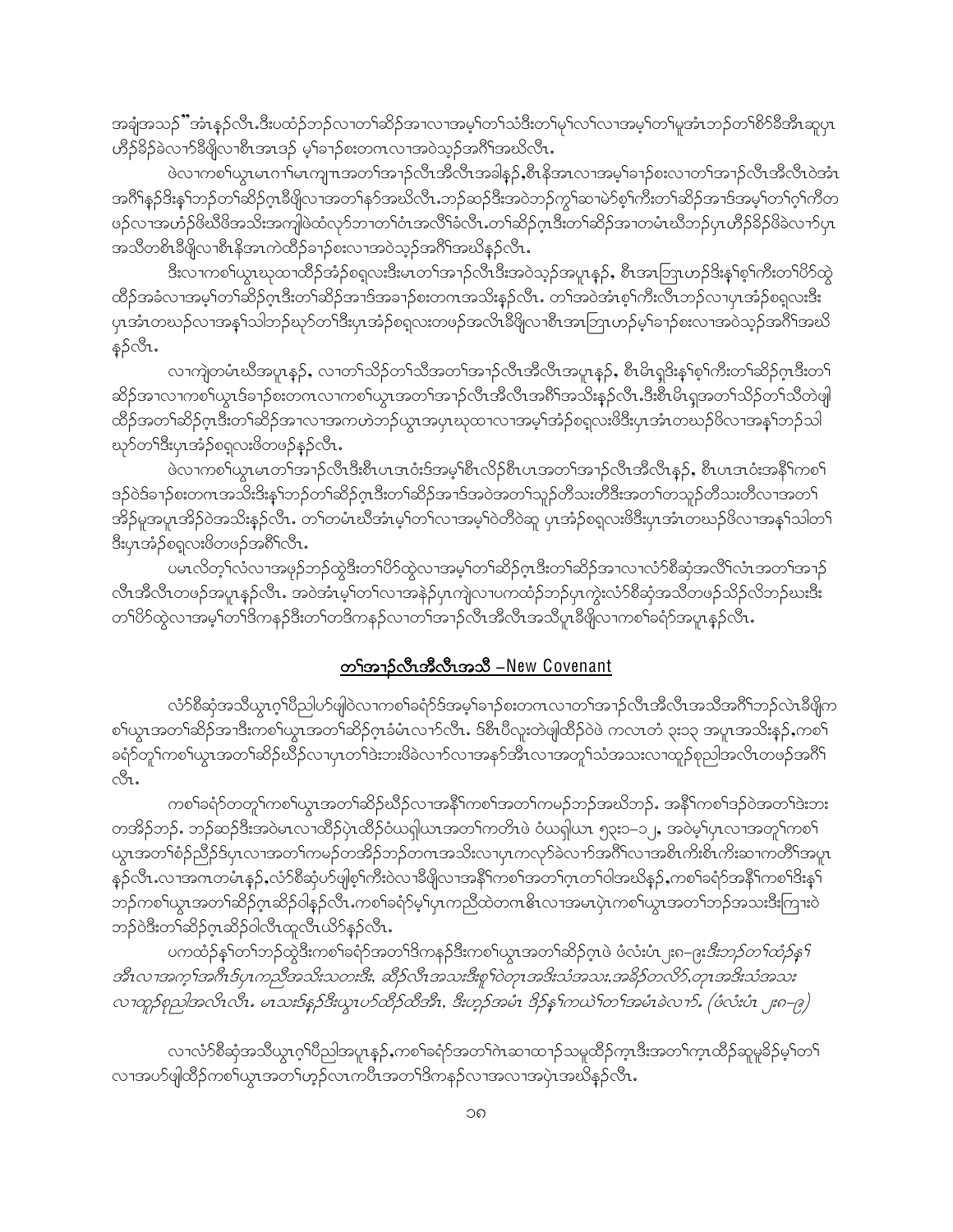ကစါ်ခရံာ်သးခုလၢကစါယွာအတါဆိဉ်ဂုၤဆိဉ်ဝါအပူာဖဲလၢအဘိအမှါဆဲးမာဒံးအသးဒီးအနိ<sup>ု</sup>ကစါဒဉ်ဝဲပၢဘဉ်တါဘဉ်တဲ့ခဲ လၫာ်လၢအပ<sup>ြ</sup>စုထွဲအရိ<sup>ု</sup>ထီးနဉ်လီၤ.ဒီးအဝဲကဘဉ်တ<sup>ြ</sup>ဆိဉ်ဂုၤအါန<sup>ှ</sup>အလိ်<sup>ရ</sup>ပဲလၢအဘိအမုၢ်လၢထိဉ်ပှဲ၊ထိဉ်ပဲအဝဲဒိးနှၤ်ဘဉ်တ<sup>၎</sup> နှ်သါလီၤထူလီၤယိ႒်ဒီးပၢဘဉ်တၢ်ဘဉ်တဲ့အသီတဖဉ်အဆၢကတိႝၤ်န္ဉာ်လီၤႉ

ဒ်လံာ်စီဆုံအသိယွၤဂ့ါပိညါစံးထိဉ်ပတြ πကစါယွၤလၢအဒိးန္ ါဘဉ်တ႑်ဆိဉ်ဂ္ၤလၢကပၢဘဉ်တ႑်ဘဉ်တဲ့ခဲလၢအသိး န္}ႇပသ္}ညါလၫတ<sup>၎</sup>ပိ႒်ထွဲထိဉ်အခံလၫတ<sup>၎</sup>အၫဉ်လီၤအိလီၤအသိအပူၤအံၤမၤစ့ၢ်ကိႏၶာသးလၫတၫ်အိဉ်ဖိုဉ်အပူၤဒ်ပုၤ<sup>8ှ</sup>မှၫ်အ သိလၢတၫ်အၫဉ်လီၤအိလီၤအသိအပူၤန္ဉဉ်လီၤ.

ပကဒုးသုဉ်ညါနိဉ်လိ််ပသးအသိတဘိုုကဒီးလၢလံာ်စိဆုံအသိအတၢ်စူၫ်တ႑်နှာ်ဘဉ်ထွဲဒီးတ႑်မှုၫ်တ႑်တမံၤဃိလၢခရံှာ် အပူးဟဲစိဉ်တ1်ခံမံၤလၤအမှ1်တ1်မ့1်တ1်တိနိ1နိ1နဉ်လီး. ပစံးသွလၤပအိဉ်လၤကစ1်ခရံဉ်အပူးတ1်ဆိဉ်ဂုံးဆိဉ်ဝါလီၤထူလီၤ ယိဉ်ဘဉ်တၫ်ဟ်လီၤန္1်အီၤလၢပုၤနှာ်တ႑်လၢအတိတဖဉ်အဂိ်ါန္ဉာ်လီၤ.ပုၤနှာ်တ႑်လၢအတိတဖဉ်ဟံးန္1်တ႑်အိဉ်ဘုံးအိဉ်သါသ့ ဝဲခ်ိဖြိုလ<sup>ှ</sup>အဝဲသ့ဉ်တလဲၤခီဖျိဘဉ်ကစၢိယ္ပၤအတ<sup>ၡ</sup>ဆိဉ်ဂၤလီၤထူလီၤယိ9်နှဉ်ဘဉ်လီၤ.အဝဲသ့ဉ်အတၢ်ဆိဉ်ဂ္ဂ၊ဆိဉ်ဝါလီၤထူလီၤ ယိာ်အံၤအိဉ်ဂၢါဆိုးကျπန္တီဖြလၤကစါယွာမ့ါအဝဲသူဉ်အခၢဉ်စီးလၤတါအၫဉ်လီၤအီလီၤအသီပူၤန္ဉာလီၤ စီၤပီလူးအိဉ်ဒီးတၤ်ဆိ ကမိဉ်တမံၤဒာံၤဖဲလၢအကွဲး အူးဖူးစူး ၁း၃– *ယွၤ,ပကစ<sup>႑</sup>ယွဉ်ရှူးခရံဉ်အပ<sup>႑</sup>,လၢအဆိဉ်ဂ္႑ပုၤလၢကယဲ<sup>႑</sup>သးအတ<sup>႑တ္တ</sup>ဉ်ဂ္႑လ႑မှု* ခိဉ်အလီ (ဘဗဉ်, လၢခရံဉ်အပူးနှဉ်, မ်အဘဉ်တ႑်ဆိဉ်ဂူးတက္နှ, (အူးဖူးစူး ၁း၃)

ခ်ိဖြိုလၢပဘဉ်တၫ်ဟ်ပုၤတမံၤဃိဒီးကစၫ်ယ့ဉ်ရူးခရံှာ်လၢမှုခိဉ်အဃိန္၄်, ပုၤနှာ်တၫ်လၢအတိတဖဉ်ဒိးန္1ဘဉ််ံသးစိဆုံ အတ႑်ဆိဉ်ဂ္Ωဆိဉ်ဝါ" ကိုးအမံၤဒဲးလီၤ. ဒ်ကစၫ်ခရံဉ်တူၤ်ကစ႑်ယွၤအတ႑်ဆိဉ်ဃိဉ်လီၤထူလီၤယိဉ်လၤပခ႑ဉ်စးအသိးႇအဝဲဒိုးနှ႑ ဘဉ်တၫ်လၤကပိၤလၢကစၫ်ယွၤလၢအမ့ၢ်တၫ်ဆိဉ်ဂ္ဂၤဆိဉ်၀ါလီၤထူလီၤယိဉ်လၢပၫ်အအိဉ်လၢပခၢဉ်စးနဉ်လီၤ.

လၫကျဲအကတဘိန္၇်, ဒ်လဲှဉ်ဂုၤဒ်လဲှဉ်ဂုၤ, ဖဲလ႑ပစံးလ႑ပမ့္ပါတ႑်တမံၤဃိဒီးးကစ႑်ခရံာ်န္ ဉ်မ္ ါဝဲကစ႑်ယွၤအိဉ်လ႑ပပူၤ နှဉ်လီၤႉ အဝဲအံၤန္ဉာ်စံးဘဉ်ပုၤလၢအဝဲအတၫ်မၤတၫ်လၢပုၤနှာ်တၫ်အတိကိႏၵၤအပူၤဒ်သိးဒီးအဝဲသ္ဉာ်ကလဲၤဒီဖျိတၫ်ပိ႒်ထွဲလၢအ မ့္ပ်က္ဥပ္ပြဲထုန္ဥဒ္မႈထဥ္ပလည္ပတ္စပါးလုပ္ငန္းလုပ္ငန္း

ပကဒုးသုဉ်နိဉ်လိံၤပသးအသိတဘိုုကဒိီးဒ်အံၤလိၤႉ ပကဘဉ်သုဉ်နိဉ်တုၤလိၤလၢကစၫ်ခရံာ်ဟဲက္ၤအိဉ်ဒီးတ႑်လၤက ပီးန**ှ်,** တ<sup>ရ</sup>အိဉ်ဖိုဉ်အပူးပုၤစူါက္နာနာ်ကွာတ<sup>ရ</sup>အိဉ်ဝဲခံဖုလၢအမ့္ပ်ပုၤလၢအနာ်ကမဉ်တ<sup>ရဒ္ဒိ</sup>းပှာလၢအနာ်တ<sup>ရ</sup>တိနဉ်လီး ဒီးလံာ် စိဆုံအသိယွၤဂ့ါ်၀ိညါတဲဘဉ်ပုၤလိၤတံါလီၤဆဲးဘဉ်ထွဲဒီးတၫ်ဆိဉ်ဂူၤဒီးတၫ်ဆိဉ်အၫအတ႑်ပိဉ်ထွဲလ႑တ႑်အိဉ်မှုခဲအံၤဒီးလ႑တ႑် မူလီၤထူလီၤယိ>်နဉ်အိဉ်လၢပုၤခံဖုလၢာ်အရိ<sup>၎</sup>လီၤ.

လံာ်စီဆုံအဆၤဒ်အမ့<sup>ရ</sup> လူၤကဉ် ၁၂း၄၅–၄၆ ဒီးရိမ့ၤ ၂း၄–၅ တဲဘဉ်စ့<sup>ရ</sup>ကီးပှၤလၢ,ဒ်ပှၤလၢနာ်ကမဉ်တ<sup>ရ</sup>အိဉ်မူဆဲး ထိဒါယွၤ, တ႑်ဆိဉ်ဂ္ဂၤလၢအဝဲသူဉ်ဒိးန္ ၊်ဘဉ်လၢတ႑်အိဉ်မူခဲအံၤမၤအါထိဉ်ကစ႑်ယွၤအတ႑်ဆိဉ်အၫလိၤထူလီၤယိဉ်ထိဒါအဝဲ သ့ဉ်ဖဲလၢမှၢိစံဉ်ညှိဉ်အနံၤလၢခံကတၢၢိန္ဉာလီၤႉ ဒီးတၢ်အိဉ်မူလၢအကီအခဲဒီးတၢ်ဆိဉ်အၢလၢအဝဲသွဉ်တူၫ်ဝဲလၢတၢ်အိဉ်မူခဲ အံၤန္ဥတြိုင်တည်ဆည်ဒီးအဝဲအံၤမ္ဒုဒဥတ္ဥပေတ္ပါတဆုံးတက္ခ်၊ထိုၤ. မုမ္ဒါတ႑ဆိုသြားထိုၤထုလီၤယိဉ်တခ်ိအဝဲသူဥကဒိႏန္ေတာ့ဥ ဝဲဖဲကစ<sup>႑</sup>ခရံာ်ဟဲကဒါက္§ခံဘိုတဘိုုအဆ႑ကတိႝၤန္ ဉ်လီၤ.

ပုၤစူၫ်ကူၤနှာ်ကူၤတၫ်အတိတဖဉ်ဒိးန္1ဘဉ်စ့ၫ်ကီးတ႑်ဆိဉ်ဂူးဆိဉ်ဝါဒီးတ႑်ဆိဉ်အၤလၤအတ႑်အိဉ်မူပူၤန္ဉာ်လီၤ.ဘဉ်ဆဉ် ဒီးတၫ်ဆိဉ်ဂူာလၢအဝဲသူဉ်ဒိးနှၤ်ဝဲလၢတၫ်အိဉ်မူခဲအံၤမ့ၢ်တ႑်ပာ်ဖျါထိဉ်နှၤ်အဝဲသူဉ်လၢအဝဲသူဉ်ကဒိးနှၤ်ဘဉ်တ႑်ဆိဉ်ဂူာလီၤထူ လီၤယိ5ဖဲလၫကစါ်ခရံအဘိအမှါလ႑ထိိဉ်ပဲ၊ ထိဉ်ဝဲအဆ႑ကတိႝၤ်နှဉ်လီၤႉ ဒီးလ႑ပ္ပ႑စူါက္ၤနၥ်က္ၤတၤ်အတိကိႏၵၤဒဲးအဂ်ိါန္ဉာ်, လံာ်စိဆုံအဆၢဒ်အမှါငွေးဘြံၤ၁၂း၁–၁၁တဲဘဉ်ပုၤလၢတၫ်ကိတ႑်ခဲတစိၢ်တလိ႑်နှီးတ႑်ဆိဉ်အၢတဖဉ်မှါကစၢိယ္ပၤအတ႑်အဲဉ်, ဒီးကစါယွာအတါဟံးစုနဲဉ်ကျဲအဝဲသ့ဉ်တဖဉ်နှဉ်လီာ.တါကီတါခဲအဝဲအံာမာကဆိုထိဉ်ပုၤဒီးမာအါထိဉ်တါဆိဉ်ဂွာလီၤထူလီၤ ယိဉ်လၢပကန္1်ဘဉ်ဖဲလၢကစၫ်ခရံဉ်ဟဲက္နာခံဘိုတဘိုုအဆၢကတိႝၤန္နဉ်လီၤ. ပမ့္ပ်ဖဴးဖဲလံာ်တ႑်လိဉ်ဖျါ ၂၁း၆–၈, ယွၤစံးဝဲ– းစံးဘဉ်ယာ, တ<sup>ုံ</sup>မာလံအသးလံ. ယမ့္**က**, ဒီးခ, အခိဉ်ထံးဒီးအကတ႑်လီး. ပုၤလၢတ႑်သူအသး လၢထံ, ယကဟ္နဉ်လီး အီၤလၢထံမူထိဉ်ပ႑ာနှဉ်လီၤ. ပုၤလၢအမၤန πတ႑်နှဉ်, ကန5်တဉ်သါတ႑်တဖဉ်အံၤ, ဒီးယက်မှၤ်အကစ႑်,ဒီးအဝဲကမ္ ယ8်ခွါ လီး. မွမ္နမ္နက္စုံတ1်,ဒီးပုံးတနၥ်ဘ္၀်တ္(ဘု)်,ဒီးပုံးမၤတ္(သးဘု)်အၫဒီးပုံးမၤသံပုံးကုညီ,ပုံးမၤကမဉ်မှဉ်ကမဉ်ခွါ,ဒီးပုံးဟိဉ်တ1်